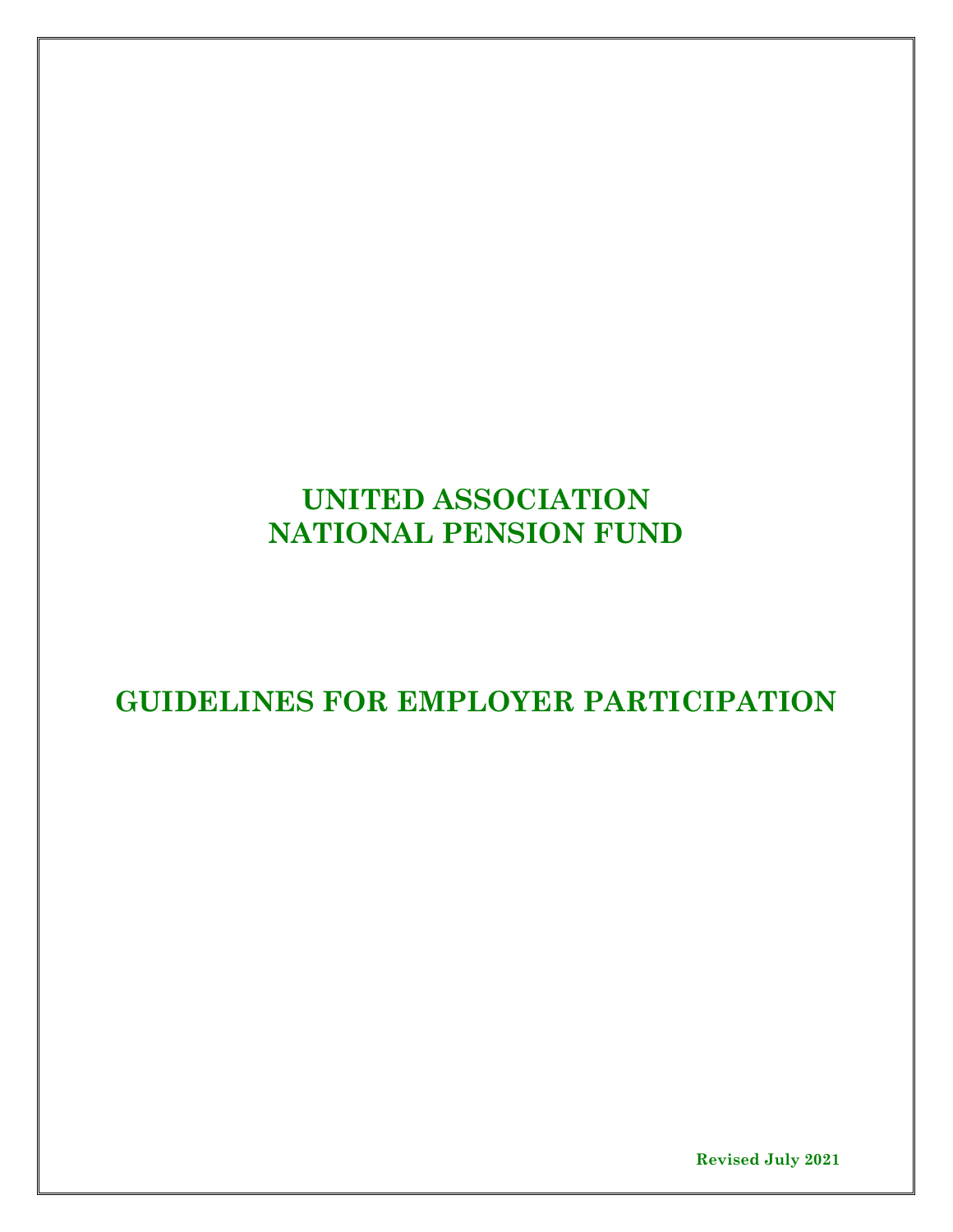# **UNITED ASSOCIATION NATIONAL PENSION FUND 103 Oronoco Street, Alexandria, VA 22314 Tel. (703) 739-9020 Fax (703) 739-9017 Toll Free (800) 638-7442 www.uanpf.org**

#### **TO ALL PARTICIPATING EMPLOYERS**

The purpose of the Guidelines for Employer Participation is to help employers understand the requirements for reporting hours and remitting contributions to the United Association National Pension Fund ("UANPF" or "Fund") (formerly known as Plumbers and Pipefitters National Pension Fund). Under federal law, an employer is required to make contributions to the Fund in conformity with the collective bargaining agreement and the trust documents governing the operation and administration of the Fund. These guidelines describe the contribution requirements and explain the Fund's employer audit program and procedures for collecting delinquent contributions. They also address the Fund's policies on refund of erroneous contributions and employer withdrawal liability.

By law, multiemployer plans, like the UANPF, must be established and administered for the sole and exclusive benefit of employees. These guidelines also set forth the Fund's policy concerning the participation of owners, officers and management employees associated with participating employers. If your incorporated company is a new employer and you wish to be covered by the Fund as an owner-employee or other non-bargaining unit employee, please refer to the section about rules affecting participation by non-bargaining-unit employees.

The Guidelines for Employer Participation will be updated periodically. Please check the website frequently for the most up-to-date information.

If you have any questions concerning your remittance reporting or otherwise, please send your questions in writing to the Fund office, attention Participation and Contributions Department Manager.

Sincerely yours,

#### **THE BOARD OF TRUSTEES**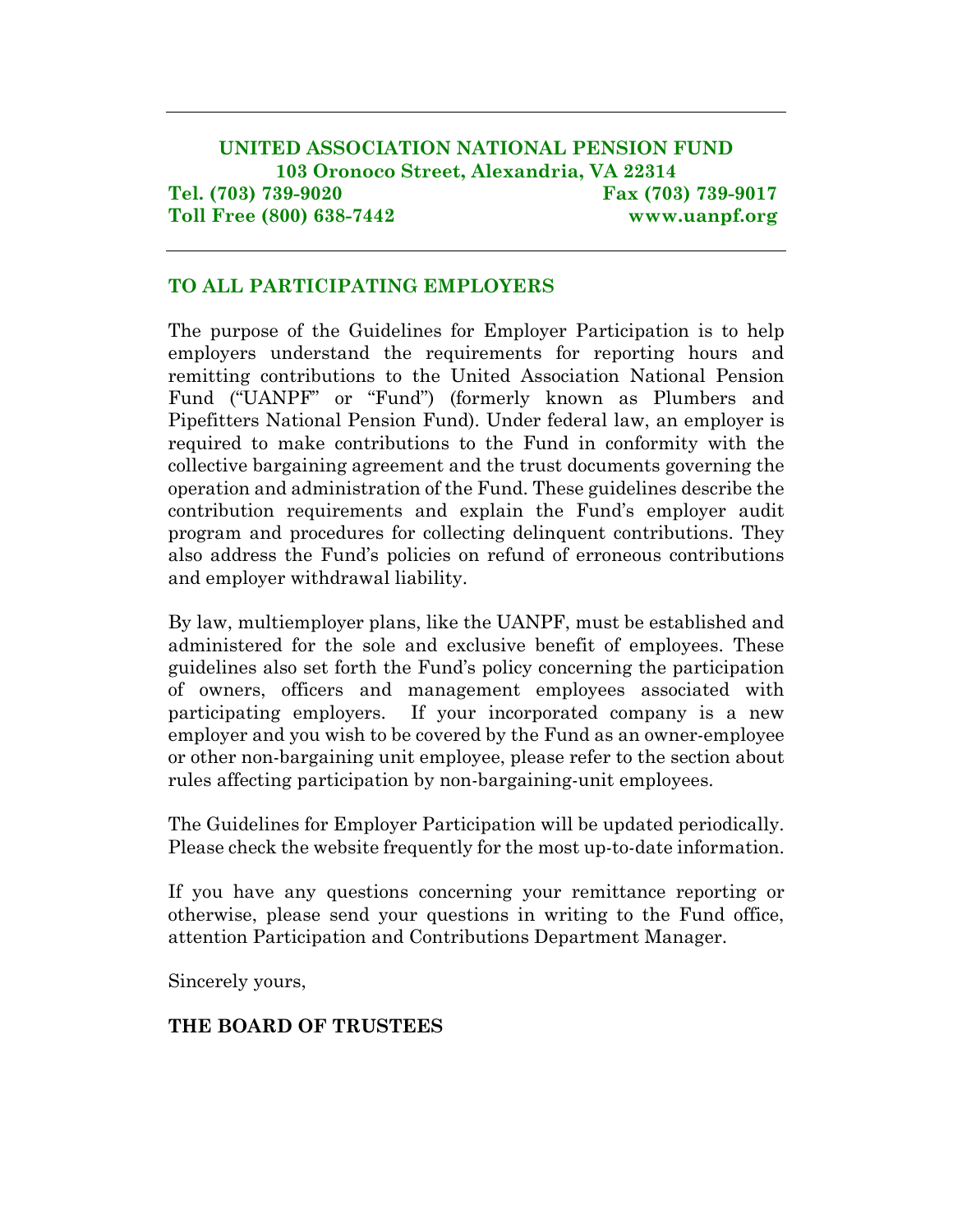# **TABLE OF CONTENTS**

| I.                                                  | <b>COLLECTIVE BARGAINING AGREEMENT REQUIREMENT 1</b>                                                                                               |  |  |  |  |
|-----------------------------------------------------|----------------------------------------------------------------------------------------------------------------------------------------------------|--|--|--|--|
| Π.                                                  |                                                                                                                                                    |  |  |  |  |
| III.                                                |                                                                                                                                                    |  |  |  |  |
| IV.                                                 |                                                                                                                                                    |  |  |  |  |
| V.                                                  |                                                                                                                                                    |  |  |  |  |
| VI.                                                 | RULES AFFECTING THE PARTICIPATION OF SOLE<br>PROPRIETORS, PARTNERS, CORPORATE STOCKHOLDERS,<br>EMPLOYEES OF A COMPANY OWNED BY A SPOUSE, AND OTHER |  |  |  |  |
| $\mathbf{A}$ .                                      |                                                                                                                                                    |  |  |  |  |
| <b>B.</b>                                           |                                                                                                                                                    |  |  |  |  |
| $C$ .                                               | PRINCIPAL OWNER OF AN UNINCORPORATED BUSINESS OR SPOUSE OF PRINCIPAL                                                                               |  |  |  |  |
| D.                                                  |                                                                                                                                                    |  |  |  |  |
| E.                                                  |                                                                                                                                                    |  |  |  |  |
| $F_{\cdot}$                                         |                                                                                                                                                    |  |  |  |  |
| G <sub>r</sub>                                      |                                                                                                                                                    |  |  |  |  |
| VII.                                                |                                                                                                                                                    |  |  |  |  |
| VIII.                                               |                                                                                                                                                    |  |  |  |  |
| $\mathbf{A}$ .                                      |                                                                                                                                                    |  |  |  |  |
| <b>B.</b>                                           |                                                                                                                                                    |  |  |  |  |
| $C$ .                                               |                                                                                                                                                    |  |  |  |  |
| D.                                                  |                                                                                                                                                    |  |  |  |  |
| IX.                                                 | HOW TO CONTACT THE FUND OFFICE WITH ANY QUESTIONS 10                                                                                               |  |  |  |  |
|                                                     | RESTATED AGREEMENT AND DECLARATION OF TRUST  12                                                                                                    |  |  |  |  |
| REVISED STANDARD FORM OF PARTICIPATION AGREEMENT 37 |                                                                                                                                                    |  |  |  |  |
| PARTICIPATION AGREEMENT FOR NON-BARGAINING UNIT     |                                                                                                                                                    |  |  |  |  |
|                                                     |                                                                                                                                                    |  |  |  |  |
|                                                     |                                                                                                                                                    |  |  |  |  |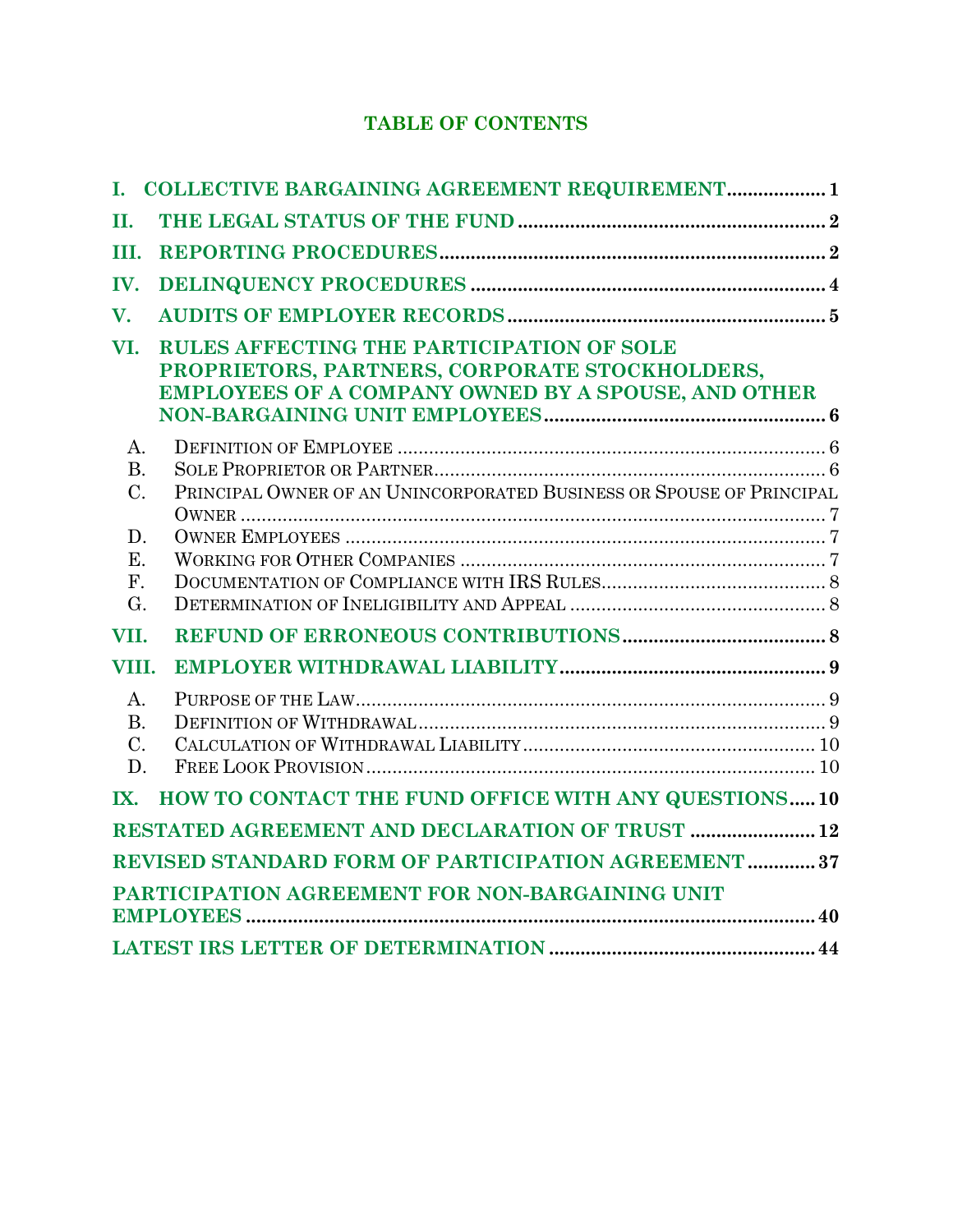#### **I. COLLECTIVE BARGAINING AGREEMENT REQUIREMENT**

Employers participating in the Fund must be bound to a collective bargaining agreement requiring that contributions be remitted to the Fund on behalf of employees working in job classifications covered by the agreement. (Some employers also contribute pursuant to a participation agreement on behalf of non-bargaining unit employees.) Whether the employer is obligated to contribute on behalf of a particular employee is determined based on the terms of the applicable agreement not on whether the employee is a member of the union. Credit is accrued for eligibility purposes in the same manner whether or not the employee is a member of the union.

Federal law requires employers to make contributions in conformity with the terms of the collective bargaining agreement and the terms of the documents governing the administration of the Fund. The Trustees have adopted certain language that must be included in the collective bargaining agreement in order for the employer to continue participating in the Fund. That language is set forth in the attached Standard Form of Participation Agreement, which was revised effective July 1, 2021 and which can be found on pages 37-39 of this booklet.

The Standard Form of Participation Agreement, as revised effective July 1, 2021, requires contributions on behalf of bargaining unit employees as well as those "bargaining unit alumni" (employees who were previously covered by the Fund as members of the bargaining unit) whom the employer continues to pay an hourly wage, and on whose behalf the employer continues to make all other benefit contributions pursuant to the Collective Bargaining Agreement.

Under the revised Standard Form of Participation Agreement, then, if the employer and the local funds find that a bargaining unit alumnus is a person for whom contributions should still be made, then the UANPF will also treat the employer as obligated to contribute on behalf of that employee. If such a person is a 10% or greater owner, however, or if the employer wants to contribute on behalf of other nonbargaining unit employees, a separate participation agreement will be required. (See below for rules affecting participation by non-bargaining-unit employees.)

The Fund requires written documentation of the employer's obligation to contribute to the Fund, such as a signed Standard Form of Participation Agreement, a signature page showing that the employer is signed to the collective bargaining agreement, or a document showing that the employer is a member of a signatory employer association to whom the employer has assigned its bargaining rights.

Some of an employer's employees may be "travelers" from other local areas who normally participate in a different pension fund. Contributions must be remitted to the Fund for such individuals if such contributions are required by the collective bargaining agreement governing the work being performed. If such an employee's "home fund" has signed the United Association reciprocal agreement, however,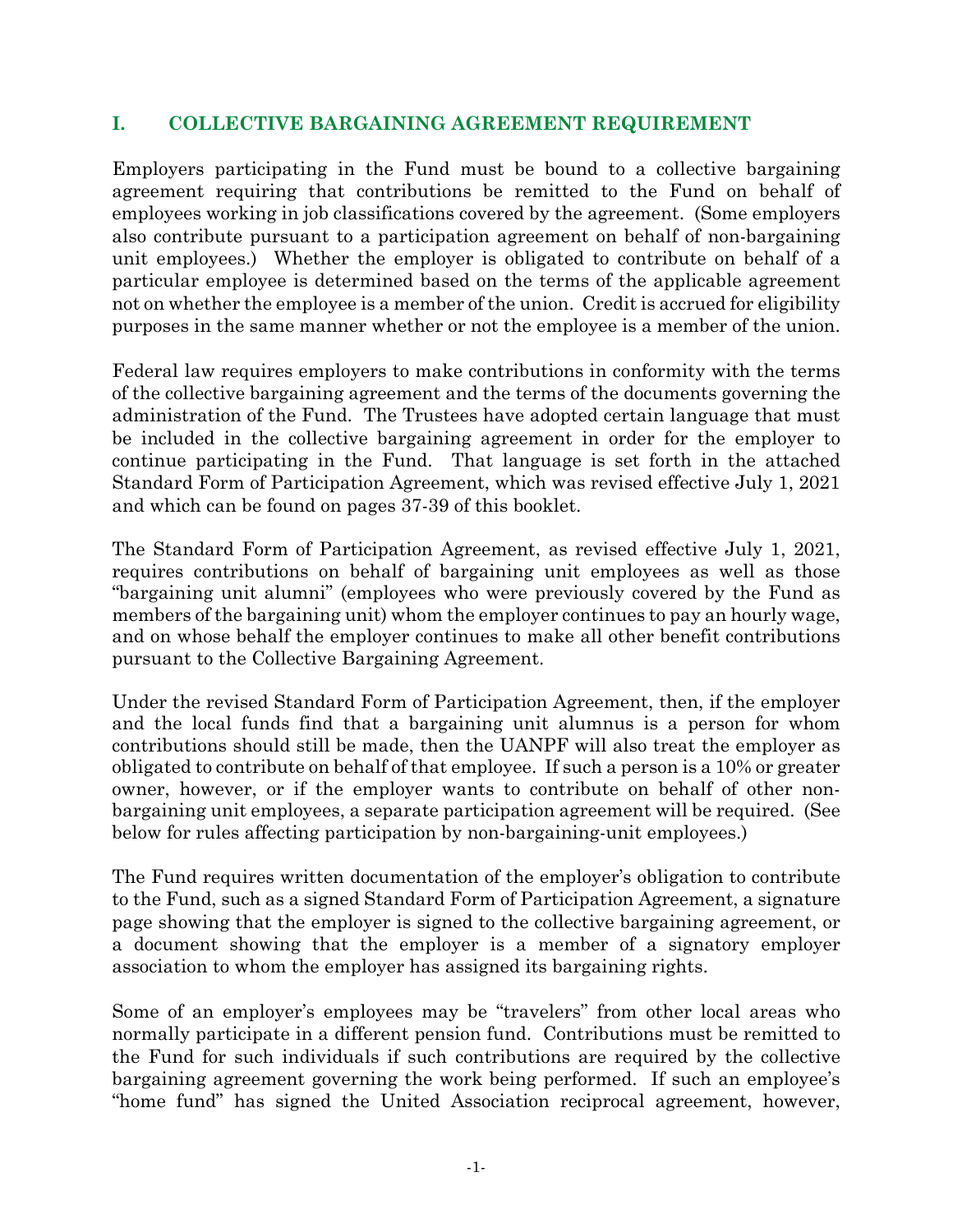contributions made on the employee's behalf will be forwarded by the UANPF to the employee's home fund. In this manner, the employee will receive credit for the work performed from the employee's home fund, and that fund will pay the resulting benefits earned. (Note that an employee that has worked as a traveler on whose behalf contributions were made to the Fund which were then reciprocated to the employee's home fund will not, on that basis alone, later be considered a bargaining unit alumnus in the Fund.)

# **II. THE LEGAL STATUS OF THE FUND**

The United Association National Pension Fund is a multiemployer pension plan governed by the Employee Retirement Income Security Act of 1974, as amended ("ERISA"). It is also a Taft-Hartley trust fund under the Labor Management Relations Act.

The Internal Revenue Service has determined the UANPF to be a qualified pension plan as described in Internal Revenue Code ("Code") section 401(a) which is, accordingly, exempt from tax under Code section 501(a). The most recent IRS Determination Letter can be found on pages 44-45 of this booklet. (Note that, although the May 11, 2015 letter says that it expires January 31, 2020, under IRS Rev. Proc. 2016-37, expiration dates included in determination letters issued prior to January 4, 2016, are no longer operative. Accordingly, the May 11, 2015 letter is still operative.)

The Fund is established under a Restated Agreement and Declaration of Trust to which each participating employer is bound. As such, the Fund is a separate and distinct legal entity from the unions and the employers. Under the Trust Agreement, each employer has agreed to accept any future Trustees who may be appointed to the Fund. The Trust Agreement begins on page 12 of this booklet.

# **III. REPORTING PROCEDURES**

In accordance with the terms of your collective bargaining agreement and the Trust Agreement, the Trustees have established the following uniform reporting procedures for all employers:

A. The Fund requires that all participating employers use the "United Association National **P**ension Fund **E**mployer **E**lectronic **R**emittance **S**ystem ("PEERS") for reporting hours and remitting contributions. No other reporting method will be accepted.

PEERS, the Fund's web-based employer remitting system, allows contributing employers to submit both monthly hours reports and corresponding contributions electronically, resulting in a number of benefits including cost savings to the employer by reducing printing and mailing expenses, enabling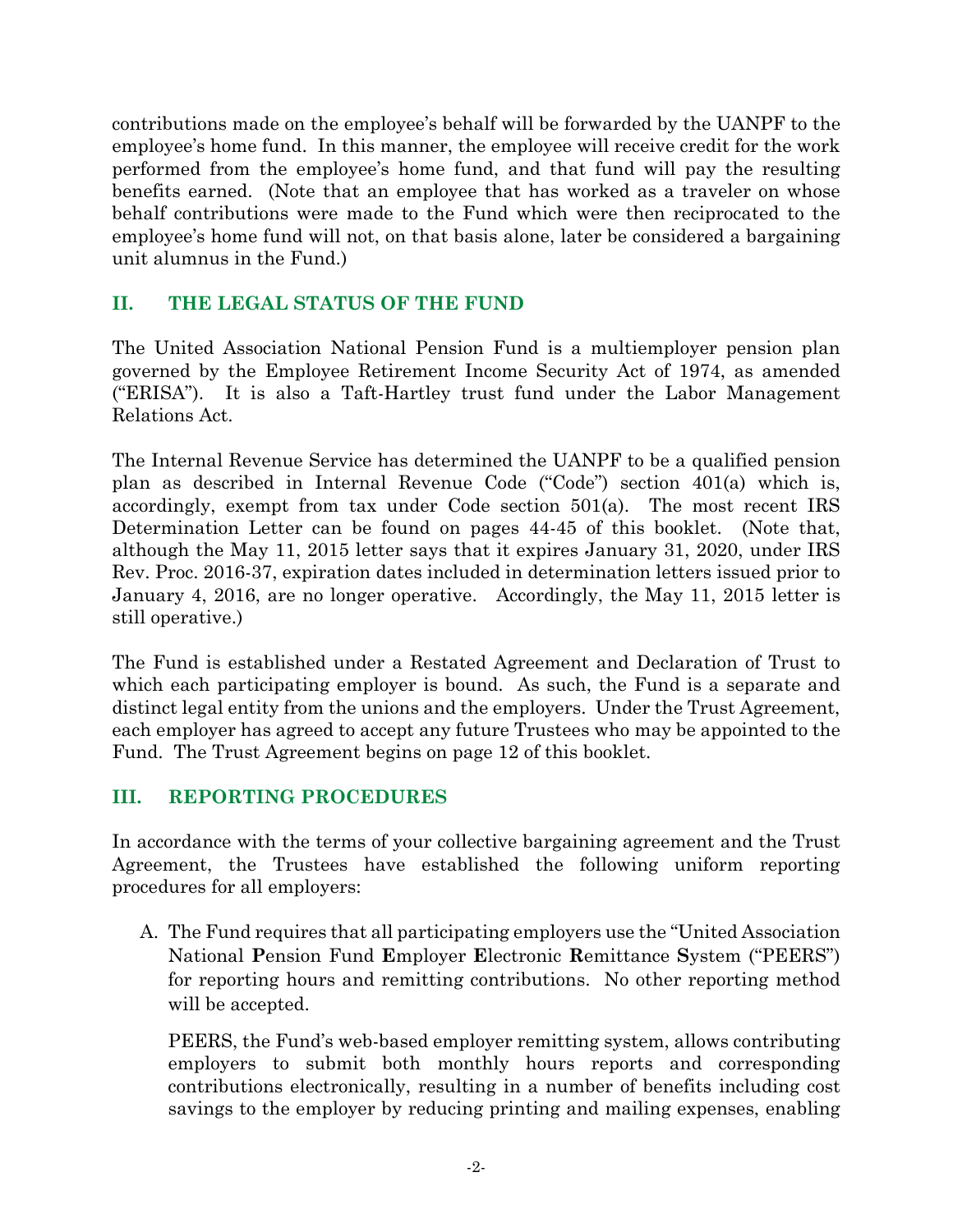faster crediting of member hours, eliminating lost reports, reducing posting errors and eliminating manual analysis.

If your company is not registered to use PEERS, please contact the PEERS Help Desk by email at [PEERSHelpDesk@UANPF.com](mailto:PEERSHelpDesk@ppnpf.com) or by phone at 800-638- 7442, ext. 3340 to begin reporting and remitting electronically.

- B. PEERS requires a secure login. This information will be provided to each newly-active employer. It is important that you keep this login information secure.
- C. Reporting information will be available monthly on PEERS. Your company's employee information will appear on PEERS based on your prior month's report. You must add the names and other information for new employees and/or delete the names of terminated employees on the report.
- D. The Fund uses each employee's full 9-digit Social Security Number (SSN) to ensure proper crediting of hours (i.e., to avoid confusion between employees with the same or similar names) and because the Fund is required to use the SSN in reporting retirement income to the IRS. When you add the name of a new employee, you must add the employee's full SSN.
- E. Hours reported must include all hours for which an employee is paid or is entitled to payment for the performance of duties for the employer and any other hours for which contributions are required under the terms of the collective bargaining agreement (e.g., paid holidays). Please note that each overtime hour should be reported as a single hour worked, unless the collective bargaining agreement provides otherwise.
- F. Employers that do not have any hours to report for a given work month, local union and/or job classification should notify the Fund office of this fact and tell us how long they anticipate not having work in the local union or job classification.
- G. Your report and payment must be submitted on PEERS no later than the 20th day following the end of the work month being reported. In some cases, the Fund has entered into agreements with local entities to collect contributions on its behalf and forward them to the Fund. If this applies in your jurisdiction, you will be notified where to submit reports and contributions. This can only be done when pre-authorized by the Fund.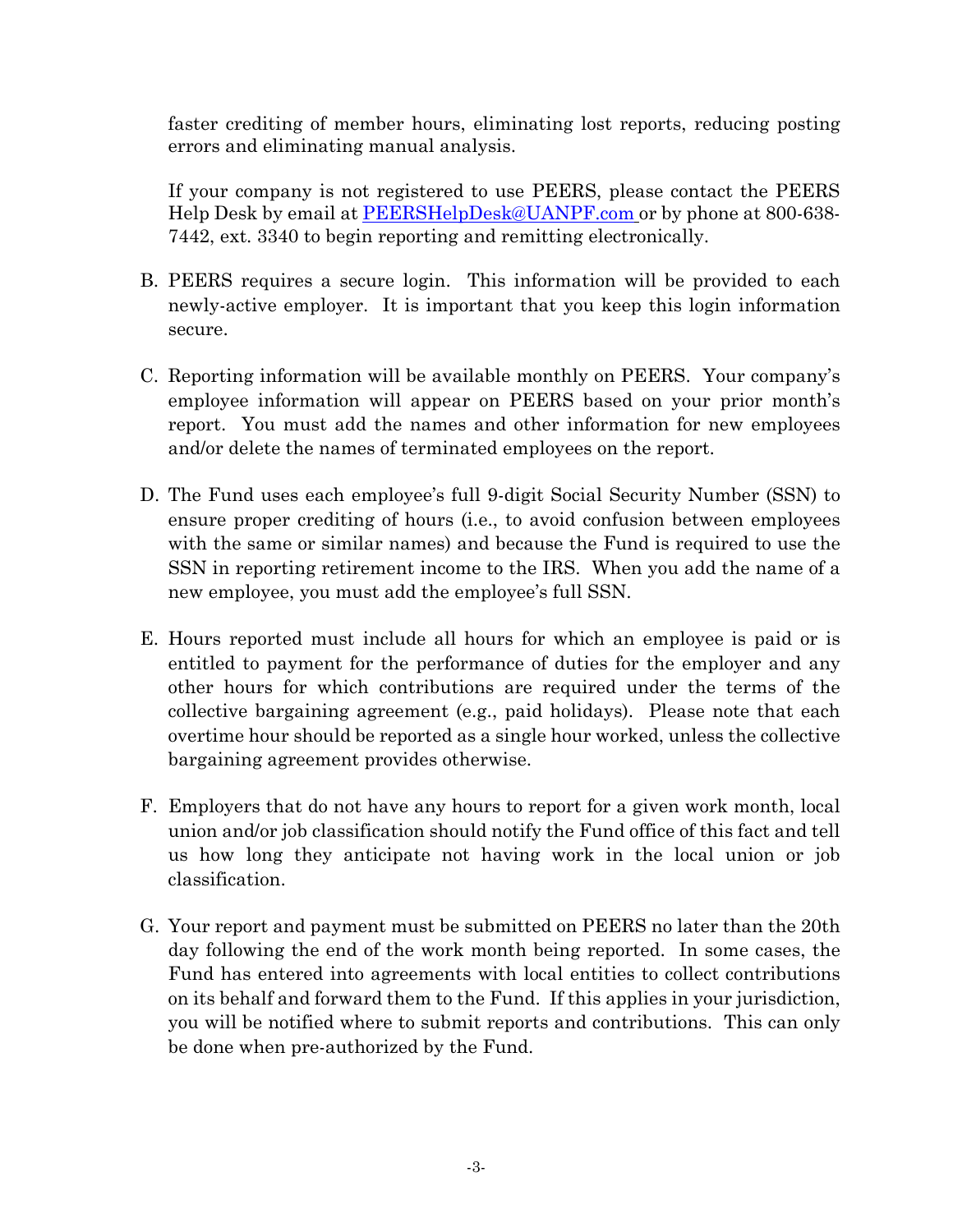H. If your company has a credit with the Fund due to an overpayment on a prior remittance report on file at the Fund, please contact the Fund to discuss how to use it. You must still submit a timely hours report on PEERS.

# **IV. DELINQUENCY PROCEDURES**

The Trustees are charged by federal law with the responsibility to collect all money owed by employers to the Fund. They have a right to take all legal steps to collect delinquent contributions.

**As noted above, all employer hours reports and payments must be submitted electronically on PEERS no later than the 20th day following the end of the work month being reported.** If the hours report and payment are not received by the Fund Office by the 20th of the month, you will be considered delinquent.

When an employer is delinquent in payments to the Fund, the following will occur:

- A. The Fund will send a reminder letter to the employer.
- B. The Fund will notify the Local Union of the delinquency. Please note that any participating local union may take action independent of the Fund under its collective bargaining agreement when an employer is delinquent in its payments. This may include removal of employees from the jobs of a delinquent employer.
- C. Liquidated damages in the amount of 10% of the contributions owed may be assessed as part of the delinquency. Interest will be assessed on the delinquent contributions at a rate of up to 12% per annum from the date the payment was due until the date of payment.
- D. Fees may be assessed for payments returned for Non-Sufficient Funds ("NSF").
- E. Employer delinquencies will be referred to legal counsel for collection or other action if necessary, such as if the delinquency remains unresolved after the Fund Office has notified the employer or if an employer is going out of business or files for bankruptcy. Legal action may include federal court lawsuits against the employer, suits on bonds, or other appropriate action. If judgment is entered in favor of the Fund in such a lawsuit, federal law requires the court to award the Fund the unpaid contributions amount plus interest, liquidated damages, costs and attorneys' fees.
- F. The Fund also collects contributions due on behalf of the International Training Fund. Therefore, when applicable, the International Training Fund will be included in delinquency collection efforts.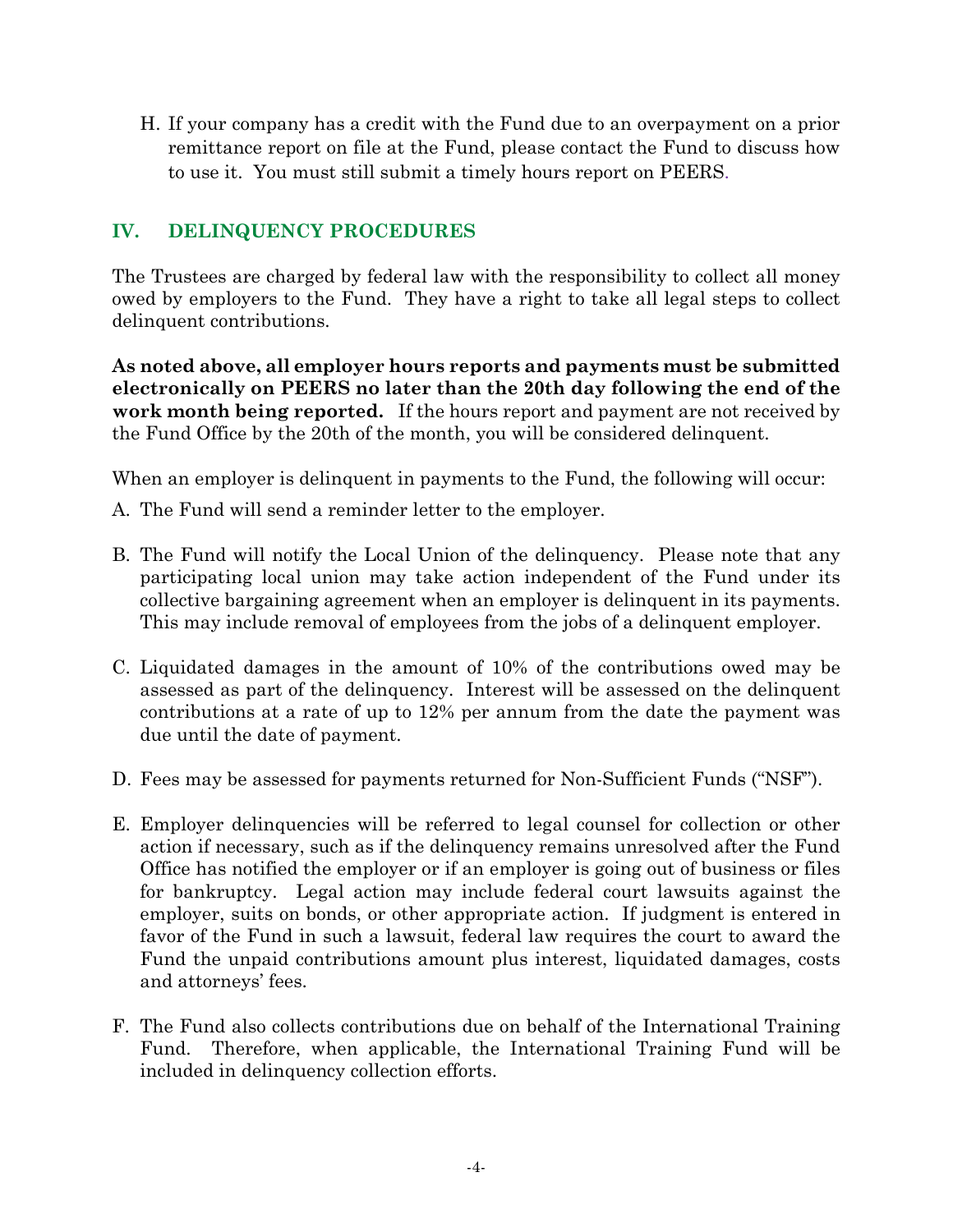Under the Fund's Trust Agreement, contributions owed to the Fund as required by an applicable collective bargaining agreement are assets of the Fund. Individuals who exercise discretionary control over Fund assets may be deemed fiduciaries of the Fund who may be held personally liable for the failure to transfer those assets to the Fund for the payment of pension benefits. This means that an employer's decision not to pay contributions owed to the Fund and to use those monies for other purposes could give rise to fiduciary liability.

# **V. AUDITS OF EMPLOYER RECORDS**

Audits of employer records are performed in order to ensure that proper payments are made to the Fund on behalf of all covered employees. Each year, the Trustees select local jurisdictions where the employers will be audited. If your company is selected for an audit by the Fund, please be advised that the audit will include all local union jurisdictions in which you are required to make Fund contributions.

A certified public accounting firm engaged by the Fund conducts the audits. A representative of the firm will contact companies to be audited to arrange an appointment for the auditor.

The Fund also collects contributions due on behalf of the International Training Fund. Therefore, when applicable, the International Training Fund will be included in the audits.

Under the collective bargaining agreement and Trust Agreement, the employer must provide the auditor with any payroll information and other required data that will assist the auditor in confirming that the proper fringe benefit payments were made for all employees whose wages were covered by the collective bargaining agreement.

It should be noted that most additional payments that are determined to be owed as a result of field audits occur because of a misunderstanding of the collective bargaining agreement. Oftentimes, the employer has failed to contribute on behalf of employees who are not union members but who have been performing work covered by the collective bargaining agreement. As noted above, contributions are owed on behalf of particular employees not on the basis of union membership but on the basis of whether the employees are performing work covered by the collective bargaining agreement.

Special audits are sometimes necessary because of an employer delinquency or failure of an employer to report all covered employees or all hours worked. In these cases, the cost of the audit and any legal fees incurred may be charged to the employer. The Fund may, at certain times, join with a local or regional auditing program sponsored by U.A. local unions or local/regional funds.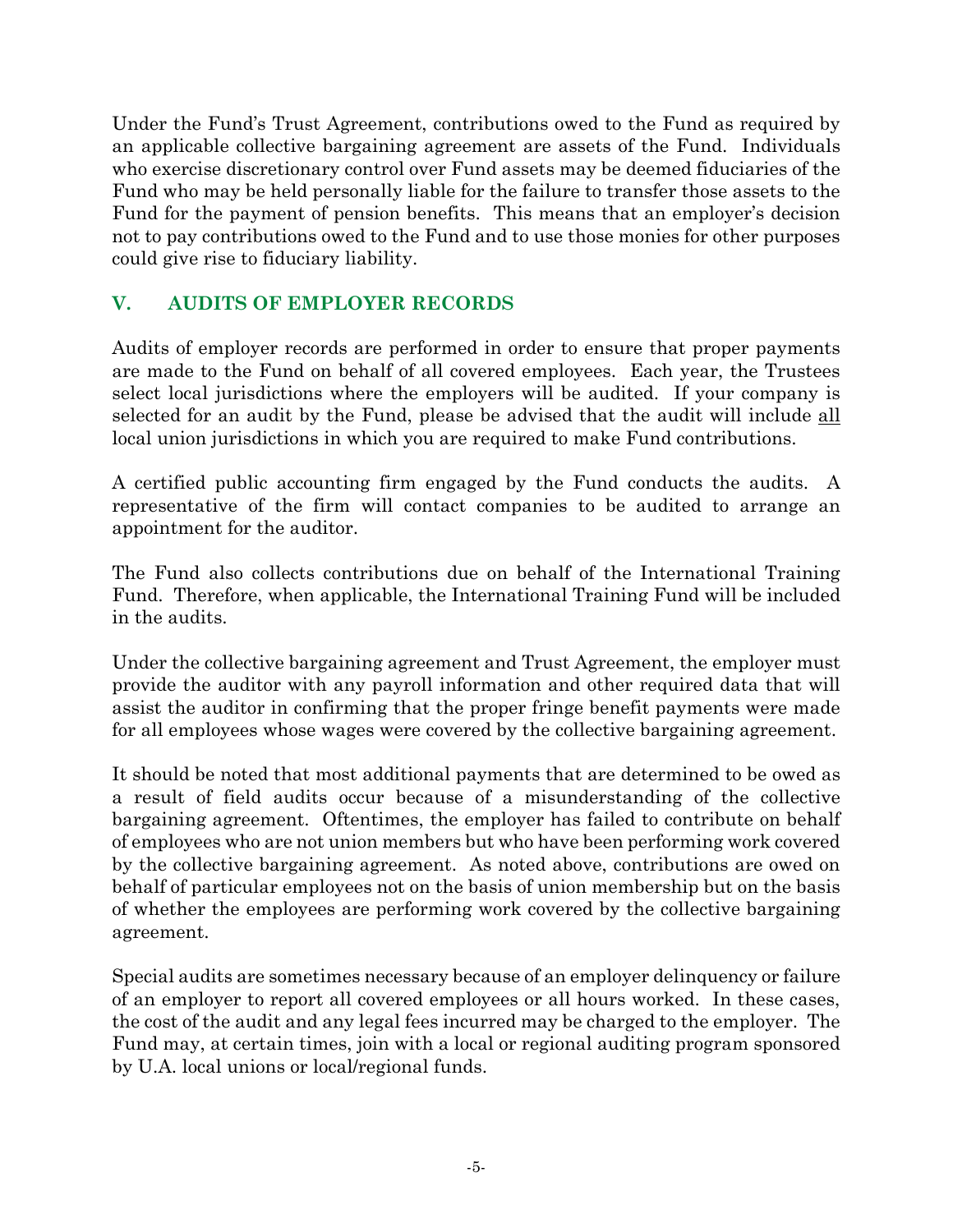#### **VI. RULES AFFECTING THE PARTICIPATION OF SOLE PROPRIETORS, PARTNERS, CORPORATE STOCKHOLDERS, EMPLOYEES OF A COMPANY OWNED BY A SPOUSE, AND OTHER NON-BARGAINING UNIT EMPLOYEES**

Note: Because of the IRS minimum coverage and non-discrimination regulations and other requirements of federal law, the Fund has special rules for participation of nonbargaining unit employees. These special rules are as follows:

#### A. Definition of Employee

Federal law requires that the Fund be "for the sole and exclusive benefit of employees." An individual will be considered an employee and must participate in the Fund if he or she is employed by an employer for wages under a collective bargaining agreement and in a job classification for which contributions are required to the Fund. Generally, compensation paid to an employee is reported on a Form W-2.

The Standard Form of Participation Agreement (see pages 37-39), revised effective July 1, 2021, requires employers to continue contributing to the Fund on behalf of Bargaining Unit Alumni who are paid on an hourly basis and for whom contributions to local funds are made pursuant to the collective bargaining agreement. The category Bargaining Unit Alumni comprises those employees who were previously in the bargaining unit covered by the collective bargaining agreement and who were covered by the Fund when they were in the bargaining unit.

If any such person owns 10% or more of the corporation, a separate participation agreement is required. (See discussion of Owner Employees below.) The Fund also permits employers to contribute on behalf of other non-bargaining unit employees, if they sign a participation agreement that meets the IRS's minimum coverage and non-discrimination requirements. See Participation Agreement Covering Non-Bargaining Unit Employees at pages 40-43.

B. Sole Proprietor or Partner

A sole proprietor of an unincorporated business or a partner in a partnership is an employer by law and may not participate in the Fund. If the Fund determines that contributions were made on behalf of a sole proprietor or partner, the contributions will be refunded (less any outstanding delinquencies or employer withdrawal liability amount owed by the company). The employees of a sole proprietor or partner who are covered by the collective bargaining agreement, other than the spouse of the owner as discussed below, must have contributions made to the Fund on their behalf.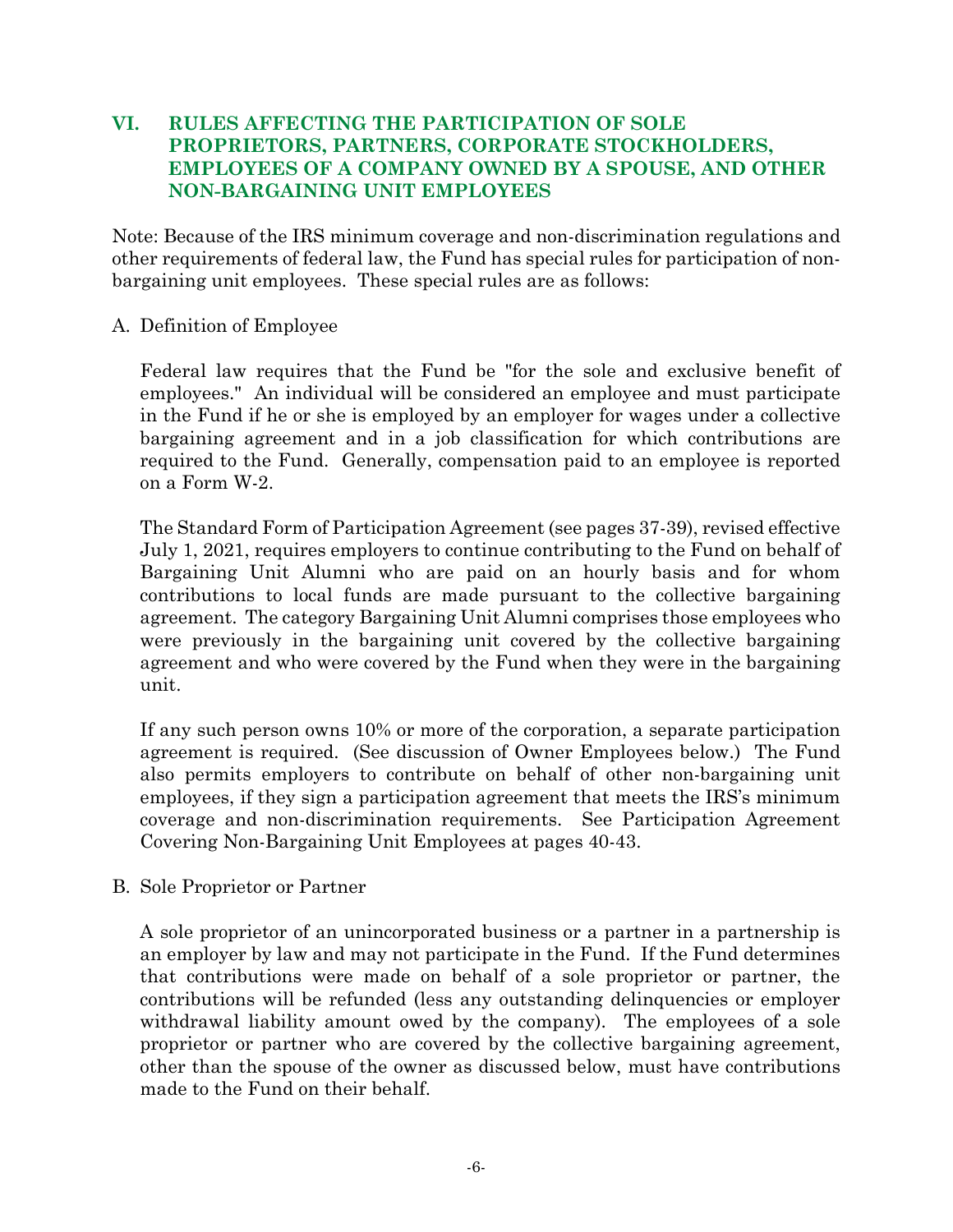C. Principal Owner of an Unincorporated Business or Spouse of Principal Owner

An owner of an unincorporated business is considered an employer and is ineligible to participate in the Fund even if most of the owner's time is spent in a job category covered by the collective bargaining agreement. If an employee is married to one of the principal owners of an unincorporated business and the spouses file a joint federal tax return that includes the operation of the business, then that employee may not participate in the Fund. However, as noted above, all other employees covered by the collective bargaining agreement must have contributions made to the Fund on their behalf.

#### D. Owner Employees

An Owner Employee is an employee who owns 10% or more of the corporation (or whose spouse owns 10% or more of the corporation). As noted above, the Fund cannot cover an Owner Employee unless a special participation agreement is signed. If the Fund does not have a signed special participation agreement on file, the contributions made on behalf of the owner employee will be refunded to the employer less any outstanding delinquencies or employer withdrawal liability amount owed by the company.

#### **If your company is incorporated and desires to contribute on behalf of an Owner Employee, please contact the Fund Office about signing a participation agreement of the type shown on pages 40-43 of this booklet.**

The Fund recognizes limited liability corporations ("LLCs") as corporations for purposes of the owners' status as employees (if the owner is in fact working for the LLC).

For full-time Owner Employees, the corporation must report and remit contributions for the number of hours each week that constitutes a full-time work week under the collective bargaining agreement. For less than full-time Owner Employees, contributions must be based on the number of hours actually worked performing duties for the employer.

### E. Working for Other Companies

In some cases, owner employees may work not only for their own corporation but also for other employers under the collective bargaining agreement during the same month. In such cases, the number of hours for a regular full-time work week to be reported by the owner employee's own corporation in that week may be offset by the actual hours reported by the other contractor. If this situation may apply to you, please contact the Fund Office.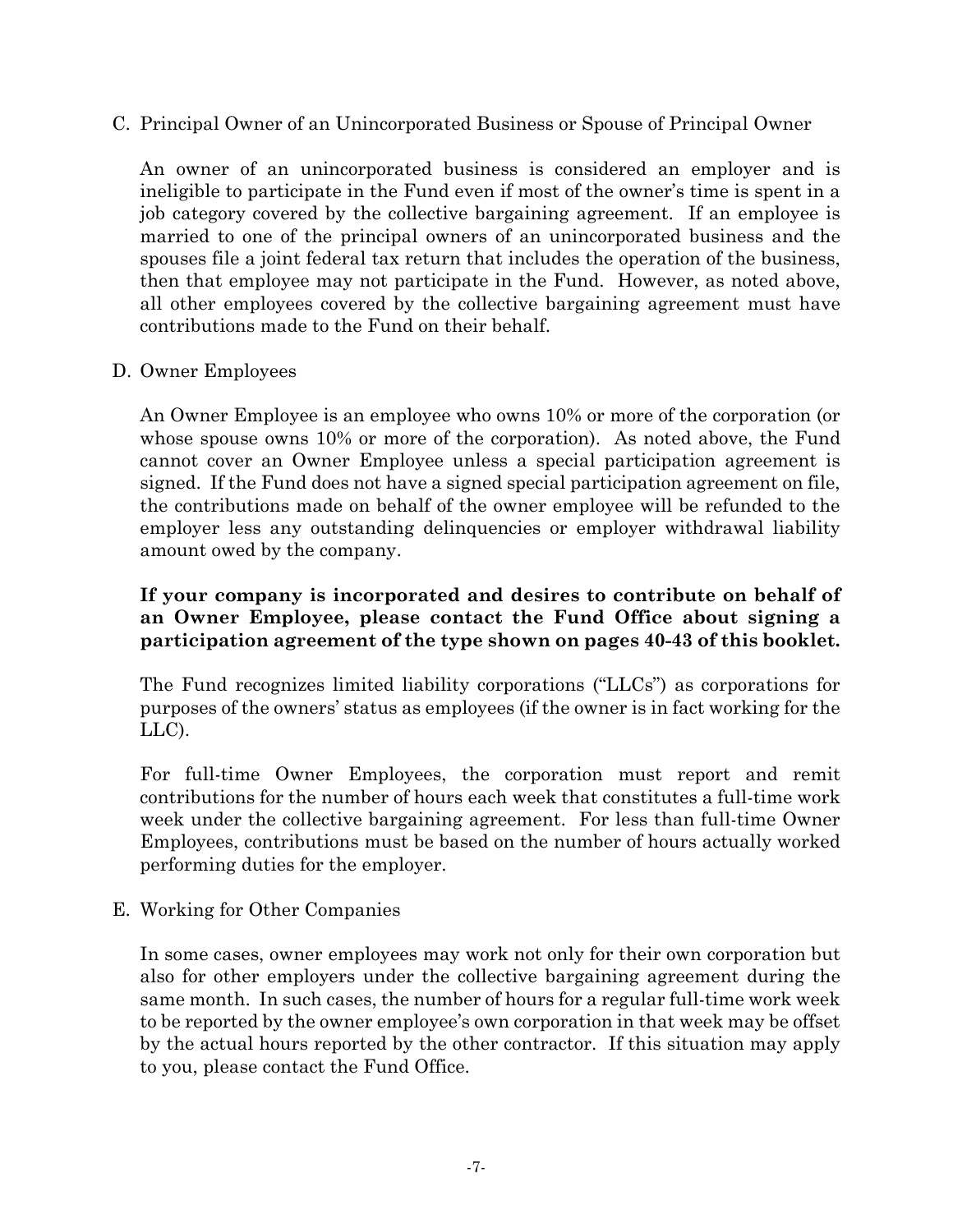F. Documentation of Compliance with IRS Rules

Each participating employer must comply with the minimum coverage and nondiscrimination requirements of Sections 401(a)(4) and 410(b) of the Internal Revenue Code and the regulations issued thereunder. The Fund requires that all participating employers fill out, sign and return to the Fund Office the minimum coverage/non-discrimination questionnaire that will be sent to you periodically.

G. Determination of Ineligibility and Appeal

If the Fund Office determines that any individual is not entitled to coverage by the Fund, the individual or the employer may appeal the decision. If the Fund Office determines that the individual is not eligible for coverage and no appeal is received, any contributions made on the individual's behalf may be returned to the employer (less any amounts owed for outstanding delinquent contributions and/or amounts owed for employer withdrawal liability) under the Fund's refund of erroneous contributions policy.

# **VII. REFUND OF ERRONEOUS CONTRIBUTIONS**

It is most important that employers review contributions and reports to the Fund to avoid erroneous payments. The Fund relies on the accuracy of employer reports to credit employees for pension eligibility and benefits.

Any errors in contribution payments must be reported to the Fund office promptly. Delayed requests for refund of erroneous contributions increase the likelihood that the Fund has paid pension benefits in reliance on reported contributions or has notified employees of their vested status or their accumulated pension credits. This increases the Fund's costs in correcting an employer's mistake.

Once contributions are made to the Fund, they may be returned to an employer, at the Trustees' sole discretion, only if the employer conclusively demonstrates that the contributions were made in error. Any outstanding delinquencies or employer withdrawal liability owed will be withheld from the refund. In determining whether a refund will be made, the Trustees will consider all circumstances including the period of time that has lapsed since the erroneous contributions were made. Refunds, if approved, will generally be limited to those made during the two years prior to the request for a refund.

The Trustees may require that actual costs and expenses resulting from mistaken employer contributions be deducted from any refunds. These deductions may include the administrative costs of correcting the mistake, any uncollected benefits paid in reliance on the erroneous contributions or the costs of collecting such benefits, the expenses of any litigation resulting from the adjustment of an employee's pension eligibility to reflect the refunded contributions, and all other costs and losses to the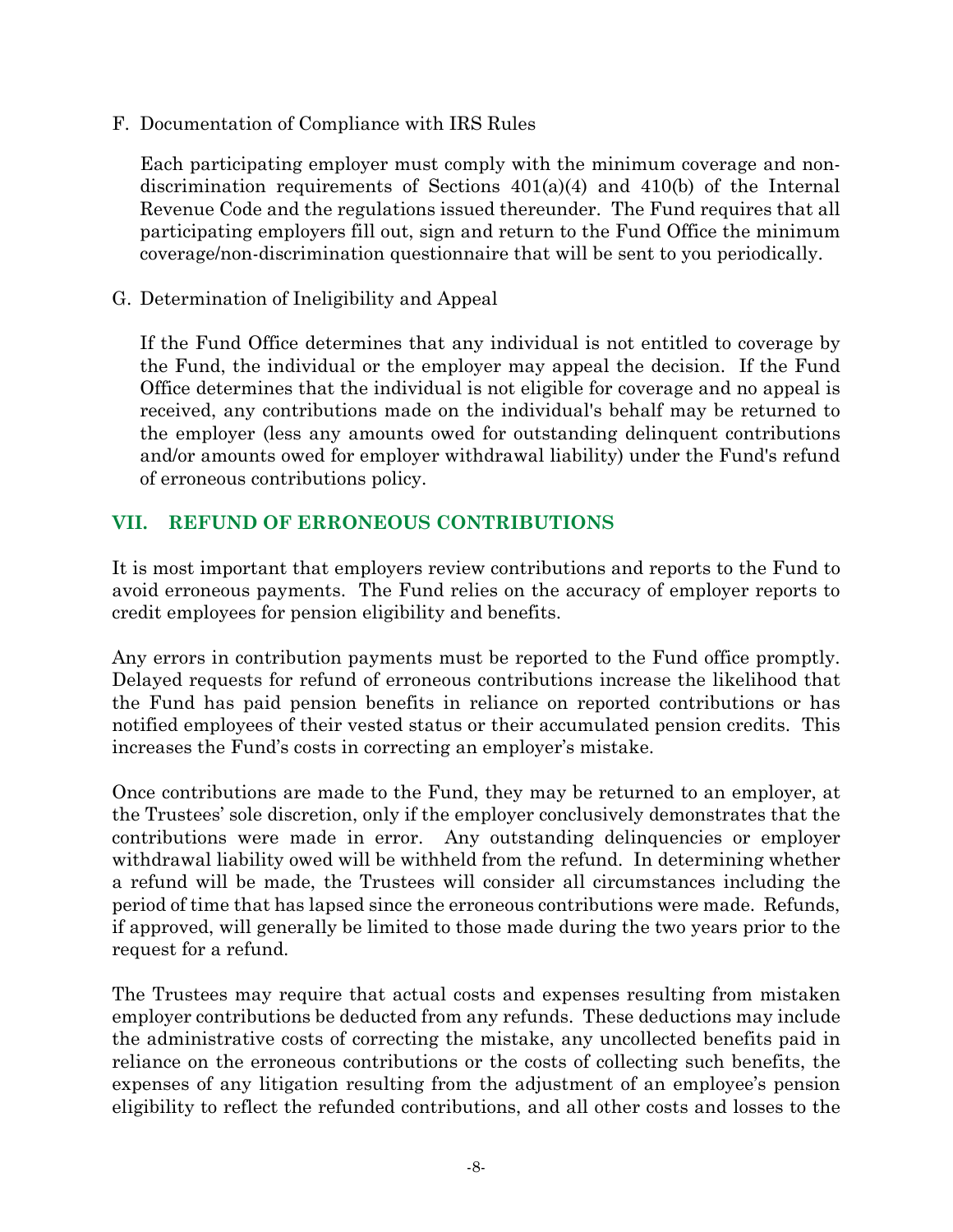Fund attributable to the mistaken contributions. Interest will not be paid on erroneous contributions in accordance with the Internal Revenue Service and the Department of Labor regulations.

# **VIII. EMPLOYER WITHDRAWAL LIABILITY**

The Multiemployer Pension Plan Amendments Act ("MPPAA") of 1980 amended ERISA to require multiemployer pension plans to collect "withdrawal liability" from withdrawing employers if the plan has unfunded vested benefits. Withdrawal liability only applies if the employer experiences a complete or partial withdrawal. The Fund had unfunded vested benefits for the first time for the Plan Year that ended June 30, 2002. Accordingly, employers that experience a complete or partial withdrawal from the Fund on or after July 1, 2002 may be subject to withdrawal liability. There is no liability however, if the amount of the employer's withdrawal liability is \$50,000 or less.

In the event that withdrawal liability is owed by your Company, you will receive an assessment notice setting forth the amount of liability and a payment schedule. The letter will also notify your Company of its right to request review of the assessment. In the event that withdrawal liability is owed but not paid, the Fund may pursue legal action to collect.

#### A. Purpose of the Law

The purpose of the withdrawal liability requirement of MPPAA is to protect the vested benefits of plan participants. Withdrawing employers must cover their share of the cost of the plan's vested benefits that are unfunded at the time that the employer withdraws. This also protects the employers remaining in the plan from having to shoulder more than their share of the cost of the unfunded vested benefits.

#### B. Definition of Withdrawal

The law imposes withdrawal liability in the event of either a "complete" or "partial" withdrawal. The law imposes no withdrawal liability on an employer that does not completely or partially withdraw from the multiemployer pension fund. MPPAA imposes special definitions of complete and partial withdrawal for employers in the construction industry. See below for more details. For those contributing employers that are not in the construction industry, the standard definitions of complete and partial withdrawal apply.

In the construction industry, a complete withdrawal occurs if the employer ceases to have an obligation to contribute to the plan but stays in business and continues the same type of work in the same area. This means that a construction contractor does not have withdrawal liability when it goes out of business. However, such an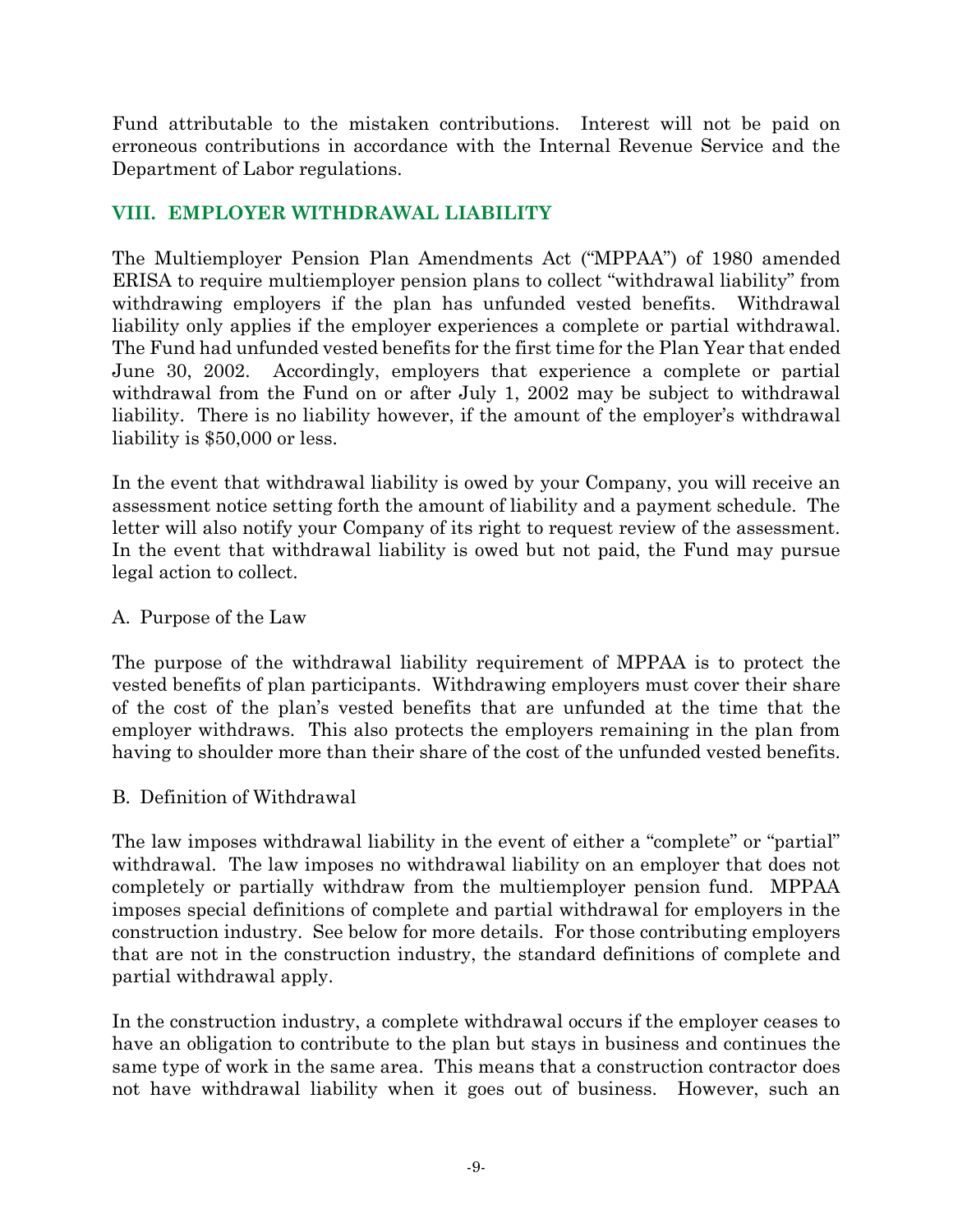employer will have withdrawal liability if it resumes the same type of construction work within five years and does not renew its obligation to contribute to the plan.

A partial withdrawal occurs for an employer in the construction industry if the employer's obligation to contribute to the plan continues for no more than an insubstantial portion of its work in the craft and area jurisdiction of the collective bargaining agreement of the type for which contributions are required. This would occur, for example, if a contractor shifted its work mix in the jurisdiction of the collective bargaining agreement such that only a small portion of the employer's ongoing work in the area remained covered by the plan.

### C. Calculation of Withdrawal Liability

Under MPPAA, construction industry multiemployer plans are required to use the "presumptive method" for allocating unfunded vested benefits to withdrawing employers. Under this method, the first year that a plan has unfunded vested benefits, a "pool" is established which is reduced by 5% per year and, therefore, eliminated after 20 years. For subsequent years, new pools are established representing the change in unfunded vested benefits for that year relative to the sum of the unamortized portions of prior years' pools. A share of each pool is allocated to each withdrawing employer based on the percentage of the total contributions made to the pension fund that were made by that employer during the five years preceding the year the pool was established.

An employer may obtain an estimate of its potential withdrawal liability by making a written request to the Fund Office (not more often than once every twelve months). The estimate will show what the employer's withdrawal liability would have been in the event of a withdrawal as of the last day of the plan year preceding the date of the request.

### D. Free Look Provision

The Fund's Plan includes a Free Look provision, which may exempt certain newer employers from withdrawal liability. Specifically, an Employer whose obligation to contribute to the Plan first commenced on or after January 1, 2007, and who withdraws from the Plan in a complete or partial withdrawal prior to the fifth anniversary of the first day of the first month for which the Employer was obligated to contribute to the Plan, will not be liable to the Plan for withdrawal liability if all of the other conditions outlined in Section 12.08 of the Plan are also met.

# **IX. HOW TO CONTACT THE FUND OFFICE WITH ANY QUESTIONS**

Do not hesitate to contact the Fund Office if you have any questions about remittance reporting, an audit, an employee's eligibility, or any other matter concerning your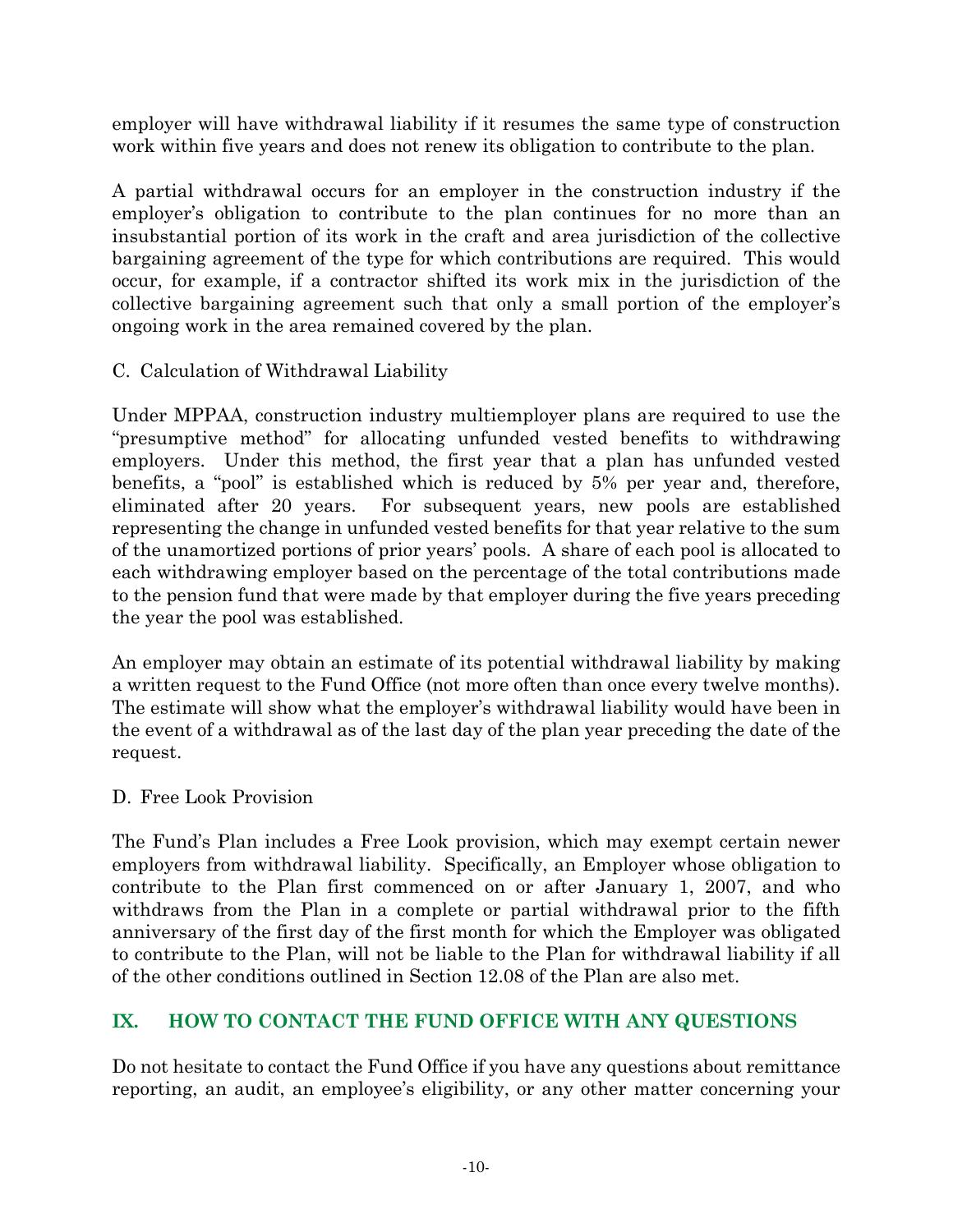company's participation in the Fund. You may write to the United Association National Pension Fund, 103 Oronoco Street, Alexandria, VA 22314, Attention: Participation and Contributions Department Manager. You may also send an email to [ContactUs@UANPF.com,](mailto:ContactUs@ppnpf.com) or you may call 1-800-638-7442 and follow the prompts to be connected to someone in the Participation and Contributions Department who will be happy to assist you.

**Nothing in these Guidelines for Employer Participation is meant to interpret, extend or change in any way the provisions expressed in the formal text of the Plan ("Plan") or the Restated Agreement and Declaration of Trust ("Trust"). In the event of any conflict between the provisions of this document and the provisions of the Plan or the Trust, the Plan or Trust, as the case may be, shall control.**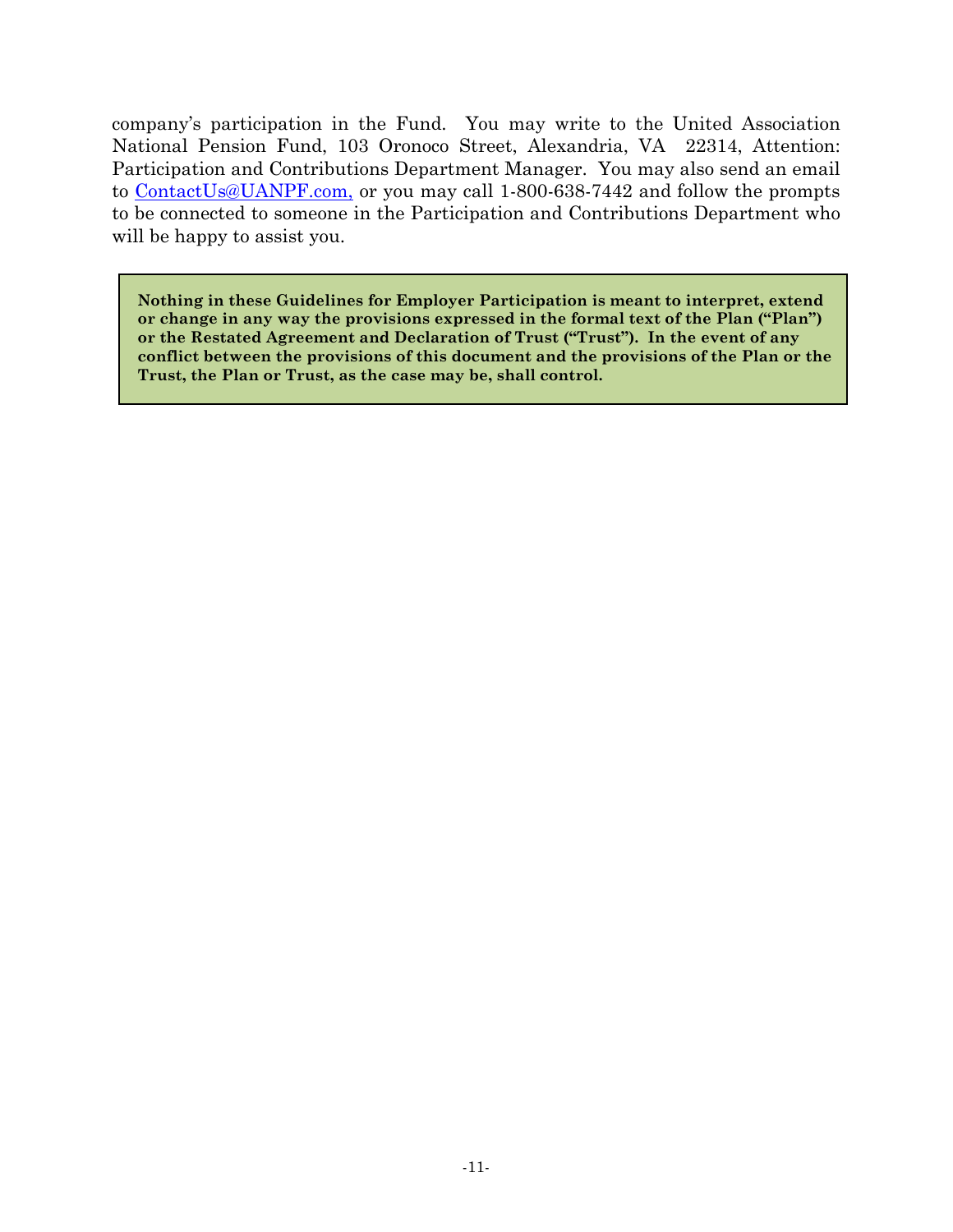#### **RESTATED AGREEMENT AND DECLARATION OF TRUST (Incorporating Amendments through February 25, 2021)**

**WHEREAS**, there has heretofore been entered into an Agreement and Declaration of Trust, effective the 23rd day of June 1968, by and between the United Association of Journeymen and Apprentices of the Plumbing and Pipefitting Industry of the United States and Canada, AFL-CIO (hereinafter referred to as "United Association") for and on behalf of itself and affiliated Local Unions, District Councils, State and Provincial Associations who voluntarily participate, and various Employers who employ employees represented by the United Association or affiliated bodies, and who are contractually obligated to make contributions to the United Association National Pension Fund (hereinafter referred to as the "National Pension Fund"), and certain individual Trustees, which Trust Agreement created a pension fund as therein provided; and

**WHEREAS**, the enactment of the Employee Retirement Income Security Act, hereinafter referred to as the "Act", has made it desirable that certain amendments be made; and

**WHEREAS**, Employers and the United Association and/or affiliated bodies have entered into Collective Bargaining Agreements providing for the establishment and the continuation of a Pension Fund known as the United Association National Pension Fund and Employer contributions into the Fund; and

**WHEREAS**, the sums payable to the Fund as foresaid are for the purposes of providing retirement and related benefits as now are or may hereafter be authorized or permitted by law for eligible employees, their families and beneficiaries, as determined hereunder; and

**WHEREAS**, the Trustees have the power and authority to amend this Agreement;

**NOW, THEREFORE,** the Trustees, in consideration of the premises and mutual covenants and agreements herein contained, have adopted and executed this Restated Agreement and Declaration of Trust, which shall be a complete replacement for the prior Agreement and Declaration of trust, and this Restated Agreement and Declaration of Trust shall govern the operation of this Pension Fund, and the Trustees designated and in office as such have executed this Trust Agreement thus indicating their acceptance of the respective duties imposed upon them as Trustees under the terms of this Trust Agreement, to read as follows: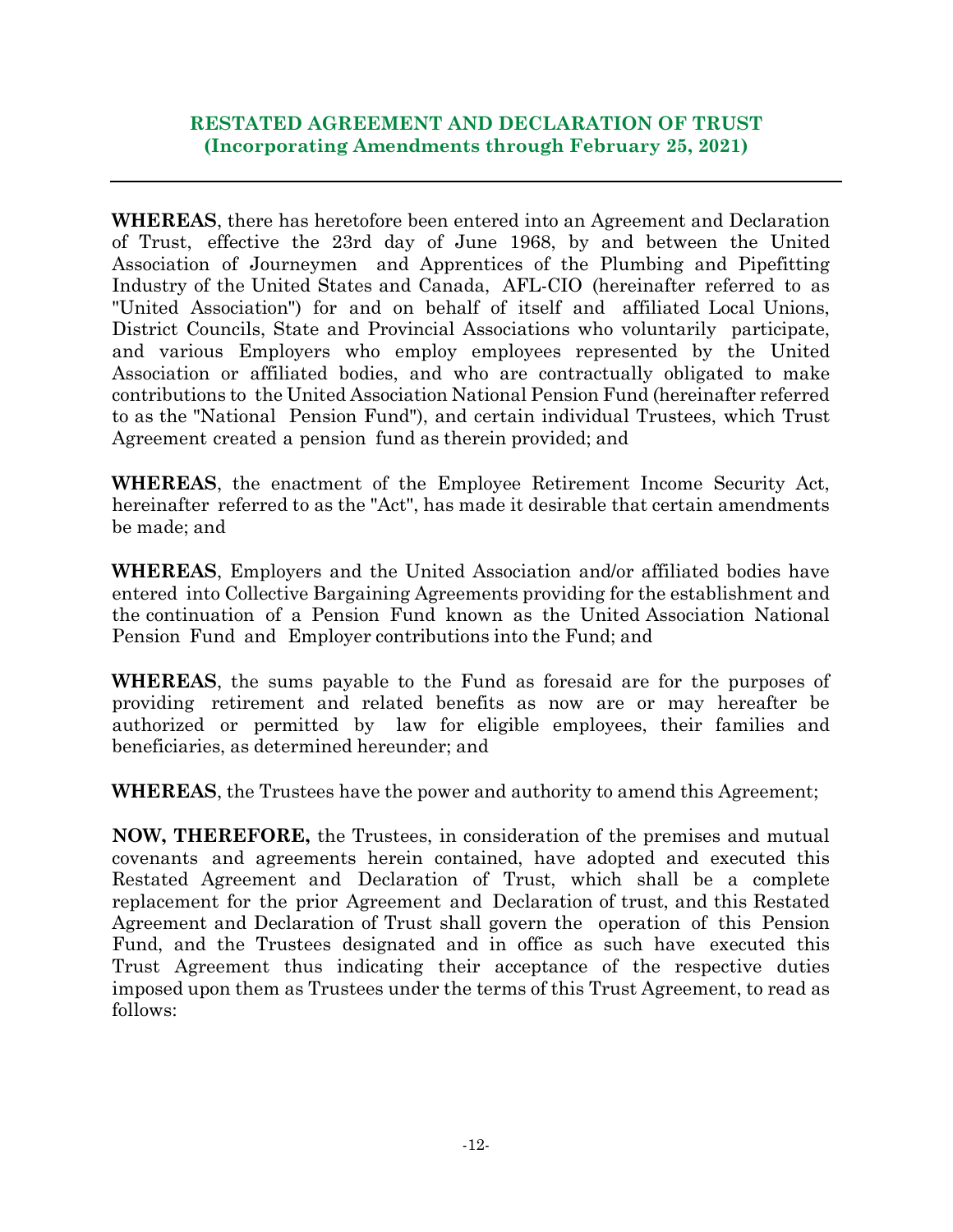# ARTICLE I

### **DEFINITIONS**

**Section 1. United Association.** The term "United Association" shall mean the United Association of Journeymen and Apprentices of the Plumbing and Pipefitting Industry of the United States and Canada.

**Section 2. Local Unions, District Councils, State or Provincial Associations.** The terms "Local Unions", "District Councils", "State Associations" or "Provincial Associations" shall mean a Local Union, District Council, State Association or Provincial Association affiliated and in good standing with the United Association in accordance with the provisions of the United Association Constitution.

**Section 3. Union.** The term "Union" shall mean the United Association and/or any Local Union, District Council, State Association or Provincial Association.

**Section 4. Collective Bargaining Agreement.** The term "Collective Bargaining Agreement" shall mean any written labor contract, Standard Form of Participation or written agreement by and between a Contributing Employer and the Union which provides for contributions to this Pension Fund in a manner acceptable to the Board of Trustees with any and all extensions or renewals thereof and successor agreements thereto.

**Section 5. Contributing Employer or Employer.** The term "Contributing Employer" or "Employer" shall mean any person, company, business organization, pension fund, welfare fund, apprentice training fund, public or quasi-public employer which is accepted by the Trustees and becomes a party to the Trust Agreement and which has agreed in a Collective Bargaining Agreement with the Union to make contributions to the Pension Fund either by virtue of having signed or by virtue of agreeing to be bound to the Collective Bargaining Agreement or by virtue of the authority delegated to an employer association which has signed the Collective Bargaining Agreement on its behalf. An employer shall be deemed a Contributing Employer only with respect to employment performed in a jurisdiction where the Local Union Collective Bargaining Agreement provides for contributions to this Fund. The Trustees may set those terms and conditions for the acceptance and/or continued participation of any employer as they deem appropriate. The term Contributing Employer shall not include an employer if the Trustees, by resolution, have terminated the Employer's status as a Contributing Employer pursuant to the Rules and Regulations of the Pension Plan. The Union (or a participating Local Union or District Council, or a Local Union's pension,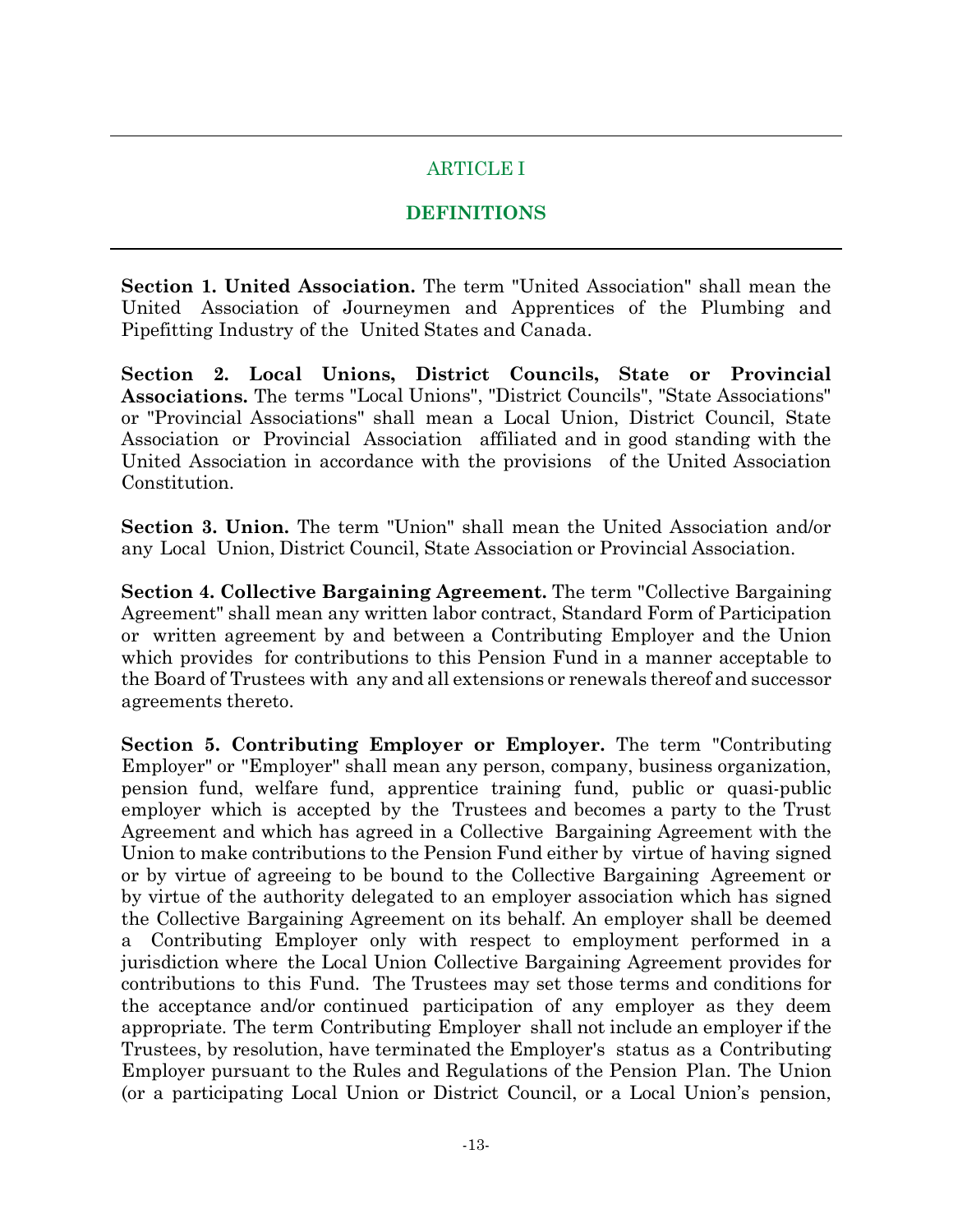welfare, or apprentice training fund, or another Union affiliated organization) may also be a Contributing Employer if it is accepted by the Trustees and if it is contractually obligated by a signed stipulation to make contributions on behalf of its paid employees to the National Pension Fund in accordance with the rules and regulations of the Pension Plan; provided, however, that any reference herein to the Union as an Employer shall not be deemed to convey upon the Union any of the rights or privileges granted by this Agreement to Employers who are bound to a Collective Bargaining Agreement. The Trustees shall have the discretion and authority to adopt additional rules for the acceptance, participation, and termination of Employers as they deem appropriate.

#### **Section 6. Employee**

(a) The term "Employee" means:

(i) Any person who performs work under a Collective Bargaining Agreement between a Contributing Employer and the Union and for whom the Employer is obligated to make contributions to the Fund under the terms of the Collective Bargaining Agreement;

Any person who was previously covered by the Fund as a member of a bargaining unit and for whom the Employer is obligated to make contributions to the Fund under the terms of the Collective Bargaining Agreement or other written agreement;

- (ii) Any person employed by a public or quasi-public Employer and for whom the Employer signs a Collective Bargaining Agreement to make contributions to the Fund;
- (iii) Any person who was previously covered by the Fund as a member of a bargaining unit, who is currently employed by a participating Local Union and for whom contributions are required to the Fund under the terms of the Collective Bargaining Agreement or other written agreement;
- (iv) Any full time employee of a participating Local Union or District Council, or Local Union's pension, welfare, or apprentice training fund or of another Union affiliated organization, provided the Employer signs a written participation agreement, on the terms established by the Trustees, providing for the coverage of such employees and requiring contributions to the Fund on their behalf. Any such Employer may also elect in its written agreement that coverage will be provided to all of its employees and that contributions will be made on behalf of all of its employees.
- (v) Any other full time employee of a Contributing Employer who is not working under a Collective Bargaining Agreement between the Contributing Employer and the Union, provided the Employer signs a written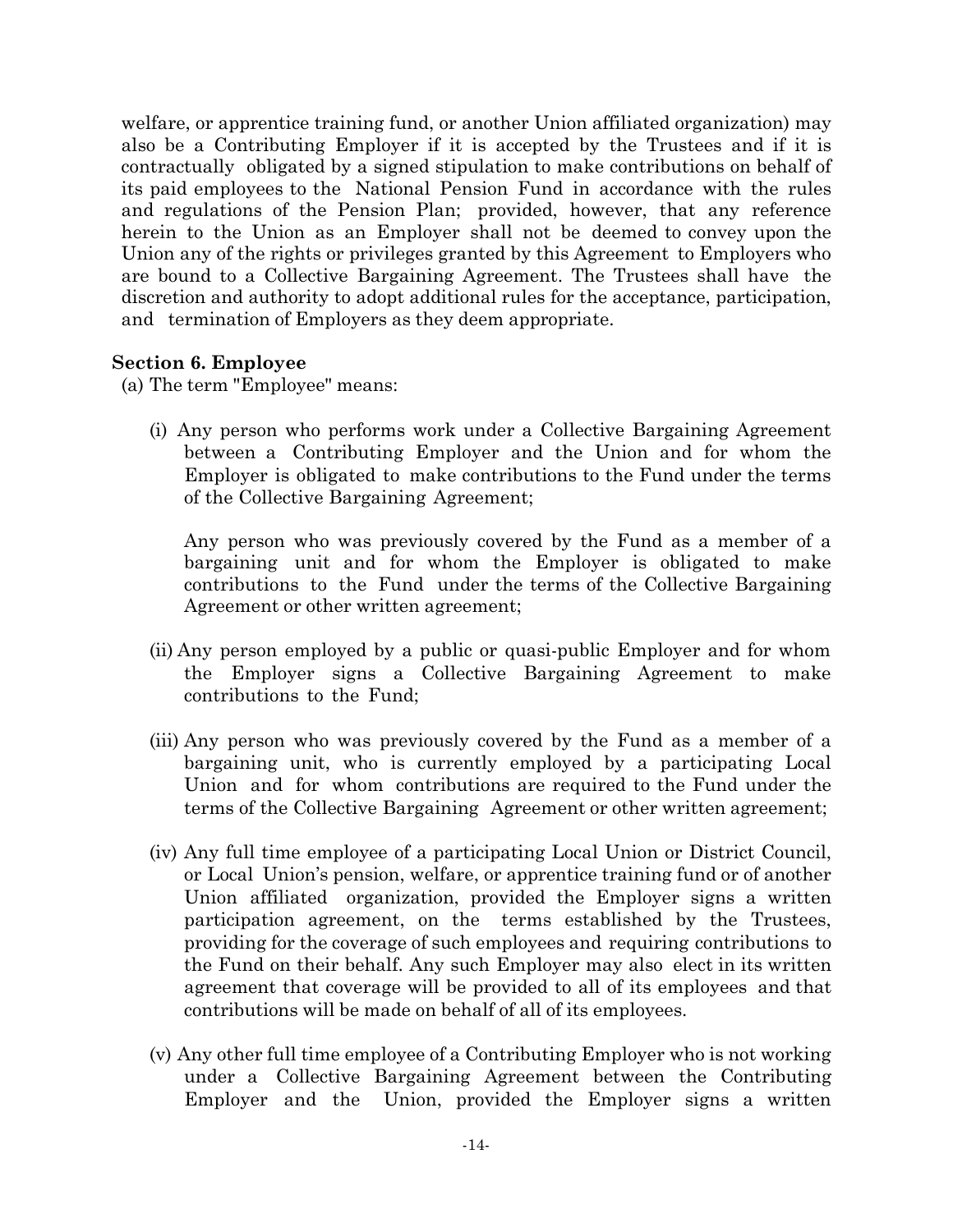participation agreement, on the terms established by the Trustees, providing for the coverage of such employees and requiring contributions to the Fund on their behalf.

- (b) The term "Employee" shall not include any self-employed person, partner, nor sole proprietor of an unincorporated business which is a Contributing Employer whether the interest is direct or indirect. A person with an ownership interest in a corporation which is a Contributing Employer shall be considered an Employee if he otherwise meets the requirements of this Section 6; however, anyone with a 10% or greater ownership interest, or whose spouse has a 10% or greater ownership interest, can participate only if the Employer signs a participation agreement on the terms established by the Trustees.
- (c) The Trustees shall have the discretion and authority to adopt additional rules for the coverage of Employees as they deem appropriate.

**Section 7. Beneficiary.** The term "Beneficiary" as used herein, shall mean a person designated by a Pensioner or a Participant (as defined in the Plan) or by the terms of the Plan of Pension Benefits created pursuant to this Agreement and Declaration of Trust, who is or may become entitled to a benefit from this Fund.

**Section 8. Trustees.** The term "Trustees" as used herein, shall mean the Trustees designated in this Trust Agreement, together with their successors designated and appointed in accordance with the terms of this Trust Agreement.

**Section 9. Agreement and Declaration of Trust.** The term "Agreement and Declaration of Trust" as used herein, shall mean this instrument including any amendments, supplements and modifications hereto.

**Section 10. Act.** The term "Act" as used herein, shall mean the Employee Retirement Income Security Act of 1974, any amendments as may from time to time be made and any regulations promulgated pursuant to the provisions of the Act.

**Section 11. Plan of Pension Benefits.** The term "Plan of Pension Benefits" as used herein, shall mean the Rules and Regulations of the National Pension Fund established by the Board of Trustees pursuant to this Agreement and Declaration of Trust and any amendments, modifications, extensions or renewal thereof.

**Section 12. Pension Trust Fund.** The term "Pension Trust Fund" or "Fund" or "Pension Fund" as used herein, shall mean the Trust Fund provided for in Collective Bargaining Agreements between Employers and the Union which is continued by this Restated Agreement and Declaration of Trust, and shall mean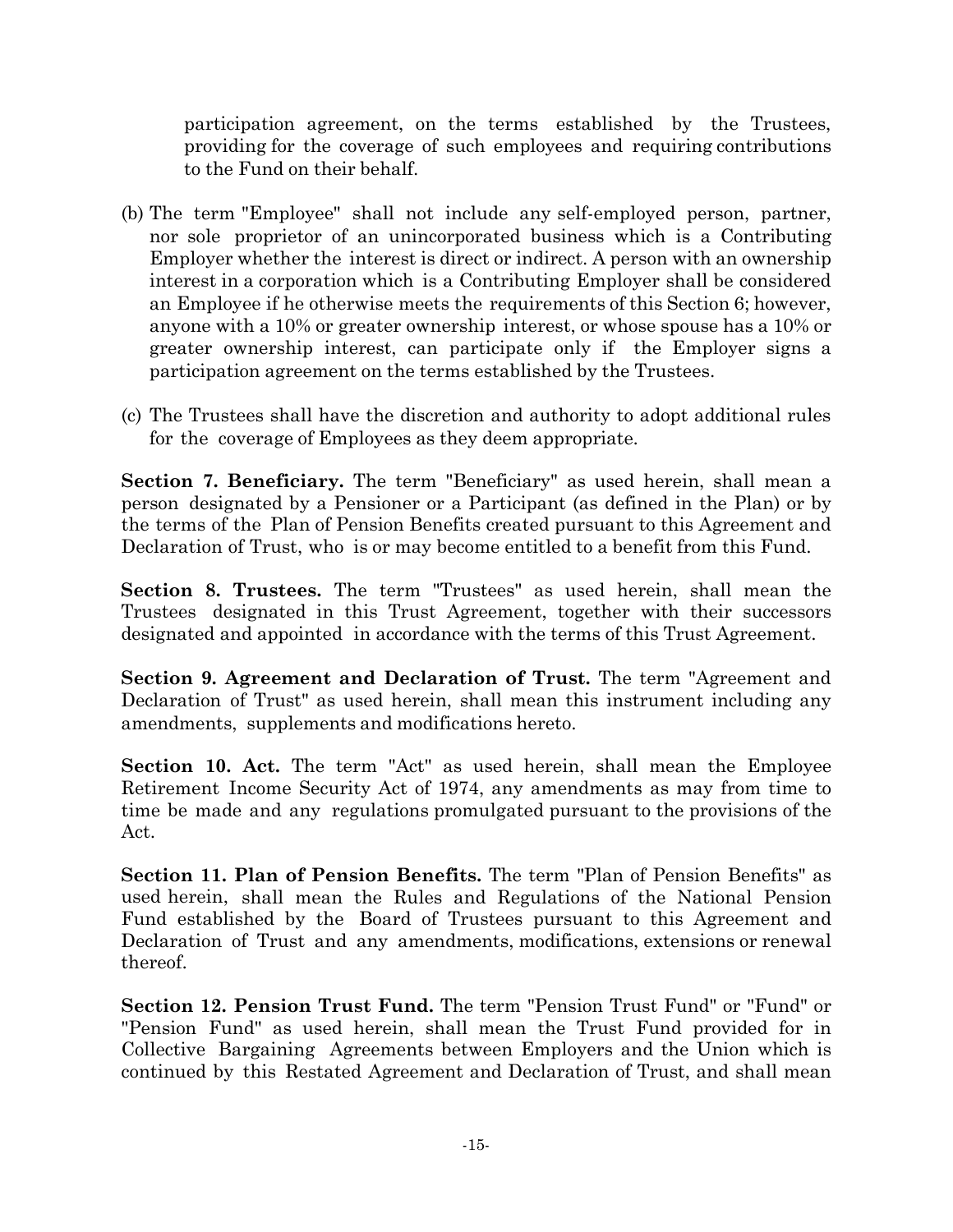generally the monies, insurance policies and other things of value which comprise the corpus, income and additions to the Trust Fund.

# ARTICLE II

### **CONTINUATION OF THE PENSION FUND**

**Section 1. Continuation of the Pension Trust Fund.** There is hereby continued a Trust Fund known as the "United Association National Pension Fund."

**Section 2. Composition of Pension Trust Fund.** This Trust Fund consists of (1) such sums of money as have been or shall be paid to the Pension Fund by the Employers as contributions required by Collective Bargaining Agreements or signed stipulations; (2) all investments made therewith, the proceeds thereof and the income therefrom; (3) all other contributions and payments to the Trustees from any source whatsoever to the extent permitted by law; and (4) supplies, property and other assets used by the Trustees in the administration of the Pension Fund.

**Section 3. Purpose of Trust Fund.** The Trust Fund continued hereby is for the purpose of providing (1) pension benefits and such other benefits as may be permitted by law under a plan of benefits adopted by the Trustees and (2) the means for financing the expenses of the Trustees in the operation and administration of the Pension Trust Fund, in accordance with this Agreement and Declaration of Trust. It is intended that this Trust be a multi-employer plan as that term is defined in Section 3(37) of the Act.

**Section 4. Irrevocable Purpose.** The Trust continued hereby shall constitute an irrevocable trust established for the exclusive benefit of employees, in accordance with Section 302(c) of the Labor Management Relations Act of 1947, as amended by Public Law 86-257, 1959, and in accordance with the Act.

# ARTICLE III

### **BOARD OF TRUSTEES**

**Section 1. Board of Trustees.** The operation and administration of the Pension Trust Fund shall be the responsibility of a Board of Trustees, composed of six (6) Trustees, three (3) of whom shall be Employer Trustees, and three (3) Union Trustees. The person who occupies the position of General President of the United Association may, at his option, serve as a Union Trustee. If the General President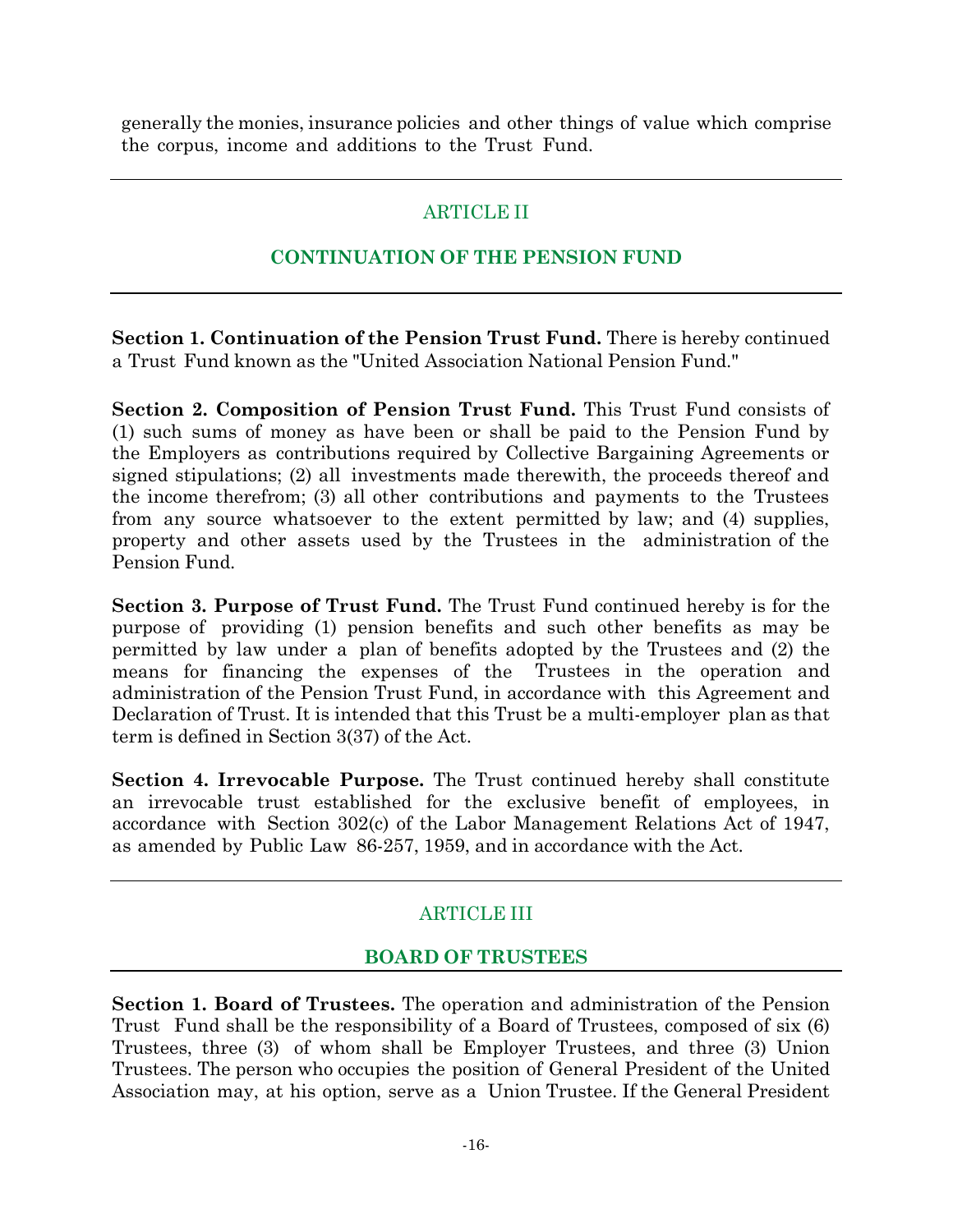does not wish to serve as a Trustee, he shall appoint someone else in his place to serve as a Union Trustee. In addition, the General President of the United Association shall appoint all other Union Trustees. The number of Trustees may be increased from time to time but in no event shall there be more than five (5) Employer Trustees and five (5) Union Trustees. There may also be four (4) Alternate Trustees, two (2) to be appointed by the General President of the United Association and two (2) to be appointed by the Employer Trustees currently serving as such. The Alternate Trustees shall serve in the place and stead of any of the Trustees who are unable to attend regular or special meetings of the Board or who are temporarily incapacitated from serving. At or before such meeting, the Employer or Union Trustees may designate one or more of the Alternate Trustees to serve in the place and stead, respectively, of any absent or temporarily incapacitated Employer or Union Trustee. Six (6) Trustees so named and designated (or any one or more of the Alternate Trustees) shall constitute the Board of Trustees and shall administer the Fund contained herein unless a greater number of Trustees is designated.

**Section 2. Acceptance of Trusteeship.** A Trustee shall execute a written acceptance in a form satisfactory to the Trustees and consistent with the Act and thereby shall be deemed to have accepted the Trust created and established by this Trust Agreement and to have consented to act as Trustee and to have agreed to administer the Pension Trust Fund as provided herein.

**Section 3. Designation or Termination of Trustees.** The Employer Trustees, by majority vote among themselves, may designate or terminate the designation of an Employer Trustee or Alternate by notifying the remaining Trustees in writing of their action. The Union Trustees and Alternates shall be designated or the designation terminated by the General President of the United Association, by notifying the remaining Trustees in writing. Any such designations or terminations shall be effective on the date of the filing of such designation or termination with the remaining Trustees.

**Section 4. Name.** The Trustees shall conduct the business of the Pension Trust Fund and execute all documents and instruments in the name of the United Association National Pension Fund.

**Section 5. Resignation and Replacement of Trustees.** A Trustee may resign and become and remain fully discharged from all further duty or responsibility hereunder upon giving thirty (30) days' notice in writing to the remaining Trustees and to the United Association if a Union Trustee, or such shorter notice as the remaining Trustees may accept as sufficient. The notice shall state the date on which such resignation shall take effect; and such resignation shall take effect on the date specified in the notice unless a successor Trustee shall have been appointed at an earlier date, in which event such resignation shall take effect immediately upon the appointment of such successor Trustee.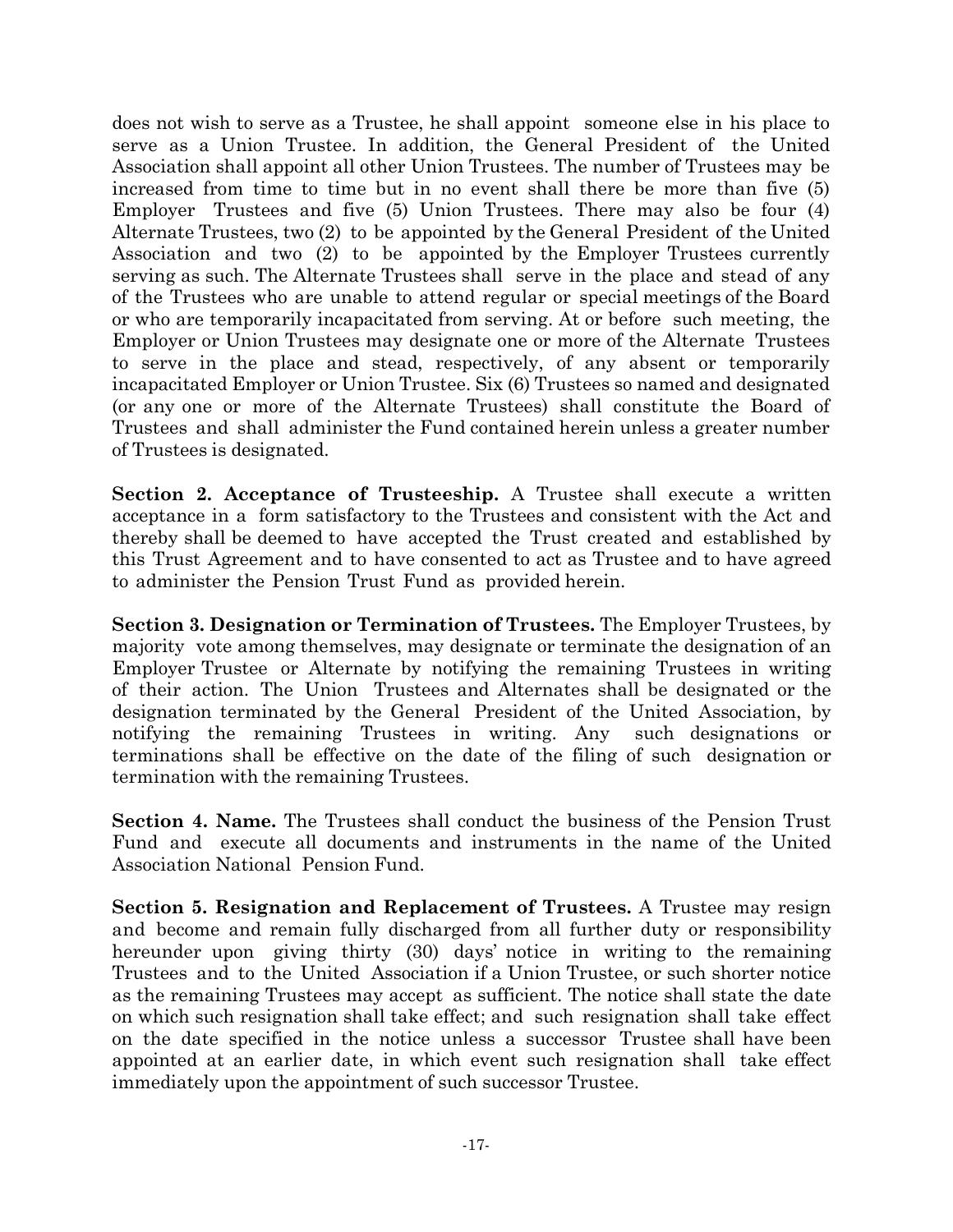In the event of the termination of the designation of any Trustee, or in the event of the resignation, death, incapacity or the unwillingness of any of the Trustee to serve, a successor Trustee shall be designated in accordance with Section 3 of this Article. The remaining Trustees shall be notified of such designation by an instrument in writing.

Any successor Trustee designated as herein provided shall affix his signature to a certificate of acceptance of this Agreement and Declaration of Trust as provided in Section 2 of this Article, and shall, without further act, become vested with all the estate rights, powers, discretions and duties of his predecessor Trustee.

Any retiring or terminated Trustee shall forthwith turn over to the remaining Trustees at the office of the Pension Fund any and all records, books, documents, monies and other property in his possession which are a part of the Pension Trust Fund and incident to the fulfillment of the Trustees' duties and responsibilities under this Agreement and Declaration of Trust.

The powers of the Trustees to act, as above provided in this Trust Agreement, shall not be impaired or limited in any way pending the designation of a successor Trustee to fill any vacancy.

**Section 6. Term of Trustees.** A Trustee shall continue to serve until his death, permanent incapacity, resignation, removal, or expiration of his term as established by the party designating the Trustee.

**Section 7. Payment of Trustees.** No Trustee shall receive compensation from the Fund for the performance of his duties as a Trustee except as may be allowed under the Act and as may be authorized by the remaining Trustees; however, each Trustee shall be reimbursed from the Fund for all reasonable and necessary expenses which he incurs in the performance of his duties as a Trustee. The Trustees shall establish the conditions for the payment of compensation (if any) and for the reimbursement of expenses.

# ARTICLE IV

# **MEETINGS AND DECISIONS OF THE TRUSTEES**

**Section 1. Officers of the Trustees.** The Trustees shall select from among their number a Chairman, and a Co-Chairman. When the Chairman has been selected from the Union Trustees, the Co-Chairman shall be selected from the Employer Trustees or vice versa.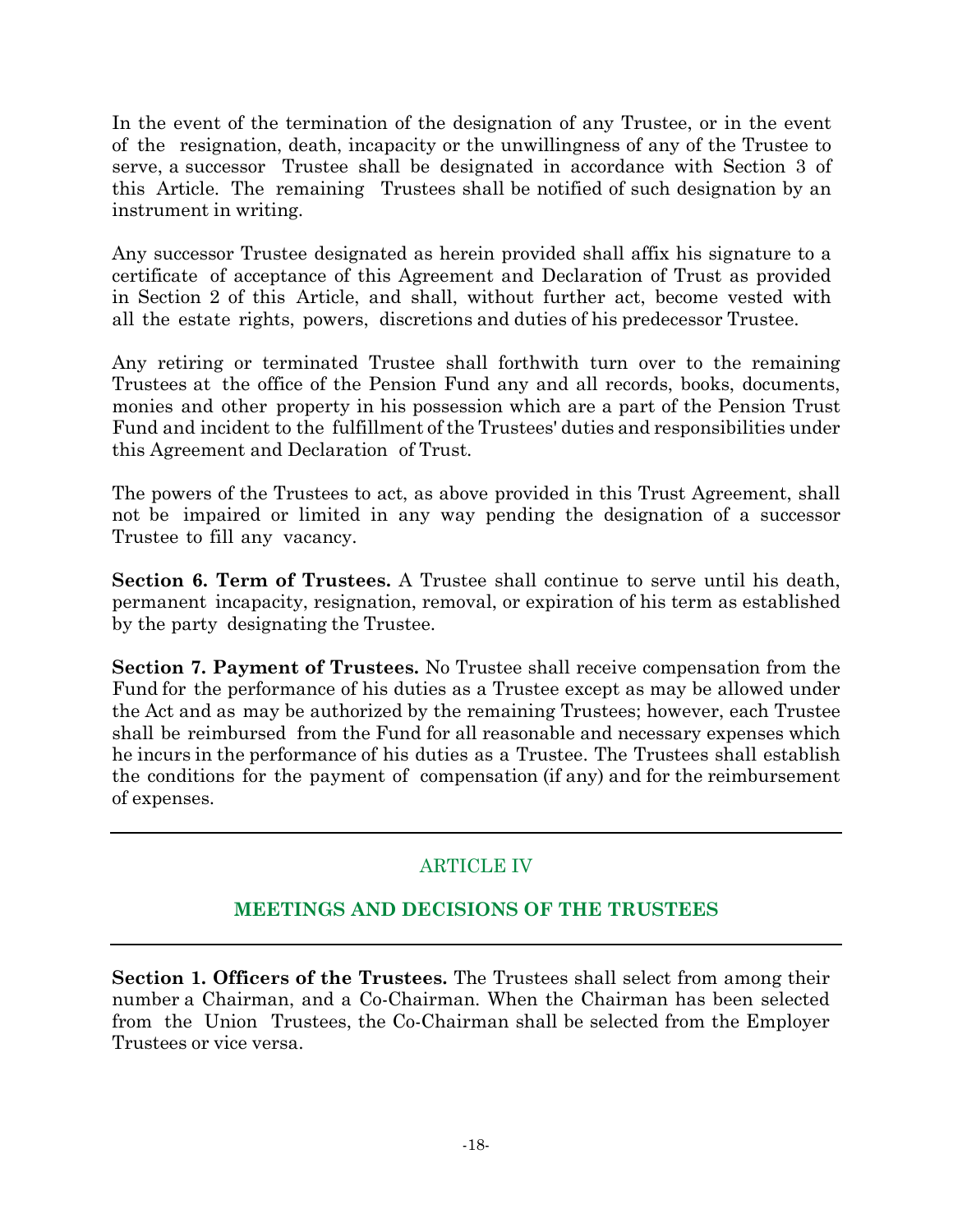**Section 2. Meetings of the Trustees.** Regular meetings of the Trustees shall be held at such times and places as may be agreed upon by the Chairman and Co-Chairman. A regular meeting may be held by videoconference or telephone conference call if the Chairman and Co-Chairman agree that it is necessary to do so, and, in that case, the unanimity requirement of Section 3 shall not apply. Reasonable notice of the meetings shall be provided, except that meetings may be held at any time without notice if all the Trustees consent thereto in writing. Special meeting may be called by the Chairman and Co-Chairman or any four (4) Trustees upon five (5) days' written notice. The Trustees shall meet at least once each year and at such other times as they deem it necessary to transact their business.

**Section 3. Action of Trustees without Meeting.** Action by the Trustees may also be taken by them in writing, without a meeting, or by telephone conference call, or by wire, provided that in such cases, there shall be unanimous concurrence of all Trustees.

**Section 4. Quorum.** In all meetings of the Trustees, two (2) Trustees shall constitute a quorum for the transaction of business, provided there are at least one (1) Union Trustee present at such meetings and at least one (1) Employer Trustee present at such meetings. At all meetings, the Employer and the Union Trustees shall have equal voting strength.

**Section 5. Majority Vote of Trustees.** All action by Trustees shall be by majority decision of those voting. In the event an Employer Trustee(s) or a Union Trustee(s) is absent, and no alternate(s) have been appointed for a meeting, the remaining Union or Employer Trustees shall each have one and one-half (1 1/2) votes or three (3) votes, depending on the number of absent Trustees, but in no event shall either the Employer Trustees or the Union Trustees have more than three (3) votes respectively. Such majority decision shall govern not only this Article but any portion of this Agreement and Declaration of trust which refers to action by the Trustees. In the event any matter presented for decision cannot be decided because of a tie vote or the lack of a quorum at two successive meetings, the matter shall be submitted to arbitration, as set forth in Article IX hereof.

**Section 6. Minutes of Meetings.** The Trustees or their designee shall keep minutes of all meetings, but such minutes need not be verbatim. Copies of the minutes shall be sent to all the Trustees and to such other persons as the Trustees may direct. Minutes of a meeting shall be reviewed and approved by the Trustees at the next meeting.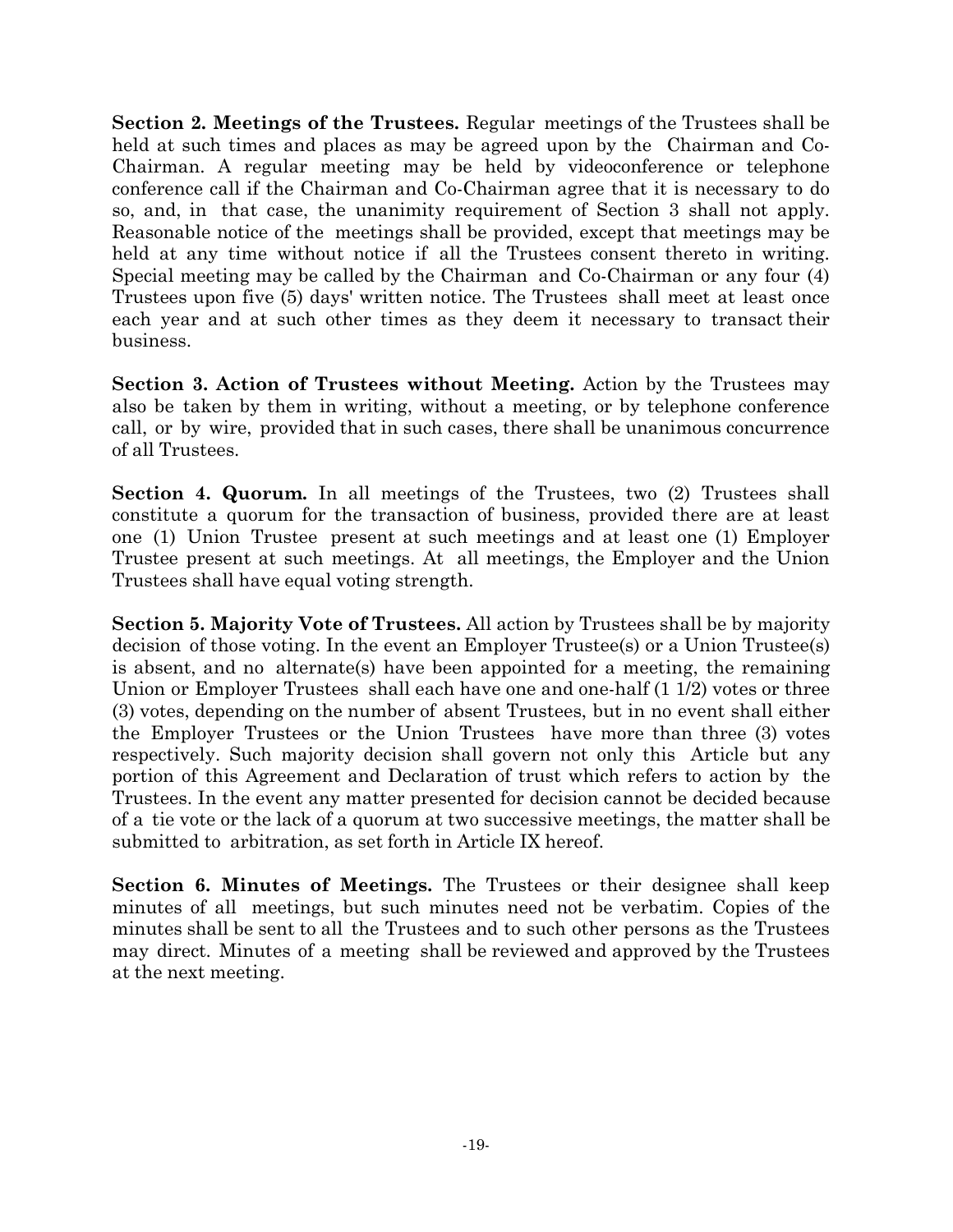### ARTICLE V

#### **POWERS AND DUTIES OF TRUSTEES**

**Section 1. Conduct of Trust Business.** The Trustees shall have authority to control and manage the operation and administration of the United Association National Pension Fund and shall conduct the business and activities of the United Association National Pension Fund in accordance with this Trust Agreement and applicable law. The Trustees shall hold, manage and protect the Trust Fund and collect the income therefrom and contributions thereto. The Trustees shall be the Named Fiduciary and the Administrator of the Pension Fund as those terms are defined in the Act. Except as provided in this Trust Agreement or as determined by the Trustees, all actions taken by the Trustees that are fiduciary or would otherwise be considered settlor actions, shall be considered fiduciary actions within the meaning of the Act.

#### **Section 2. Use of the Trust Fund for Expenses and to Provide Benefits.**

- (a) The Trustees shall have the power and authority to use and apply the Trust Fund to pay or provide for the payment of all reasonable and necessary expenses (i) of collecting employer contributions and payments and other monies and property to which they may be entitled and (ii) of administering the affairs of this Trust, including the purchase or lease of premises, material, supplies and equipment (iii) of obtaining such legal, actuarial, investment, administrative, accounting, clerical and other assistance or employees as they may find necessary or appropriate, and (iv) of performing such other acts as the Trustees, in their sole discretion, find necessary or appropriate in the performance of their duties.
- (b) The Trustees shall have the power and authority to use and apply the Trust Fund to pay or provide for the payment of retirement and related benefits to eligible Employees and Beneficiaries in accordance with the terms, provisions and conditions of the Plan of Pension Benefits to be agreed upon by the Trustees pursuant to this Agreement and Declaration of Trust.

**Section 3. Construction and Determinations by Trustees.** Subject to the stated purposes of the United Association National Pension Fund and the provisions of this Trust Agreement, the Trustees shall have full and exclusive authority to determine all questions of coverage and eligibility, methods of providing or arranging for benefits and all other related matters. They shall have full power to construe the provisions of this Agreement and Declaration of Trust and the Plan of Pension Benefits, and the terms used therein and any rules and regulations issued thereunder. Any such determination and any such construction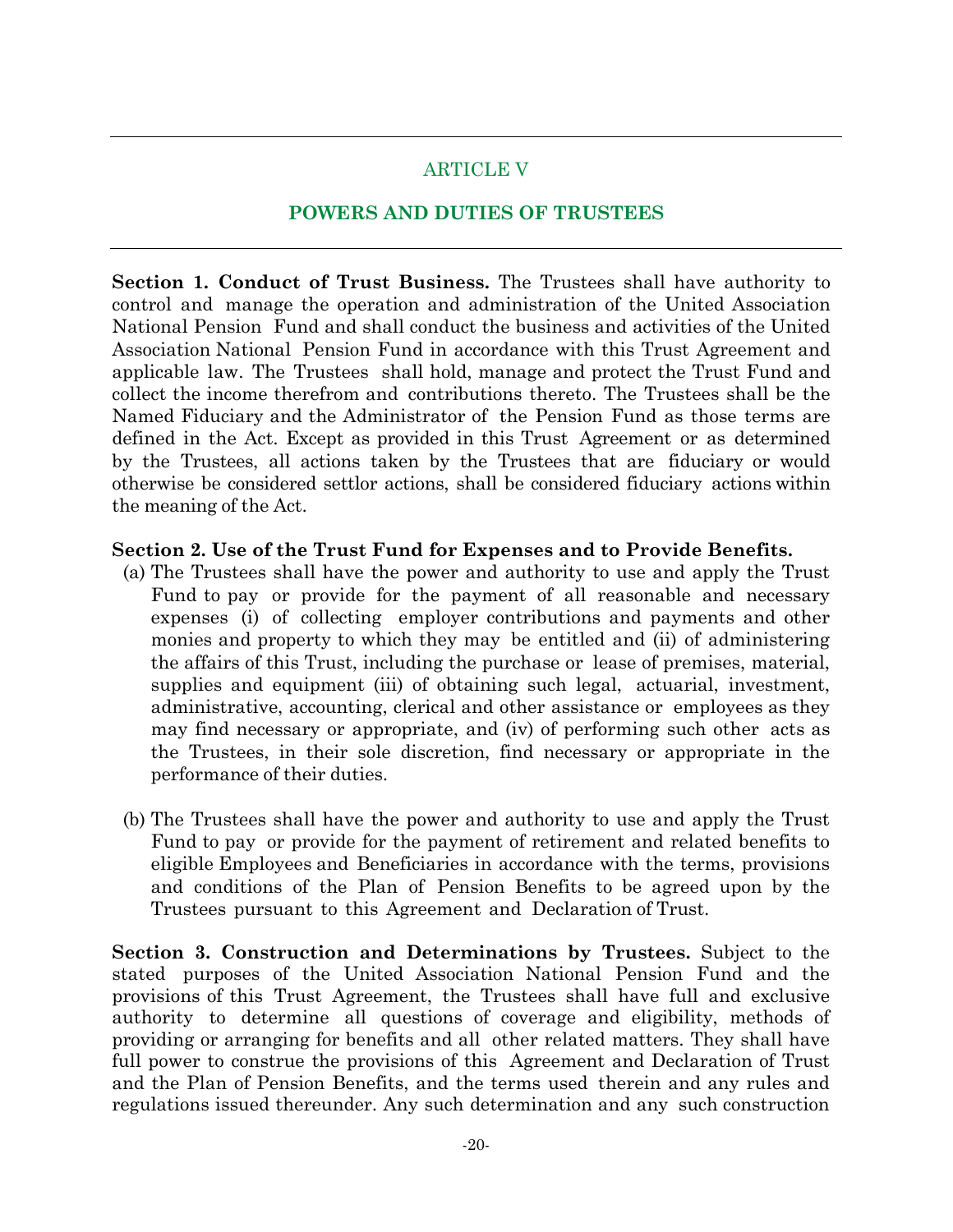adopted by the Trustees in good faith shall be binding upon the Union, the Employers, Employees and their Beneficiaries.

**Section 4. General Powers.** The Trustees are hereby empowered, in addition to such other powers as are set forth herein or conferred by law, to:

- (a) demand, collect, receive and hold contributions and to take such steps as may be deemed necessary or desirable to collect contributions due the Trust Fund;
- (b) compromise, settle arbitrate and release claims or demands in favor of or against the Pension Trust Fund or the Trustees on such terms and conditions as the Trustees may deem advisable; commence or defend any legal, equitable or administrative proceedings brought in connection with Pension Trust Fund and represent the Pension Trust Fund in all such proceedings;
- (c) pay or provide for the payment of all reasonable and necessary expenses of collecting contributions and payments;
- (d) enter into any and all contracts and agreements for carrying out the terms of this Trust Agreement and the administration of the United Association National Pension Fund;
- (e) enter into an investment contract or agreement with an insurance company or companies for the investment and reinvestment of assets of the Trust Fund;
- (f) enter into a group annuity contract or contracts and any agreements supplemental thereto, with an insurance company or companies for the purpose of investing all or a portion of the Fund held by them in Trust. Any such contract may provide that deposits thereunder be allocated to the insurance company's general account, or solely to one or more of its separate accounts maintained for the collective investment of the assets of qualified retirement plans, including but not limited to, a separate account, invested primarily in real property or any interest therein, or to the insurance company's general account and one or more of its separate accounts. The insurance company issuing such contract shall have the exclusive responsibility for the investment and management of any amounts held under such contract, and shall have all the powers with respect to the assets of the Fund held thereunder as the Trustees have with respect to the assets of the Fund held under this Agreement and Declaration of Trust;
- (g) invest, reinvest and have invested and reinvested all funds of this Pension Trust Fund, without distinction between principal and income, in any type of investment the Trustees deem prudent, including real estate. There shall be no limitation restricting investments in common stock to a percentage of the Pension Trust Fund or to a percentage of the total market value of the Fund. The Trustees shall have the authority, in respect to any stocks, bonds or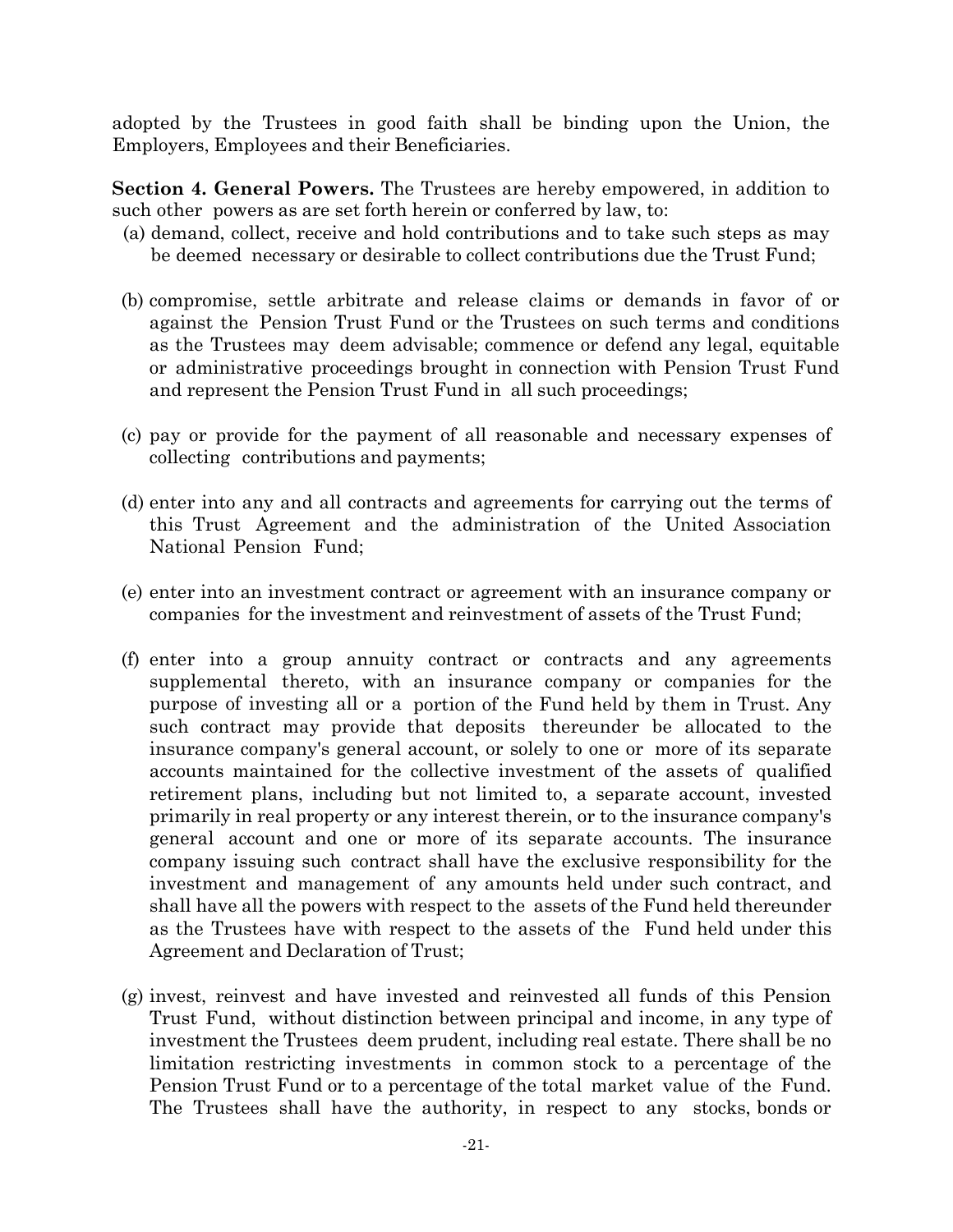other property, real or personal, held by them as Trustees, to exercise all such rights, powers and privileges as might be lawfully exercised by any person owning similar stocks, bonds or other property in his own right;

- (h) register securities or other Pension Trust Fund property in the name of the Pension Trust Fund or of the Trustees, or in the names of one or more nominees and to hold instruments in bearer form;
- (i) enter into and terminate agency or custody agreements with banks or trust companies chosen by them, under which said agreements the Trustees may turn over to said banks or trust companies a portion or all of the funds held by them in this Trust for safekeeping, investment or reinvestment, on such terms as the Trustees deem advisable;
- (j) enter into or terminate "Corporate Trust Agreements" with banks, on such terms as the Trustees deem advisable in their discretion, for custodian services and/or investment services, and to transfer the assets of the Fund to said banks;
- (k) commingle at their discretion, all or any portion of the assets of the Pension Trust Fund, with assets of other qualified employee benefit plans for the purpose of investment in, or through, investment trusts for employee benefit plans. Said investment may, at the Trustees' discretion, be in the equity and/or fixed income funds of such investment trust. To the extent of this Pension Trust Fund's participation in any investment trust, that investment trust shall constitute a part of this Agreement and Declaration of Trust;
- (l) sell, exchange, lease, convey, mortgage or dispose of any property, whether real or personal, at any time forming a part of the Pension Trust Fund upon such terms as they may deem proper, and to execute and deliver any and all instruments of conveyance, lease, mortgage and transfer in connection therewith;
- (m) pay or provide for the payment of all real and personal property taxes, income taxes and other taxes of any and all kinds levied or assessed under existing or future laws upon or in respect to the Pension Trust Fund or any money, property or securities forming a part thereof;
- (n) retain such portion of the monies of the Pension Trust Fund in cash balances as the Trustees may deem desirable, without any liability for interest thereon;
- (o) establish and accumulate as part of the Pension Trust Fund such reasonable reserve funds as the Trustees, in their sole discretion, deem necessary or desirable to carry out the purposes of such Pension Trust Fund;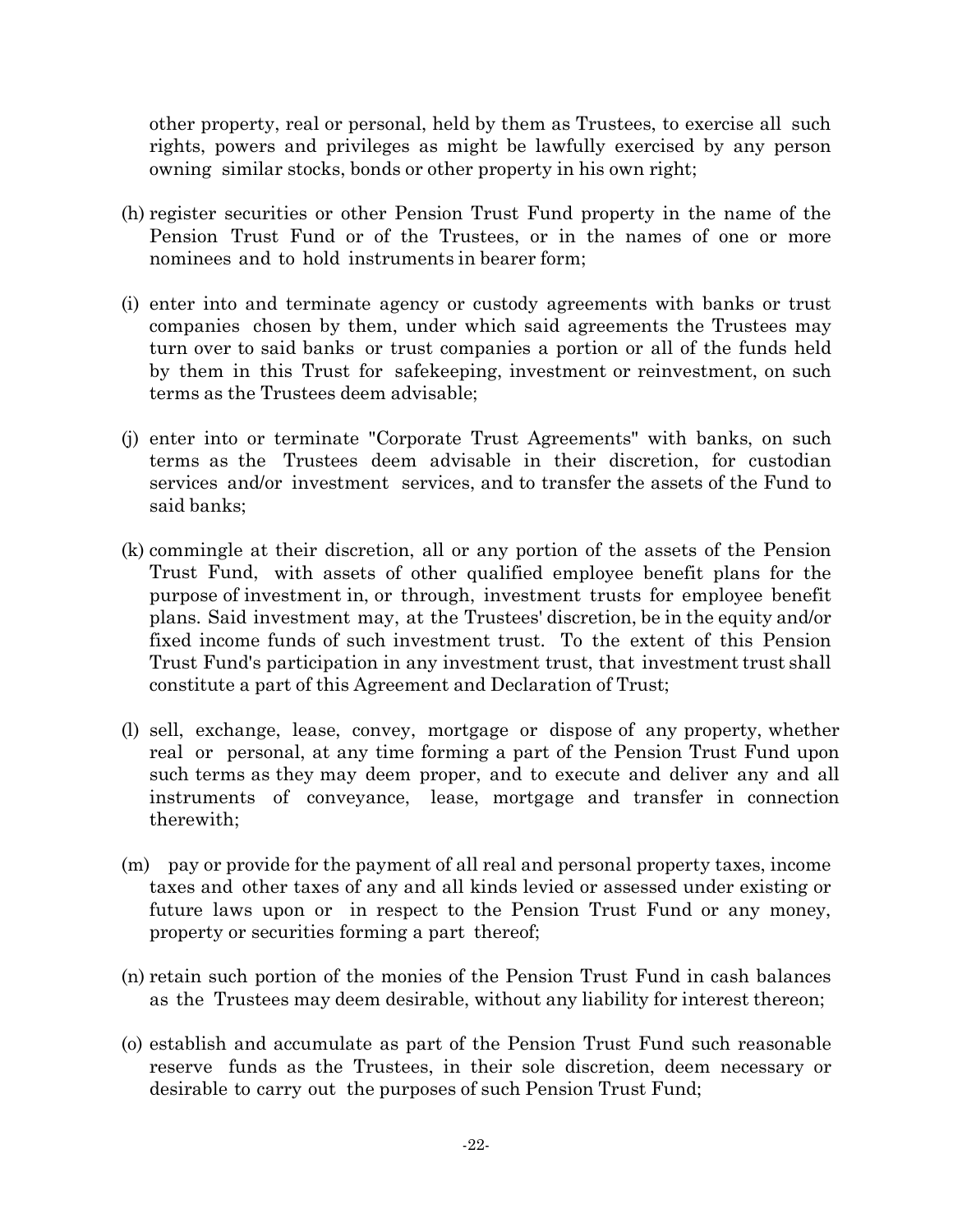- (p) allocate fiduciary responsibilities among the Trustees, or Committees of the Trustees, delegate fiduciary duties to persons other than Trustees and delegate Trustee responsibilities to an investment manager as provided in this Agreement and Declaration of Trust and in accordance with the requirements of the Act;
- (q) appoint an investment manager or managers, as that term is defined in the Act, and enter into an agreement with such investment manager, in accordance with the requirements of the Act, delegating to the investment manager the responsibility to control and manage, including the power to acquire and dispose of, such of the assets of the Pension Trust Fund as the Trustees may specify;
- (r) enter into an agreement or arrangement with other similar trust funds for the operation of a joint administrative office, which, shall administer the office or offices of the Pension Trust Fund, coordinate and administer the accounting, bookkeeping and clerical services, provide for the coordination of actuarial services furnished by the consulting actuary, prepare (in cooperation, where appropriate, with the consulting actuary and independent auditor) all reports and other documents to be prepared, filed or disseminated by or on behalf of the Pension Trust Fund in accordance with law, assist in the collection of contributions required to be paid to the Pension Trust Fund by Employers and perform such other duties and furnish such other services as may be assigned, delegated or directed or as may be contracted by or on behalf of the Trustees;
- (s) employ reputable and qualified investment consultants to assist the Trustees in exercising their investment powers and authority by reviewing the investment policy and types and kinds of investments made by the Trustees and/or the investment manager(s) and to contract for investment measurement services;
- (t) engage one or more independent qualified public accountants, one or more enrolled actuaries and qualified legal counsel to perform all services as may be required by applicable law and such other services as the Trustees may deem necessary;
- (u) pay or provide for the payment from the Trust Fund of all costs incurred in employing such professionals, consultants, and managers as the Trustees deem necessary and in accordance with this Trust Agreement and applicable law;
- (v) designate an agent for service of legal process for the Pension Trust Fund;

(w)obtain and maintain policies of insurance, to the extent permitted by law,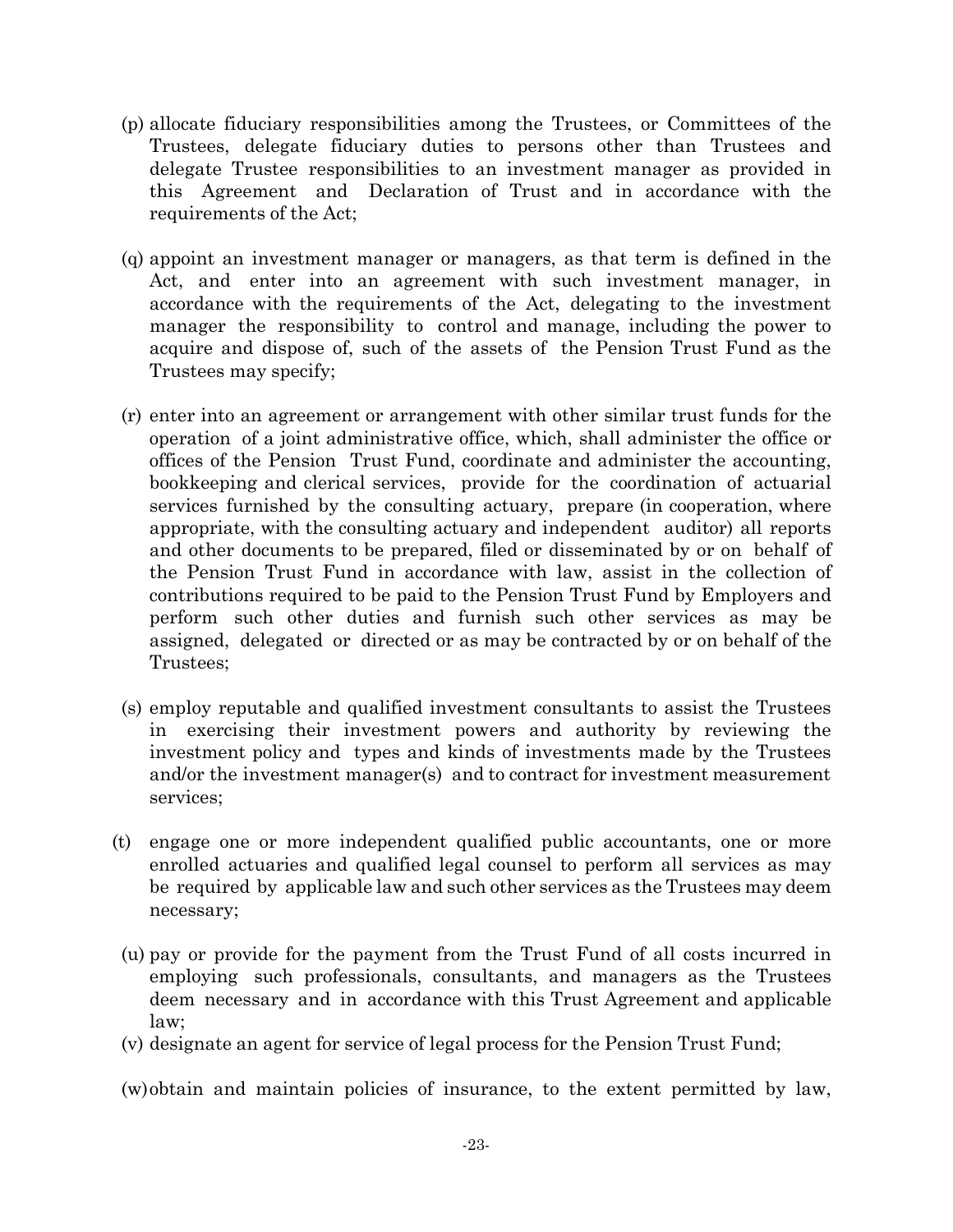to insure themselves, the Pension Trust Fund as such, as well as employees or agents of the Trustees and of the Pension Trust Fund, while engaged in business and related activities for and on behalf of the Pension Trust Fund (i) with respect to liability to others as a result of acts, errors or omissions of such Trustee or Trustees, employees or agents, respectively, and (ii) with respect to injuries received or property damage suffered by them. The cost of the premiums for such policies of insurance shall be paid out of the Pension Trust Fund to the extent permitted by the Act;

- (x) enter into reciprocal agreements (on such terms as the Trustees deem advisable), including retroactive reciprocal agreements, with trustees of other pension funds to permit employees covered hereby to receive pension credits in this Fund when working outside the geographical jurisdiction and/or trade jurisdiction covered by the Collective Bargaining Agreements, as defined herein, and to receive from other pension funds contributions made on behalf of such employees to the other funds; to disburse to other pension funds contributions received on behalf of employees not normally covered under this Pension Fund, to permit those employees to receive pension credits in their home funds;
- (y) merge or integrate other pension funds into or with this Pension Fund or to accept the transfer of all or a portion of the assets of another pension fund in accordance with the requirements of the Act; or, to merge or integrate this Pension Fund into or with other pension funds or to transfer all or a portion of the assets of this Pension Fund to other pension funds in accordance with the Act;
- (z) to invest the assets of the Fund and/or of the Plan in any common, collective or commingled trust fund, to the extent permitted by ERISA and other applicable law, and to direct the investment of assets of the Plan or of the Fund in deposits which bear a reasonable rate of interest. To the extent monies or other assets are transferred to such a collective trust in exchange for an interest in such a collective trust, the terms and conditions of the plan of such collective trust solely shall govern the investment duties, responsibilities and powers of the Trustees of such collective trust, and to the extent required by law, such terms, responsibilities and powers shall be part of this Trust Agreement;
- (aa) establish such rules and regulations necessary to effectuate the purposes of this Agreement and Declaration of Trust and not inconsistent with the terms hereof;
- (bb) do any and all acts, whether or not expressly authorized herein, which the Trustees may deem necessary to accomplish the general objective and purpose of enabling the Employees to obtain pension benefits.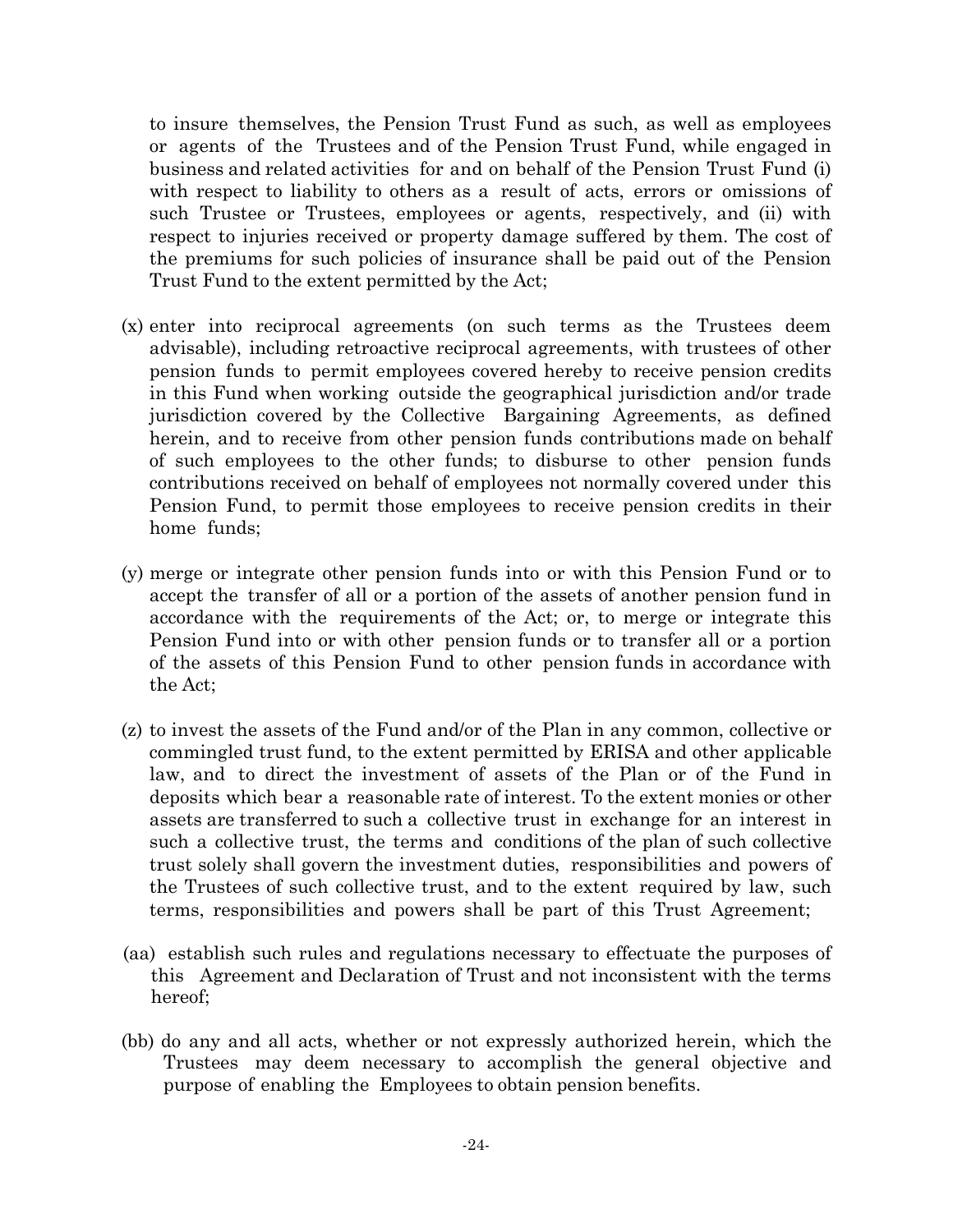**Section 5. Personal Liability.** No Trustee shall be liable or responsible for his own acts or for any acts or defaults of any other fiduciary or party in interest or any other person except to the extent liability is imposed by the Act. The Trustees, to the extent permitted by the Act, shall incur no liability in acting upon any instrument, application, notice, request, signed letter, telegram or other paper or document believed by them to be genuine and to contain a true statement of facts, and to be signed by the proper person.

**Section 6. Reliance on Written Instruments and Professional Advice.** Any Trustee, to the extent permitted by the Act, may rely upon any instrument in writing purporting to have been signed by a majority of the Trustees or the Chairman and Co-Chairman as conclusive evidence of the fact that a majority of the Trustees have taken the action stated to have been taken in such instrument. The Trustees may, from time to time, consult with the Trust Fund's legal counsel, actuary and any other professionals, and to the extent permitted by the Act, the Trustees shall be protected in acting upon the advice of such professionals.

**Section 7. Reliance by Others.** No party dealing with the Trustees shall be obligated to see to the application of any funds or property of the Trust Fund to the stated Trust or to see that the terms of this Trust Agreement have been complied with or to inquire into the necessity or expediency of any act of the Trustees. Every instrument executed by the Trustees shall be conclusive evidence in favor of every person relying thereon that at the time of the execution of said instrument, the Trust was in full force and effect, that the instrument was executed in accordance with the terms and conditions of this Trust Agreement, and that the Trustees were duly authorized and empowered to execute the instrument.

**Section 8. Books of Account.** The Trustees shall cause to be kept true and accurate books of account and records of all transactions of the Pension Trust Fund which shall be open to the inspection of each of the Trustees at all times and which shall be audited annually or more often, and at such times as the Trustees deem appropriate by a certified public accountant selected by the Trustees. Such audits shall be available at all times for inspection by the Employers, the Union and the Employees or their Beneficiaries at the principal office of the Pension Trust Fund.

**Section 9. Surety Bonds.** The Trustees and any employees who are empowered and authorized to sign checks and handle monies of the Pension Trust Fund shall be bonded by a duly authorized surety company, qualified to write such bonds, in such amounts as may be determined from time to time by the Trustees. The Trustees may also bond such other employees of the Trust Fund as they deem necessary. The cost of the premiums of such bonds shall be paid out of the Pension Trust Fund. The bonds shall be in such amounts as required by applicable law.

**Section 10. Execution of Documents.** The Trustees may, in the course of conducting the business of the Pension Trust Fund, execute all instruments or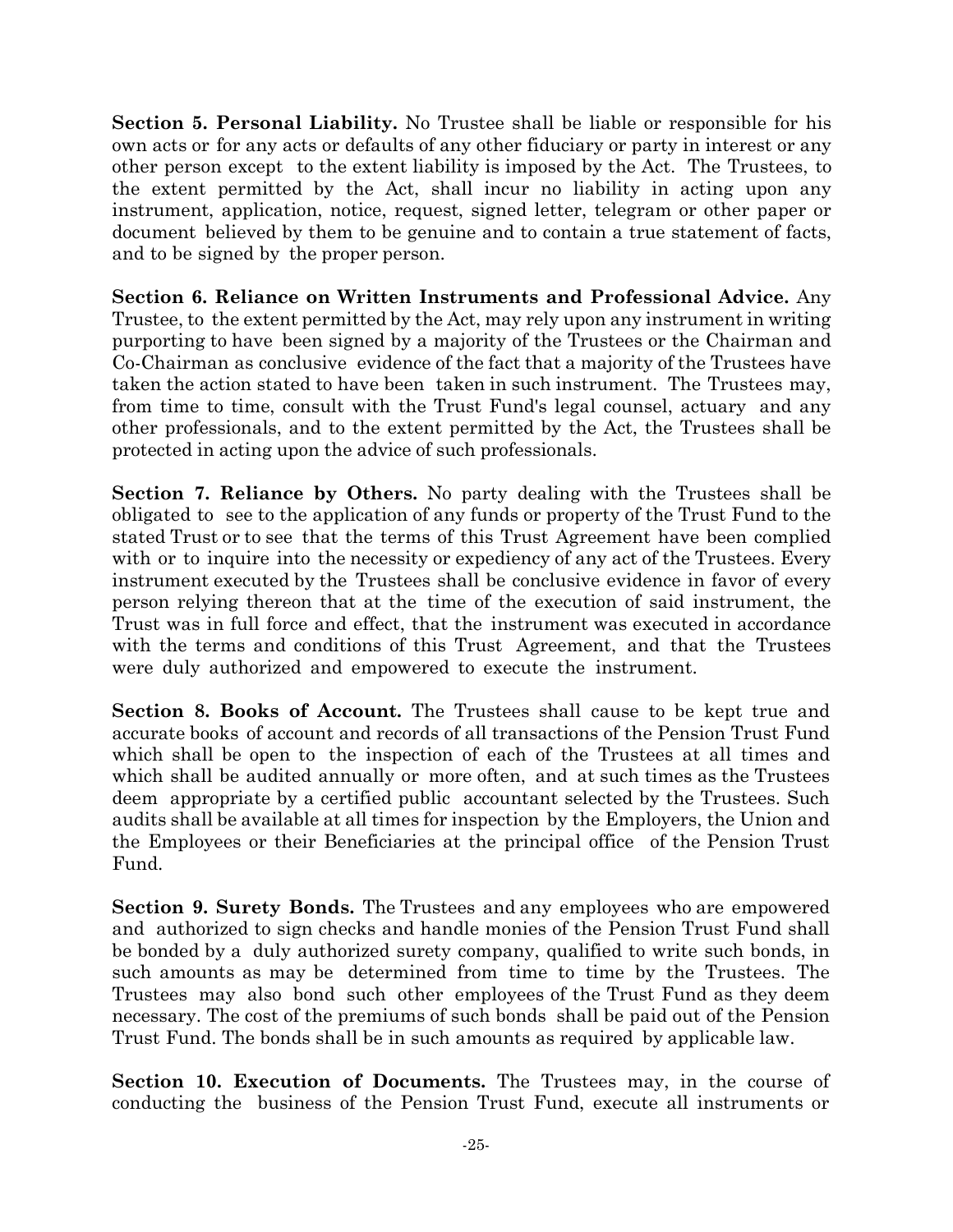documents or notices in the name of the United Association National Pension Fund which instruments shall be signed by the Chairman and Co-Chairman, or one or more Trustees authorized by resolution. All persons shall be fully protected in reliance that such instruments or documents or notices have been duly authorized and are binding on the Trustees and the United Association National Pension Fund.

#### ARTICLE VI

### **CONTRIBUTIONS TO THE PENSION TRUST FUND**

**Section 1. Contributions Held in Trust.** The Trustees declare that they will receive and hold the contributions herein provided for or any other money, income, rebate, dividend or return of premium or property which may be entrusted to them, as Trustees hereunder, with the powers and duties and for the uses, purposes and trusts set forth in this Agreement and Declaration of Trust.

Neither the Union, the Employer, Employees, or their Beneficiaries shall have any right, title or interest in or to the Trust Fund or any part thereof except as required by law.

**Section 2. Encumbrance of Benefits.** The United Association National Pension Fund shall constitute an irrevocable trust for the sole and exclusive benefit of Employees and their Beneficiaries entitled to benefits under the Plan of Pension Benefits. All the benefits, monies or property shall be free from the interference and control of any creditor, and no benefits shall be subject to any assignment or other anticipation, nor to seizure or to sale under any legal, equitable or any other process; and in the event that any claim of benefit shall, because of any debt incurred by or resulting from any other claim or liability against any Employee, or Beneficiary, by reason of any sale, assignment, transfer, encumbrance, anticipation or other disposition made or attempted by said Employee or Beneficiary, or by reason of any seizure or sale or attempted sale under any legal, equitable or other process, or in any suit or proceeding become payable, or be liable to become payable to any person other than the Employee or Beneficiary for whom the same is intended, as provided herein, pursuant hereto, the Trustees shall have power to withhold payment of such benefit to such Employee or Beneficiary until such assignment, transfer, encumbrance, anticipation or other disposition, writ, or legal process is canceled or withdrawn in such manner as shall be satisfactory to the Trustees. Until so canceled or withdrawn, the Trustees shall have the right to use and apply the benefits as to the Trustees may seem best, directly for the support and maintenance of such Employee or Beneficiary. The Employers' contributions to be paid into the Pension Trust Fund shall not constitute or be deemed wages due to Employees nor shall the Pension Trust Fund be liable for or subject to the debts, contracts or liabilities of the Union, the Employers, or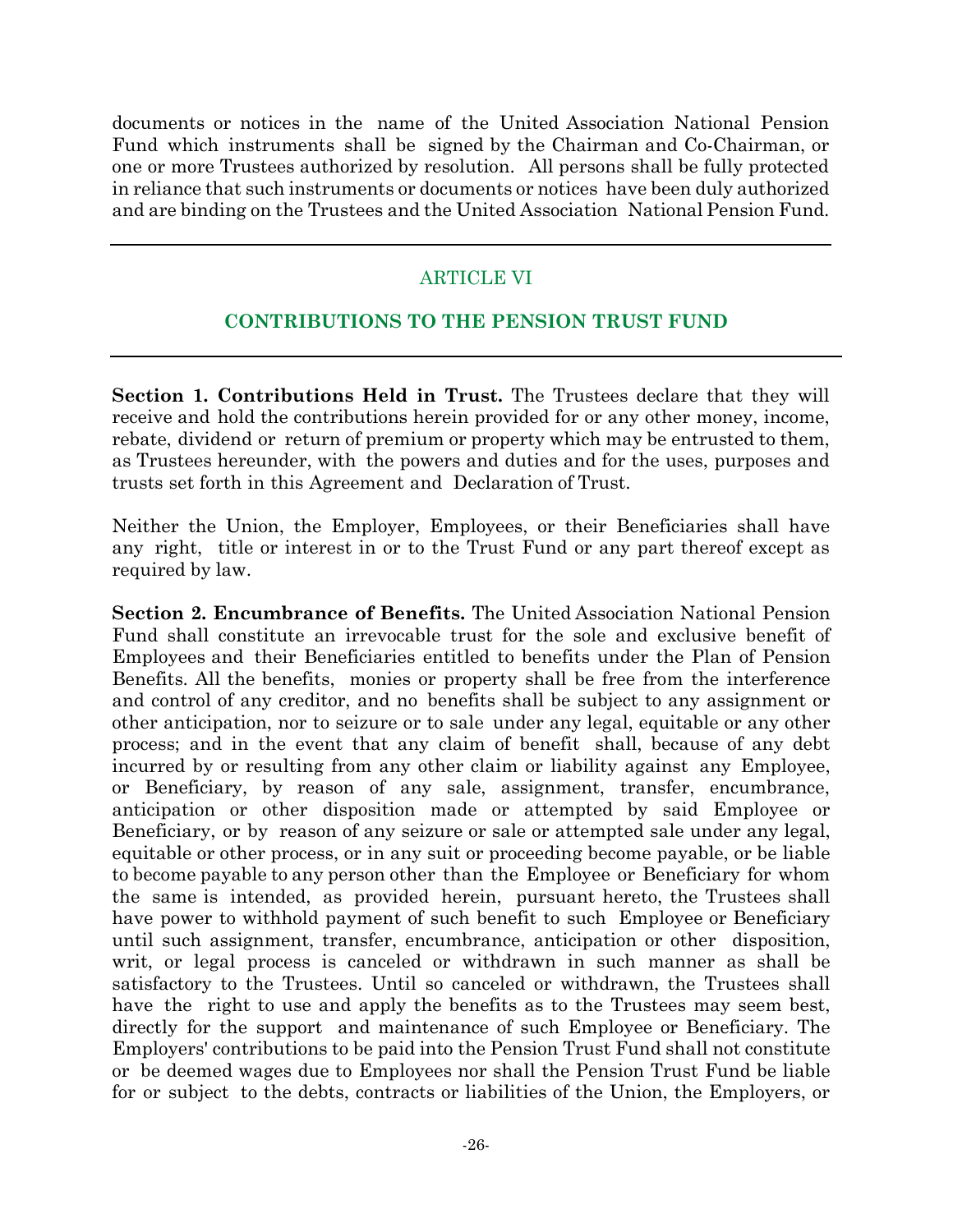Employees. No Employee shall have the right to receive any part of the contributions made to this Pension Trust Fund, except as provided by the Plan of Pension Benefits.

**Section 3. Rate of Contributions.** The Employer shall pay to the Trustees the amount of money as established and provided for in Collective Bargaining Agreements or signed stipulations between Employers and the Union.

**Section 4. Mode of Payment and Report on Contributions.** All contributions required by Collective Bargaining Agreements and signed stipulations shall be paid to the Trustees and shall be in the manner and form determined by the Trustees. The Employers shall make all reports on contributions required by the Trustees in the performance of their duties under this Agreement and Declaration of Trust. The Trustees may, at any time, designate a qualified representative to conduct an audit of the payroll and wage records of any Employer to permit the Trustees to determine whether such Employer is making full payment to the Trustees in the amounts required by a Collective Bargaining Agreement or signed stipulation. Any data or information furnished to the Trustees by an Employer or by the Union shall be held confidential and may not be disclosed by the Trustees to any third person, unless the Trustees shall decide that such disclosure is necessary for the proper administration of the Fund.

**Section 5. Default in Payment.** Each Employer shall be responsible only for making contributions that it is obligated to make, on behalf of its Employees, pursuant to its Collective Bargaining Agreement or signed stipulation except as may be provided in this Agreement and Declaration of Trust or by the Act. Nonpayment by an Employer of any contributions when due shall not relieve any other Employer of his obligation to make payments, nor shall non-payment by one Employer of any contribution when due impose upon any other Employer, Employer Association, or the Union any obligation with respect to such payments. Insofar as payments by the individual Employer to the Fund are concerned, time is of essence. Regular and prompt payment of amounts due by individual Employers to this Fund is essential for the maintenance of the Fund, and it would be extremely difficult if not impracticable to fix the actual expense and damage to the Fund and to the pension program provided by the Fund which will result from the failure of an individual Employer to make such monthly payments in full within the time period. Therefore, payments, together with the completed reporting forms, are due on the twentieth (20th) day following the end of each calendar month, or if earlier, on the date provided for in the Collective Bargaining Agreement. An employer shall be considered delinquent if the employer has failed to pay the amounts due when such amounts become due and payable. The Trustees may assess liquidated damages against any delinquent employer in the amount of 10% of the amount due if payment is not received by the due date. Any assessed liquidated damages may be added to and become a part of the amount due. The Trustees may also require any delinquent employer to pay interest at a rate up to 18% per annum, on the amount due from the date of delinquency until the date of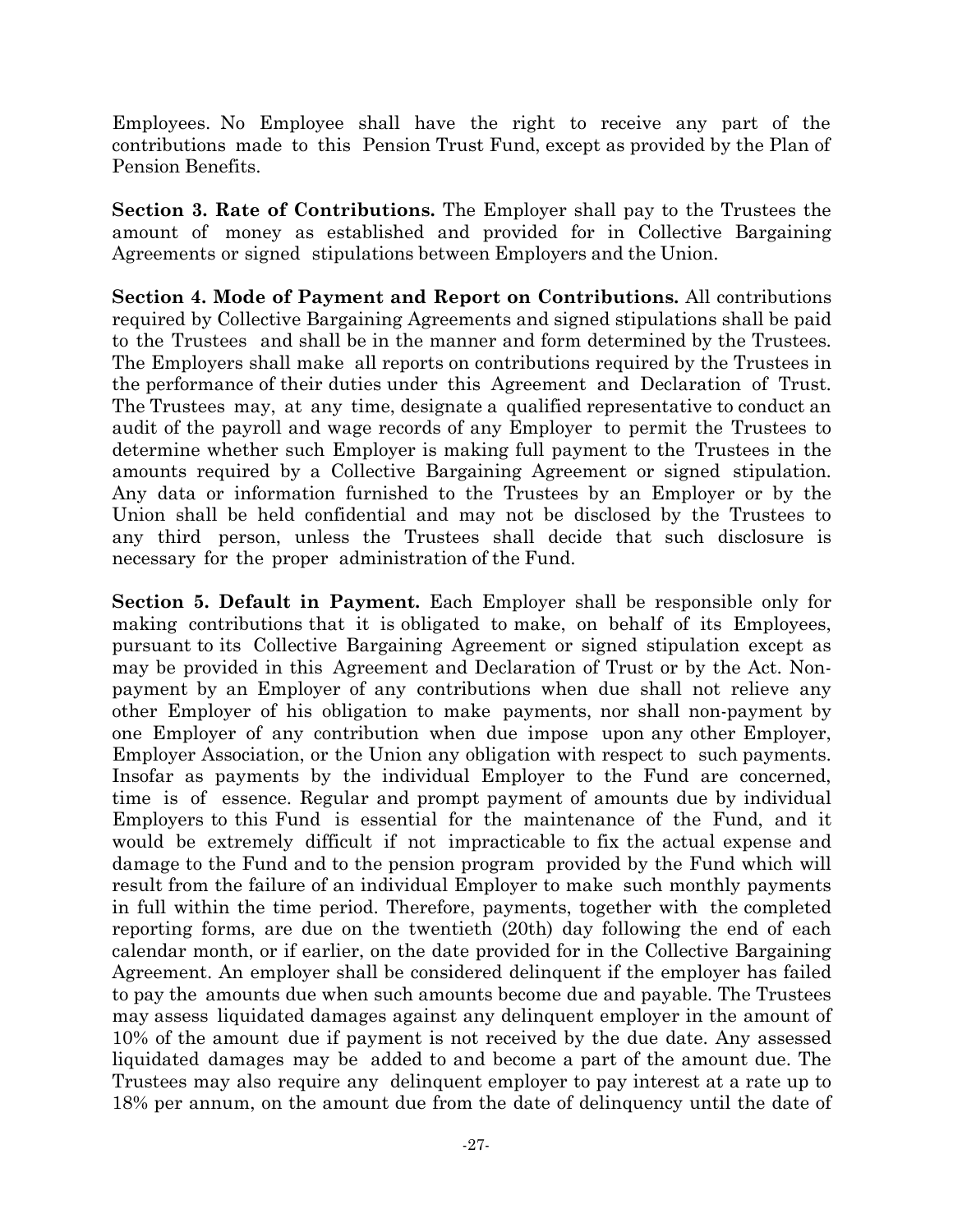payment. The Trustees may adopt reasonable rules and regulations to enforce the collection of delinquent contributions, including the assessment and collection of liquidated damages and interest and including the adoption of special rules applicable to Employers who are repeatedly delinquent.

The Trustees shall have the power to take any action to enforce the payment of contributions, liquidated damages, interest and other amounts due, including, but not limited to the institution of or intervention in any legal, equitable, or administrative proceedings. All reasonable expenses incurred by the Fund in enforcing the payment of contributions, liquidated damages, interest, and other amounts due, including but not limited to reasonable attorneys' fees, accountants' fees, and court costs may be added to the obligation of the defaulting Employer in addition to the other amounts due. The employer agrees that such sums shall be included in any judgment issued by a court. The Trustees shall have authority to settle or compromise any claims, suits or legal actions for less than the full amount due when in their discretion they deem it in the best interest of the Fund.

**Section 6. Projection of Delinquency.** Where an Employer is two or more months delinquent in making the contributions required on behalf of his Employees and has failed to submit regular documents showing the Employees who worked for the Employer and the hours worked, the Trustees may project as the amount of the delinquency (a) the average of the monthly payments actually made by the Employer for the last three (3) months for which the payments were made, or (b) the average of monthly payments made by the Employers for the last twelve (12) months for which payments were made, or (c) the average of the monthly payment documented by the remittance reports submitted by the Employer without payments for the last three (3) months, or (d) the average of the monthly payment documented by remittance reports submitted by the Employer without payments for the last twelve (12) months, or (e) the average monthly contributions determined by (i) certified payroll records required under any applicable federal, state or local law or (ii) an audit of the payroll and wage records of an Employer conducted under Section 4 of this Article, or (f) the number of Employees employed by the Employer under the Collective Bargaining Agreement as determined by the Union multiplied by the contribution rate multiplied by workweek established in the Collective Bargaining Agreement. Such projections of delinquency may be made in lieu of demand for production of payroll documents, or upon failure to furnish such documents, in lieu of an audit. The projection may be used as a determination of payments due for each delinquent month, and may be used for purposes of any lawsuit, and no other proof need be furnished by the Trustees to any court or arbitrator to compute the total payments due from the Employer for all delinquent months, exclusive of liquidated damages, interest, attorneys' fees and other costs set out in this Article. This provision shall not, however, limit the Trustees from seeking a greater amount than the projected delinquency if a greater amount is shown to be owed.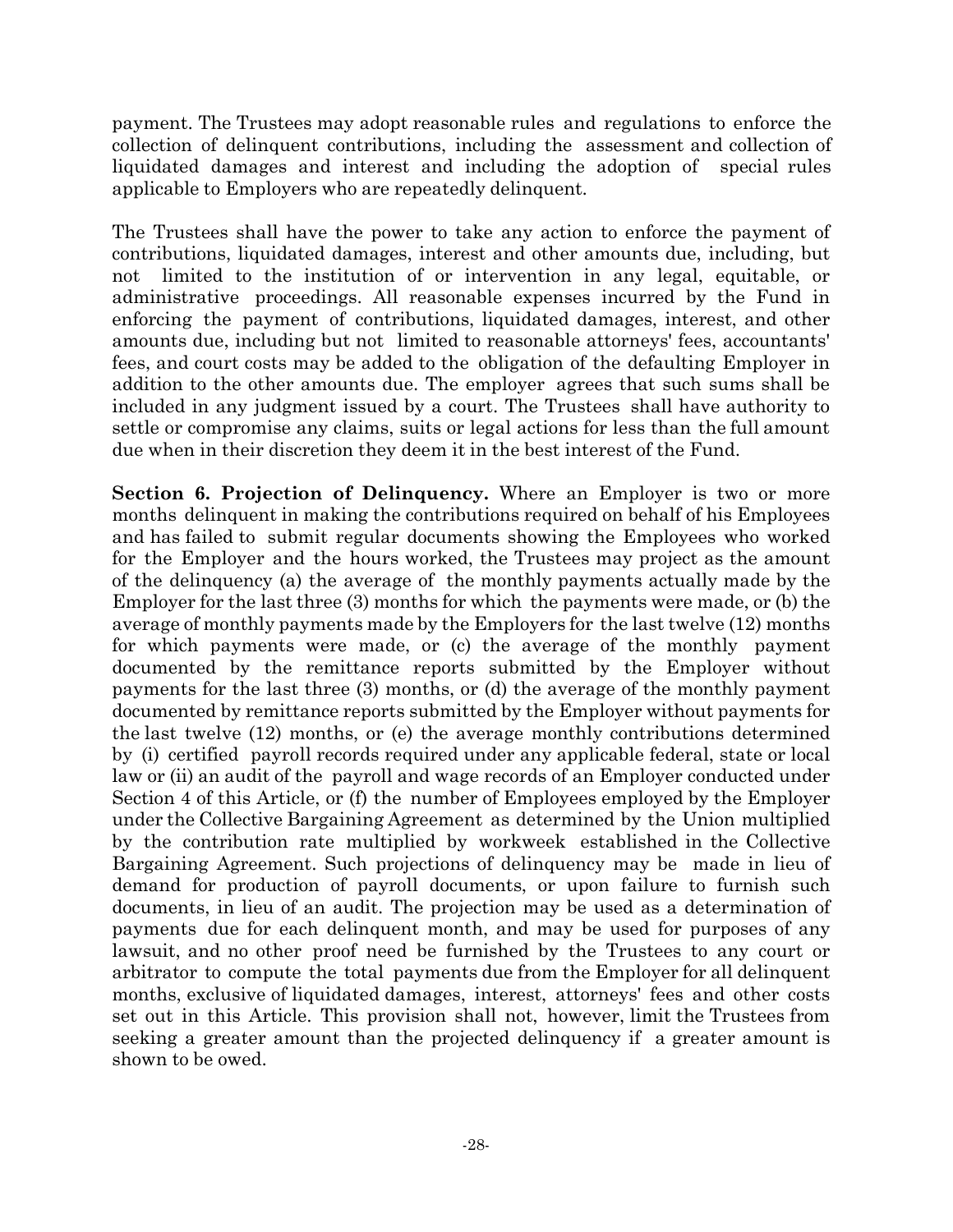# ARTICLE VII

# **PLAN OF PENSION BENEFITS**

**Section 1. Benefits.** The Trustees shall have full discretion and authority to adopt a Plan of Pension Benefits which sets forth eligibility requirements, type, amount and duration of benefits that are to be provided equally and without discrimination to eligible Employees, based on what the Trustees determine to be within the financial limitations of the Pension Trust Fund provided, however, that no benefits, other than pension, annuity, severance and related benefits, may be provided for or paid under this Agreement.

**Section 2. Eligibility Requirements for Benefits.** The Trustees shall have full discretion and authority to determine questions of eligibility requirements for benefits and duration of benefits and to adopt rules and regulations setting forth same, which shall be binding on the Employers, Employees, their Beneficiaries and dependents and any other persons making claims.

**Section 3. Written Plan of Benefits.** The detailed basis on which payment of benefits is to be made, pursuant to this Trust Agreement shall be set forth in the Plan of Pension Benefits. Such Plan of Pension Benefits shall be subject to change or modification by the Trustees from time to time as they may, in their discretion, determine provided, however, that no such change or modification that increases the past service and/or future service benefits or involves a change in the eligibility requirements for participation in the Plan of Pension Benefits or in the eligibility requirements for any benefit under the Plan of Pension Benefits shall be adopted except by a resolution adopted by a majority vote of all members of the Board of Trustees, following advice by the actuarial consulting company to the Board of Trustees that any such change or modification is actuarially within the financial limitations of the Pension Trust Fund. The Board of Trustees shall reduce the benefits when and to the extent that they are advised by the actuary that it is necessary to make any such reduction in order to stay within the financial limitations of the United Association National Pension Fund. Any change in or modification of the Plan of Pension Benefits made by the Board of Trustees shall be set forth in writing by the Trustees, with notice to the Employers and the Union.

**Section 4. Internal Revenue Service and Labor Department Approval.** The Trust and the Plan of Pension Benefits adopted by the Trustees shall be such as will qualify for approval by the Internal Revenue Service, United States Treasury Department, and will continue as a qualified Trust and Plan so as to ensure that the Employer contributions to the United Association National Pension Fund are proper deductions for income tax purposes. In addition, the Plan of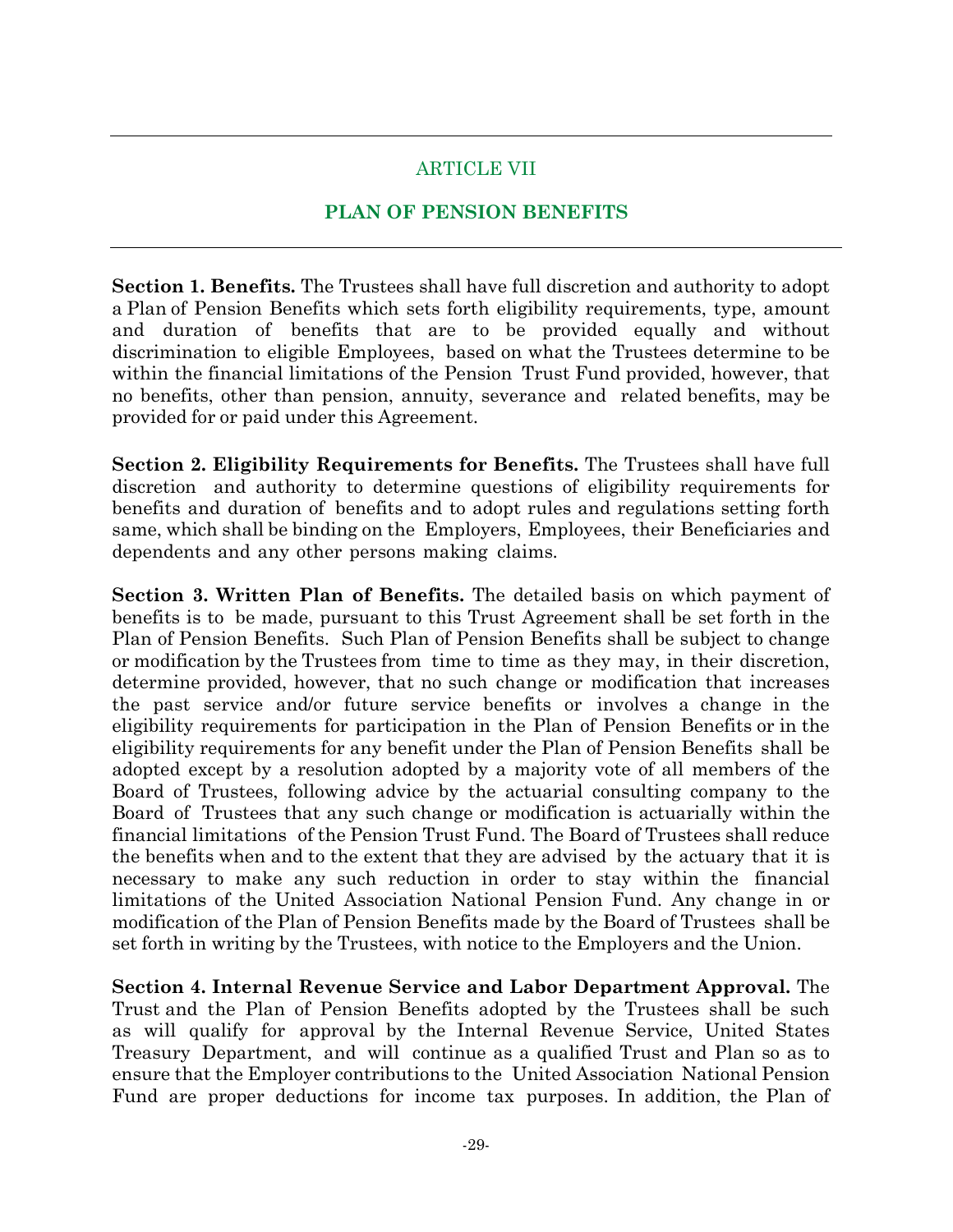Pension Benefits adopted by the Trustees shall be such that will qualify for approval by the Department of Labor as required by applicable law. It is the intention of the Trustees to be in full compliance with all requirements of the Internal Revenue Code and the Act. The Trustees are authorized to make whatever applications are necessary with the Internal Revenue Service and Department of Labor to receive and maintain approval of the Trust and Plan of Pension Benefits.

**Section 5. Limitation of Employer's and Union's Obligations.** Neither any Employer nor the Union shall have any responsibility for the payment of any benefit under the Plan of Pension Benefits. The obligation of each Employer under the Plan shall be a several one and shall be limited, except as required by the Act, to paying into the Pension Trust Fund the contributions that it is obligated to make on behalf of its Employees under the provisions of its Collective Bargaining Agreement or signed stipulation.

# ARTICLE VIII

# **CONTROVERSIES AND DISPUTES**

**Section 1. Reliance on Records.** In any controversy, claim, demand, suit at law or other proceeding between any Employer, Beneficiary or any other person and the Trustees, the Trustees shall be entitled to rely to the extent permitted by the Act, upon any facts appearing in the records of the Trustees, any instruments on file with the Trustees, with the Union or with the Employers, any facts certified to the Trustees by the Union or the Employers, and any facts which are of public record and any other evidence pertinent to the issue involved.

**Section 2. Submission to Trustees.** All questions or controversies, of whatsoever character, arising in any manner or between any parties or persons in connection with the Pension Trust Fund or the operation thereof, whether as to any claim for any benefits preferred by an Employee, Beneficiary or any other person, or whether as to the construction of the language or meaning of the rules and regulations adopted by the Trustees or this Trust Agreement, or as to any writing, decision, instrument or accounts in connection with the operation of the Pension Trust Fund or otherwise, shall be submitted to the Trustees, and the decision of the Trustees shall be binding upon all persons dealing with the Pension Trust Fund or claiming benefits thereunder.

**Section 3. Settling Disputes.** The Trustees may in their sole discretion compromise or settle any claim or controversy in such manner as they think best, and any majority decision made by the Trustees in compromise or settlement of a claim or controversy, or any compromise or settlement agreement entered into by the Trustees, shall be conclusive and binding on all parties interested in this Trust.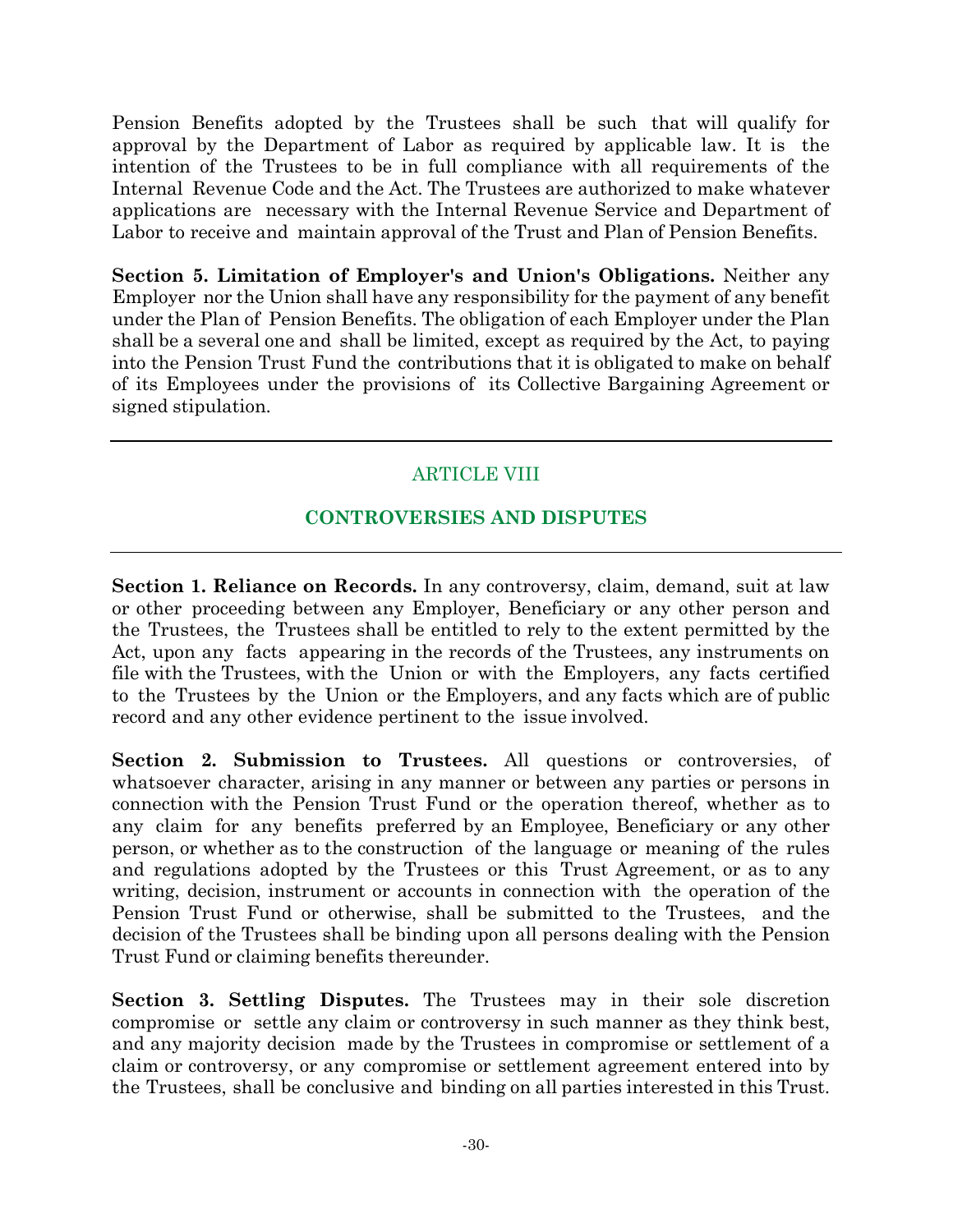**Section 4. Withholding Payments.** In the event any question or dispute shall arise as to the proper person or persons to whom any payments shall be made hereunder, the Trustees may withhold such payment until there shall have been made an adjudication of such question or dispute which, in the Trustees' sole judgment is satisfactory to them or until the Trustees shall have been fully protected against loss by means of such indemnification agreement or bond as they, in their sole judgment determine to be adequate.

# ARTICLE IX

# **ARBITRATION**

**Section 1. Application of this Article.** In the event the Trustees cannot decide any matter, issue or dispute because of a tie vote, or the lack of a quorum at two (2) successive regular or special meetings of the Trustees, then, in either such event, the Employer Trustees and the Union Trustees will attempt to agree upon the designation of an impartial umpire to decide the dispute. If, within ten (10) days after the occurrence of either of the two events referred to above no impartial arbitrator is agreed upon, any three Trustees may petition the United States District Court for the District of Columbia to appoint an impartial umpire. The decision of the impartial umpire so agreed upon or appointed shall be final and binding on all parties and persons concerned.

**Section 2. Expenses of Arbitration.** All reasonable and necessary costs and expenses incidental to the proceedings before the impartial umpire, including the fee, if any, of the impartial umpire and attorneys' fees incurred by any Trustee in connection with such dispute, shall be a proper charge against the Trust Fund and the Trustees are authorized and directed to pay such charges.

\_\_\_\_\_\_\_\_\_\_\_\_\_\_\_\_\_\_\_\_\_\_\_\_\_\_\_\_\_\_\_\_\_\_\_\_\_\_\_\_\_\_\_\_\_\_\_\_\_\_\_\_\_\_\_\_\_\_\_\_\_\_\_\_\_\_\_\_\_\_\_\_\_\_\_\_

### ARTICLE X

### **EXECUTION OF AGREEMENT AND DECLARATION OF TRUST**

**Section 1. Counterparts.** This Agreement and Declaration of Trust may be executed in one or more counterparts. The signature of a party on any counterpart shall be sufficient evidence of his execution thereof.

**Section 2. Written Instruments.** Other Employers, as defined in Article 1, Section 5, may adopt and become a party to this Agreement and Declaration of Trust by executing a Collective Bargaining Agreement or signed stipulation, wherein the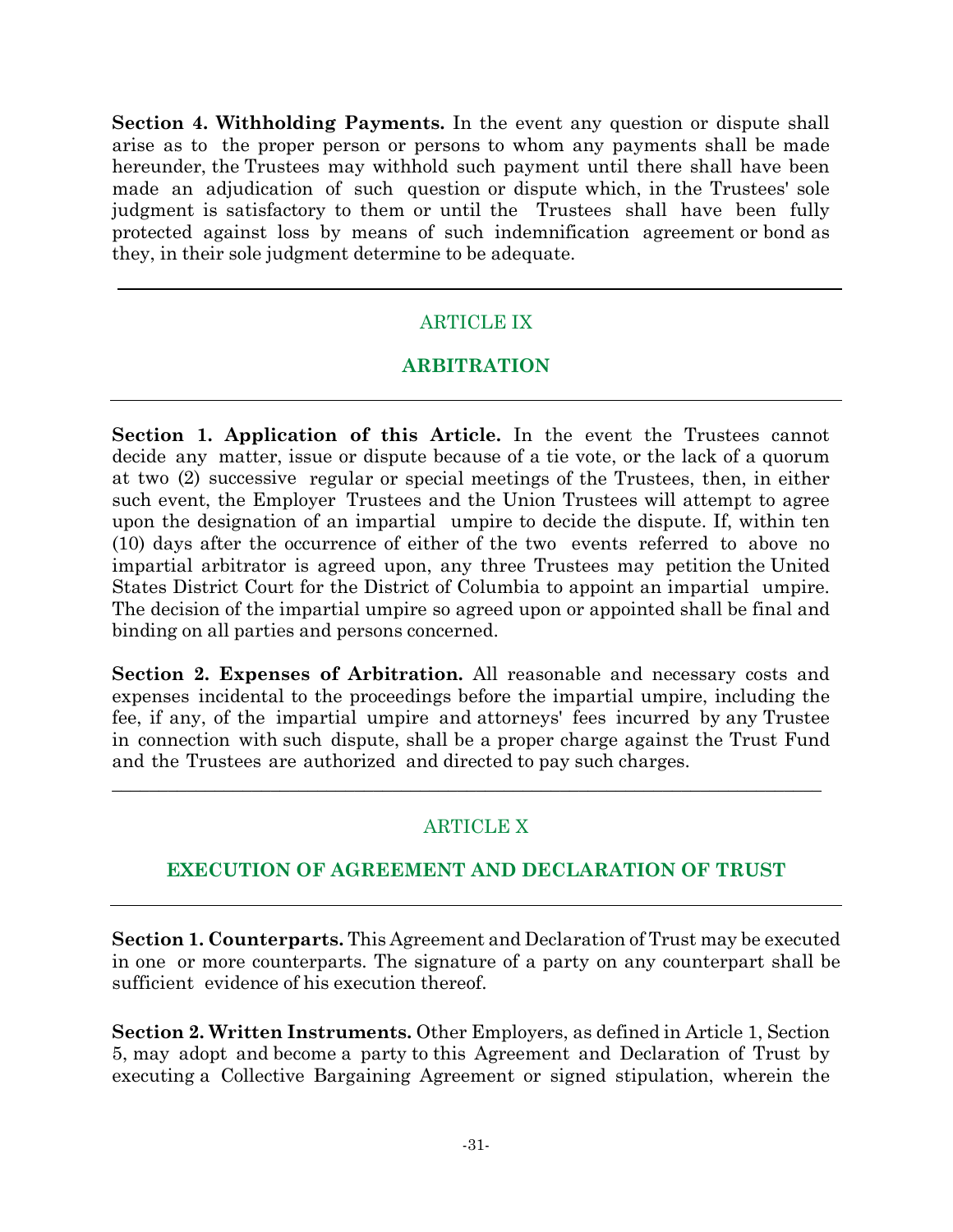Employer agrees to participate in the Pension Trust Fund pursuant to the terms of this Agreement and Declaration of Trust.

# ARTICLE XI

### **AMENDMENT TO AGREEMENT AND DECLARATION OF TRUST**

**Section 1. Amendment by Trustees.** The provisions of this Agreement and Declaration of Trust may be amended to any extent and at any time by an instrument in writing, adopted by majority vote of the Trustees. Whenever any amendment is made a copy thereof shall be distributed to all Trustees. The Trustees shall have the power to establish the effective date of any amendment. It is expressly understood and agreed that no amendment shall direct any of the trust estate then in the hands of the Trustees from the purposes and objects of the Pension Trust Fund.

**Section 2. Retroactive Effect.** Any Amendment may have retroactive effect.

# ARTICLE XII

# **TERMINATION OF TRUST**

**Section 1. By the Trustees.** This Agreement and Declaration of Trust may be terminated by an instrument in writing, executed by the Trustees upon the happening of any one or more of the following events:

- (a) If the Trust Fund is in the opinion of the Trustees, inadequate to carry out the intent and purpose of this Trust Agreement, or is inadequate to meet the payments due or to become due under this Trust Agreement and under the Plan of Pension Benefits to Employees and Beneficiaries;
- (b) If there are no individuals living who can qualify as Employees or Beneficiaries hereunder;
- (c) When the Trustees determine in their discretion that there is no longer in force and effect a substantial number of Collective Bargaining Agreements or signed stipulations requiring contributions to the Pension Trust Fund.

**Section 2. Procedure on Termination.** In the event of the termination of this Agreement and Declaration of Trust, the Trustees shall:

(a) make provision out of the Trust fund for the payment of expenses incurred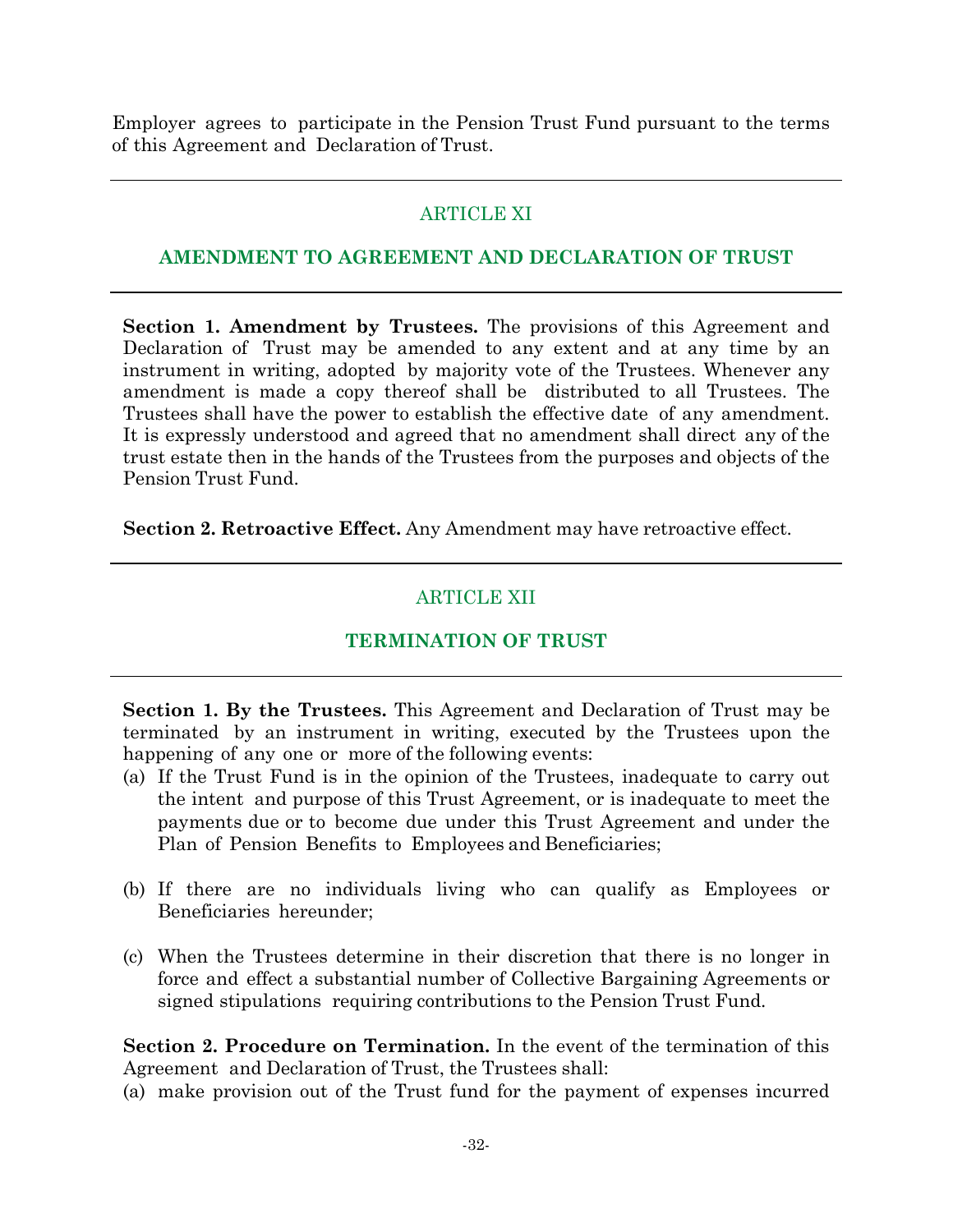up to the date of termination of the Trust and the expenses incidental to such termination;

- (b) arrange for a final audit and report of their transactions and accounts for the purpose of termination of their Trusteeship;
- (c) give any notice and prepare and file any reports which may be required by law; and
- (d) apply the Pension Trust Fund in accordance with the provisions of the Plan of Pension Benefits.

No part of the corpus or income of the Pension Trust Fund shall be used for or diverted to purposes other than for the exclusive benefit of the Employees and their Beneficiaries or the administration expenses of the Pension Trust Fund. Under no circumstances shall any portion of the Pension Trust Fund, either directly or indirectly, revert or accrue to the benefit of any contributing Employer, or the Union.

**Section 3. Notification of Termination.** Upon termination of the Pension Trust Fund, in accordance with this Article, the Trustees shall forthwith notify the Union, Employers, and all other interested parties. The Trustees shall continue as Trustees for the purpose of winding up the affairs of the Pension Trust Fund.

# ARTICLE XIII

### **MISCELLANEOUS PROVISIONS**

**Section 1. Termination of Individual Employers.** An Employer shall cease to be an Employer within the meaning of this Agreement and Declaration of Trust when he is no longer contractually obligated, pursuant to a Collective Bargaining Agreement or a signed stipulation, to make contributions to this Pension Trust Fund or when the Trustees determine, in accordance with the Plan of Benefits, that his participation as a contributing Employer shall terminate.

**Section 2. Vested Rights.** No Employee or any person claiming by or through an Employee shall have any right, title or interest in or to the Pension Trust Fund, or any part thereof, except as may be specifically determined by the Trustees in conformance with the Act.

**Section 3. Situs.** This Agreement and Declaration of Trust is accepted by the Trustees in the District of Columbia and such place shall be deemed the situs of the Pension Trust Fund continued hereunder. All questions pertaining to validity,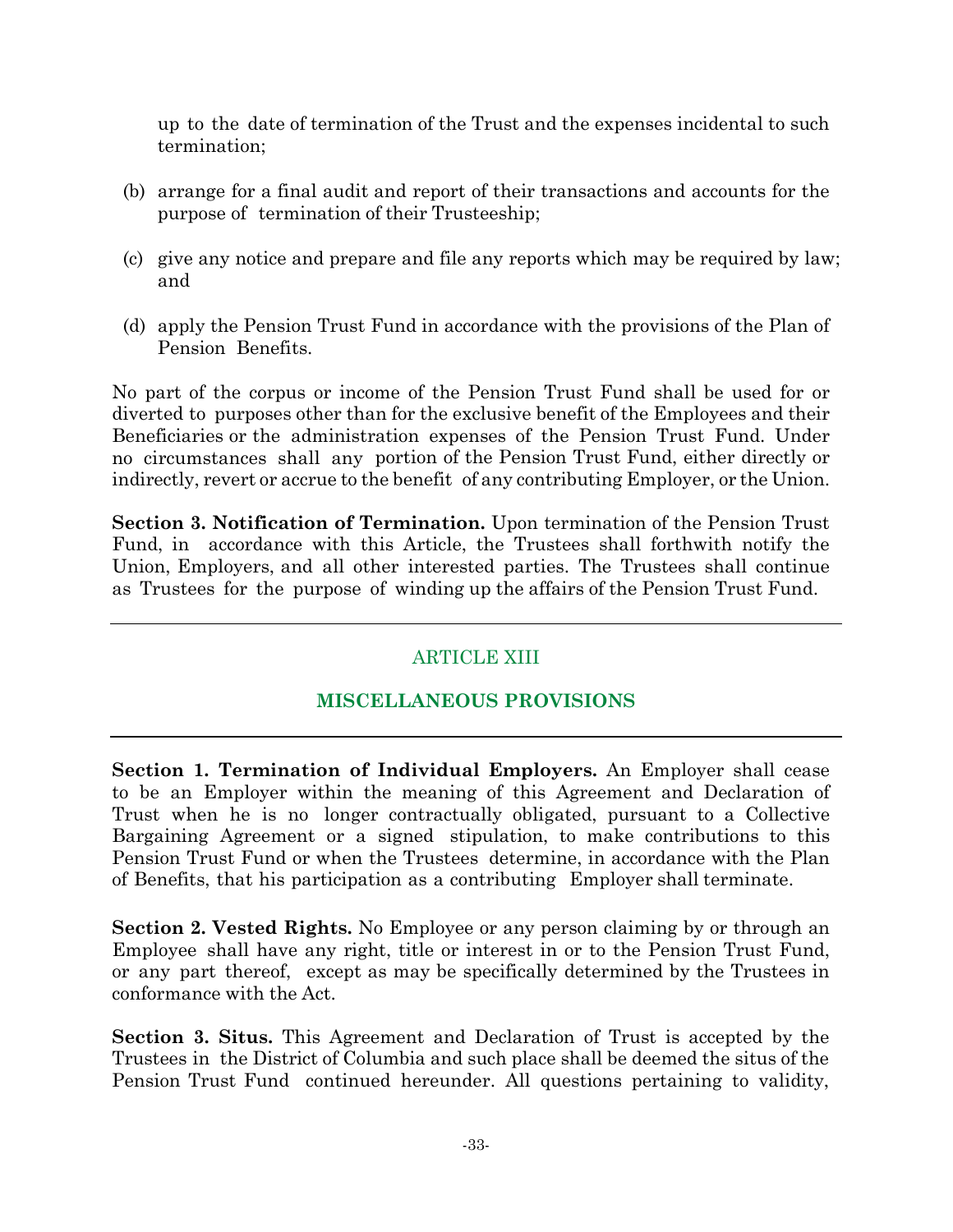construction and administration shall be determined in accordance with the laws of the United States and of the District of Columbia.

**Section 4. Construction of Terms.** Wherever any words are used in this Agreement and Declaration of Trust in the masculine gender, they shall be construed as though they were also used in the feminine gender or neuter gender, in all situations where they would so apply. Wherever any words are used in this Agreement and Declaration of Trust in the singular form, they shall be construed as though they were also used in the plural form in all situations where they would so apply. Wherever any words are used in this Agreement and Declaration of Trust in the plural form, they shall be construed as though they were also used in the singular form in all situations where they would so apply.

**Section 5. Certification of Trustees' Action.** The Chairman and Co-Chairman of the Trustees may execute any certificate of document jointly, on behalf of the Trustees, and such execution shall be deemed execution by all the Trustees. All persons having dealing with the Pension Trust Fund, or with the Trustees, shall be fully protected in reliance placed upon such duly executed document.

**Section 6. Notice.** Any notice required to be given to the Trustees or any one or more of them pursuant to any provision of this Trust Agreement shall be deemed to have been given if mailed to such Trustee or Trustees at the last known address of the Trustee.

**Section 7. Severability.** Should any provision in this Agreement and Declaration of Trust, Plan of Pension Benefits or rules and regulations adopted thereunder, or in any Collective Bargaining Agreement, be deemed or held to be unlawful or invalid for any reason, such facts shall not adversely affect the provisions herein and therein contained, unless such illegality should make impossible or impractical the functioning of the Pension Trust Fund and the Plan of Pension Benefits, and in such case, the appropriate parties shall immediately adopt a new provision to take the place of the illegal or invalid provision.

**Section 8. Refund of Contributions.** In no event, shall any Employer, directly or indirectly, receive any refund on contributions made by them to the Trust except as provided in the Act. An employer shall not, directly or indirectly, participate in the disposition of the Pension Trust Fund or receive any benefits from the Trust.

**Section 9. Article and Section Titles.** The Article and Section titles are included solely for convenience and shall not be construed to affect or modify any part of the provisions of this Trust Agreement or be construed as part thereof.

**Section 10. Pension or Other Benefits Payable from Trust Fund Only.** Pension and other benefits provided for by this Agreement and Declaration of Trust and/or Plan of Pension Benefits shall only be payable to the extent there are assets in the Fund to pay such pension and other benefits. Neither the parties to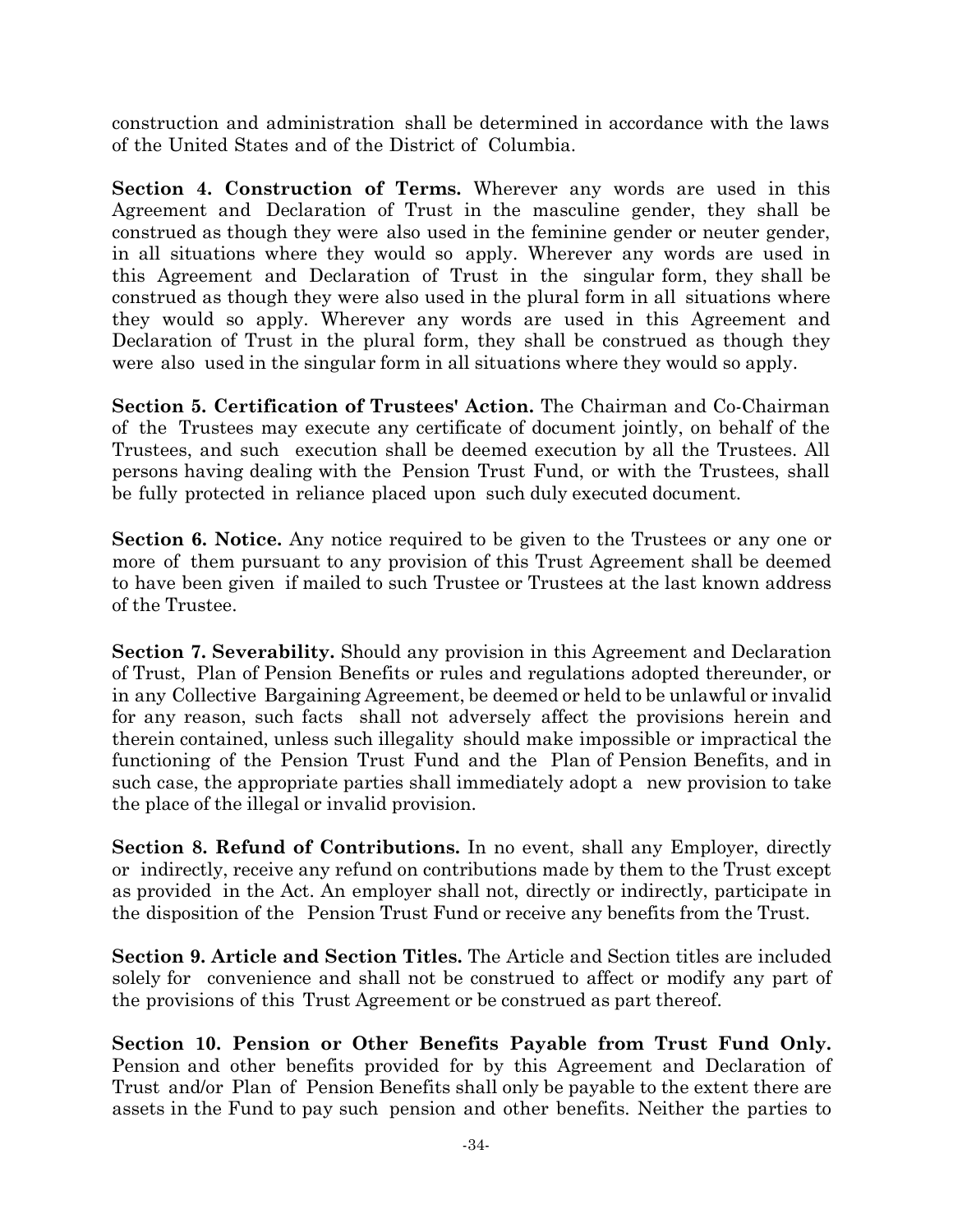this Trust Agreement, the Trustees, nor the Employers guarantee the payment of pension or other benefits, in the event the assets of the Fund are insufficient for such purposes except as may be otherwise required by the Act.

**Section 11. Complete Agreement.** The provisions of this Trust Agreement shall be deemed exclusively to define the powers, duties, rights and obligations of all persons who have a relation to the trust estate, except that the amount of the Employer contributions and dates for payment thereof shall be provided for in the Collective Bargaining Agreements and signed stipulations.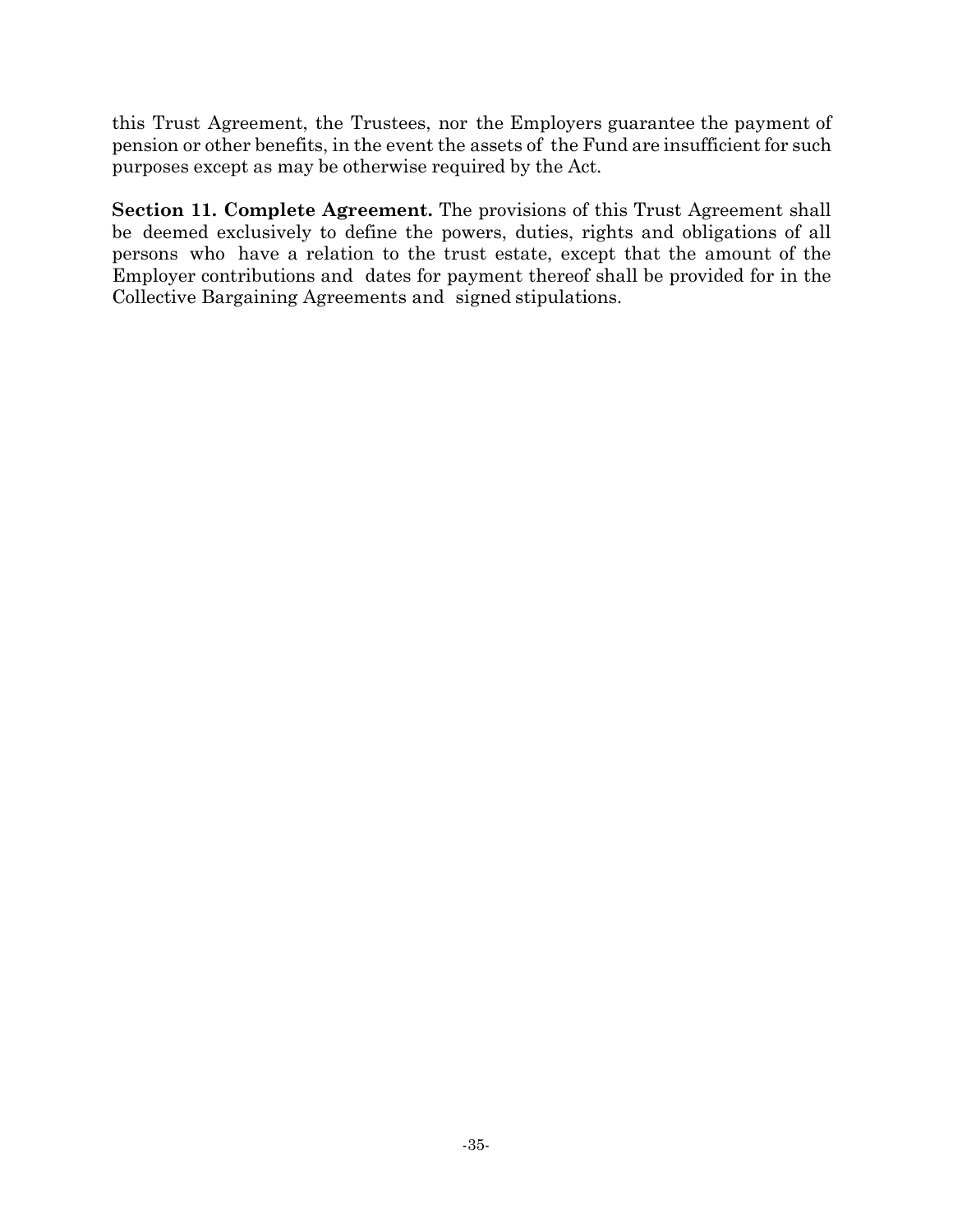#### **RESTATED AGREEMENT AND DECLARATION OF TRUST UNION AND EMPLOYER RECOGNITION UNITED ASSOCIATION NATIONAL PENSION FUND**

*IN WITNESS WHEREOF,* the undersigned Employer and Union, by causing this instrument to be duly executed by their authorized representatives, hereby adopt and become a party to this restated Agreement and Declaration of Trust of the United Association National Pension Fund and, in so adopting and becoming a party to this Agreement and Declaration of Trust, the undersigned Employer hereby ratifies, accepts and designates as its representative the Employer Trustees then serving as such, and the undersigned Union hereby ratifies, accepts and designates as its representative the Union Trustees then serving as such, and the undersigned Employer and Union authorize the designation of additional and successor Trustees in accordance with the terms and conditions of this Agreement and Declaration of Trust.

FOR LOCAL UNION NO. \_\_\_\_\_\_\_\_\_\_, UNITED ASSOCIATION

| By                |                                                                                                                       |  |  |  |  |  |
|-------------------|-----------------------------------------------------------------------------------------------------------------------|--|--|--|--|--|
|                   | (Authorized Union Officer)                                                                                            |  |  |  |  |  |
| By                |                                                                                                                       |  |  |  |  |  |
|                   | (Authorized Union Officer)                                                                                            |  |  |  |  |  |
|                   |                                                                                                                       |  |  |  |  |  |
|                   |                                                                                                                       |  |  |  |  |  |
| FOR THE EMPLOYER* |                                                                                                                       |  |  |  |  |  |
|                   |                                                                                                                       |  |  |  |  |  |
|                   | (Insert Name of Employer)                                                                                             |  |  |  |  |  |
|                   |                                                                                                                       |  |  |  |  |  |
| Address           | <u> 1989 - Johann Barn, mars ann an t-Amhain Aonaich an t-Aonaich an t-Aonaich an t-Aonaich an t-Aonaich an t-Aon</u> |  |  |  |  |  |
|                   |                                                                                                                       |  |  |  |  |  |
|                   |                                                                                                                       |  |  |  |  |  |
| $\mathbf{By}$     |                                                                                                                       |  |  |  |  |  |
|                   | (Authorized Officer of Employer)                                                                                      |  |  |  |  |  |
| By                |                                                                                                                       |  |  |  |  |  |
|                   | (Authorized Officer of Employer)                                                                                      |  |  |  |  |  |
|                   |                                                                                                                       |  |  |  |  |  |
|                   |                                                                                                                       |  |  |  |  |  |
|                   |                                                                                                                       |  |  |  |  |  |
|                   | Phone Number                                                                                                          |  |  |  |  |  |
|                   |                                                                                                                       |  |  |  |  |  |
| Email Address     |                                                                                                                       |  |  |  |  |  |
|                   | United Association National Pension Fund                                                                              |  |  |  |  |  |
|                   | Employer's Account Number                                                                                             |  |  |  |  |  |

\*If part of an Employer Association, please note the name of the Association and the date that Collective Bargaining Agreement rights were granted to the Association.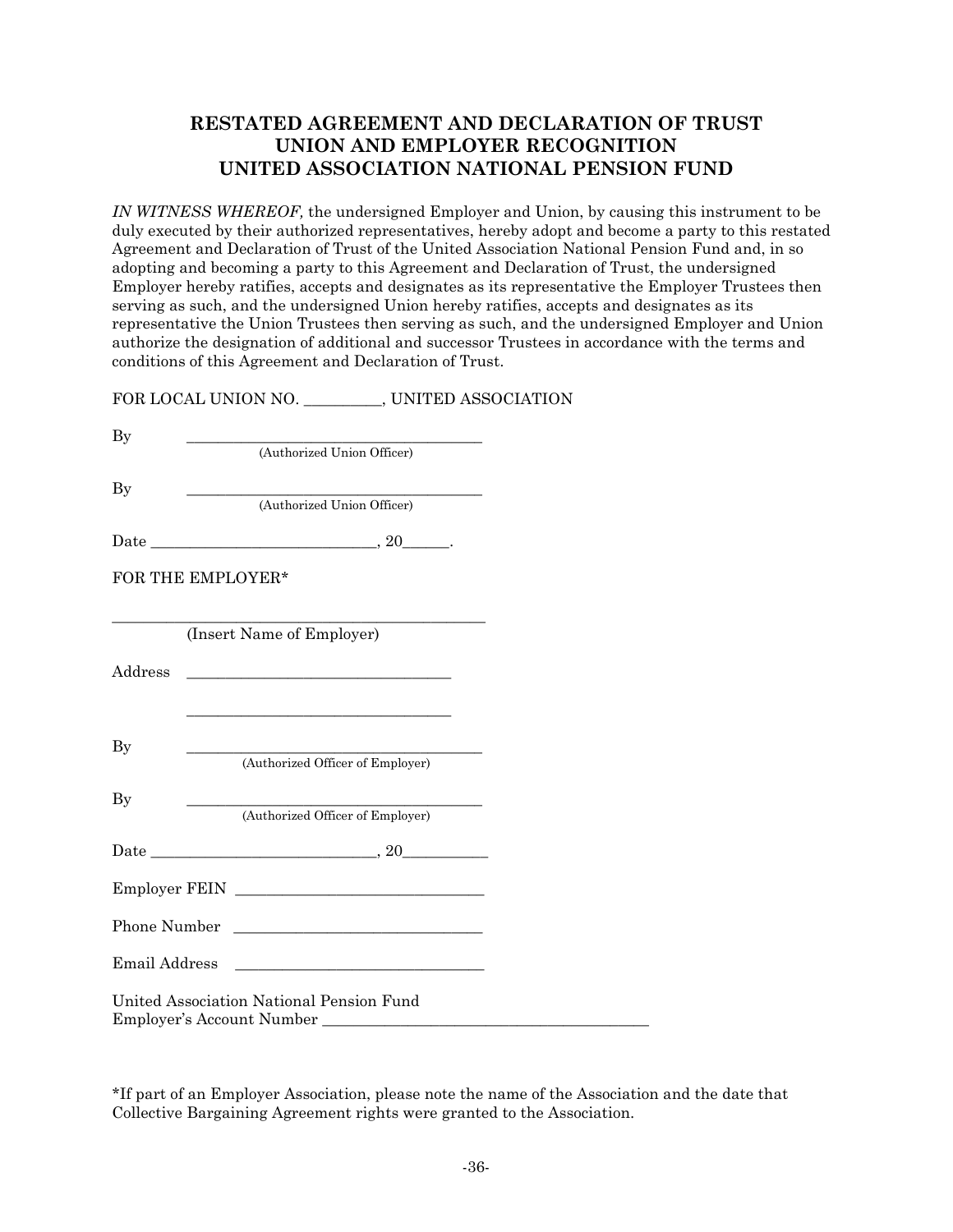#### **UNITED ASSOCIATION NATIONAL PENSION FUND REVISED STANDARD FORM OF PARTICIPATION AGREEMENT**

#### (Revised effective July 1, 2021)

The undersigned Employer and Union agree that the Employer shall make pension contributions to the United Association National Pension Fund in accordance with the terms of this Agreement on behalf of those Employees who are covered by the United Association National Pension Fund pursuant to the Collective Bargaining Agreement.

1. a) Commencing with the first day of \_\_\_\_\_\_\_\_\_\_\_\_\_\_, 20\_\_\_, and for the duration of the current Collective Bargaining Agreement between the parties, and any renewals or extensions thereof, the Employer agrees to make payments to the United Association National Pension Fund for each Employee who is in each classification listed below in accordance with the Collective Bargaining Agreement, as follows:

| <b>CLASSIFICATION</b> | <b>AMOUNT</b> | <b>EFFECTIVE</b><br>DATE |
|-----------------------|---------------|--------------------------|
| Journeyman            | per hour      |                          |
| Apprentice            | per hour      |                          |
|                       | per hour      |                          |
| Other - specify       |               |                          |

Any classification of Employees who are excluded from the Plan pursuant to good faith bargaining and for whom contributions are not required shall not participate in the Plan. Persons in such excluded classifications shall not be considered "Employees" for purposes of the Plan and this Agreement.

- b) The Employer shall make the contributions set out in subparagraph 1(a) for each hour or portion thereof, for which an Employee is paid or entitled to payment for performance of duties for the Employer. (Each overtime hour shall be counted as one regular hour for which contributions are payable.)
- c) Contributions set out in subparagraph 1(a) above shall be paid starting with the Employee's first day of employment in a job classification covered by the Collective Bargaining Agreement.
- d) The Employer shall continue contributions to the Fund for any compensated Employees who were previously covered by the Fund as members of the bargaining unit, whom the Employer continues to pay an hourly wage, and on whose behalf the Employer continues to make all other benefit contributions pursuant to the Collective Bargaining Agreement. It is understood that the Employer may not make contributions on behalf of an Employee who owns, or whose spouse owns, 10% or more of the corporation unless it signs and abides by a participation agreement covering such owner Employees. It is also agreed that the Employer shall not make contributions to the Fund on behalf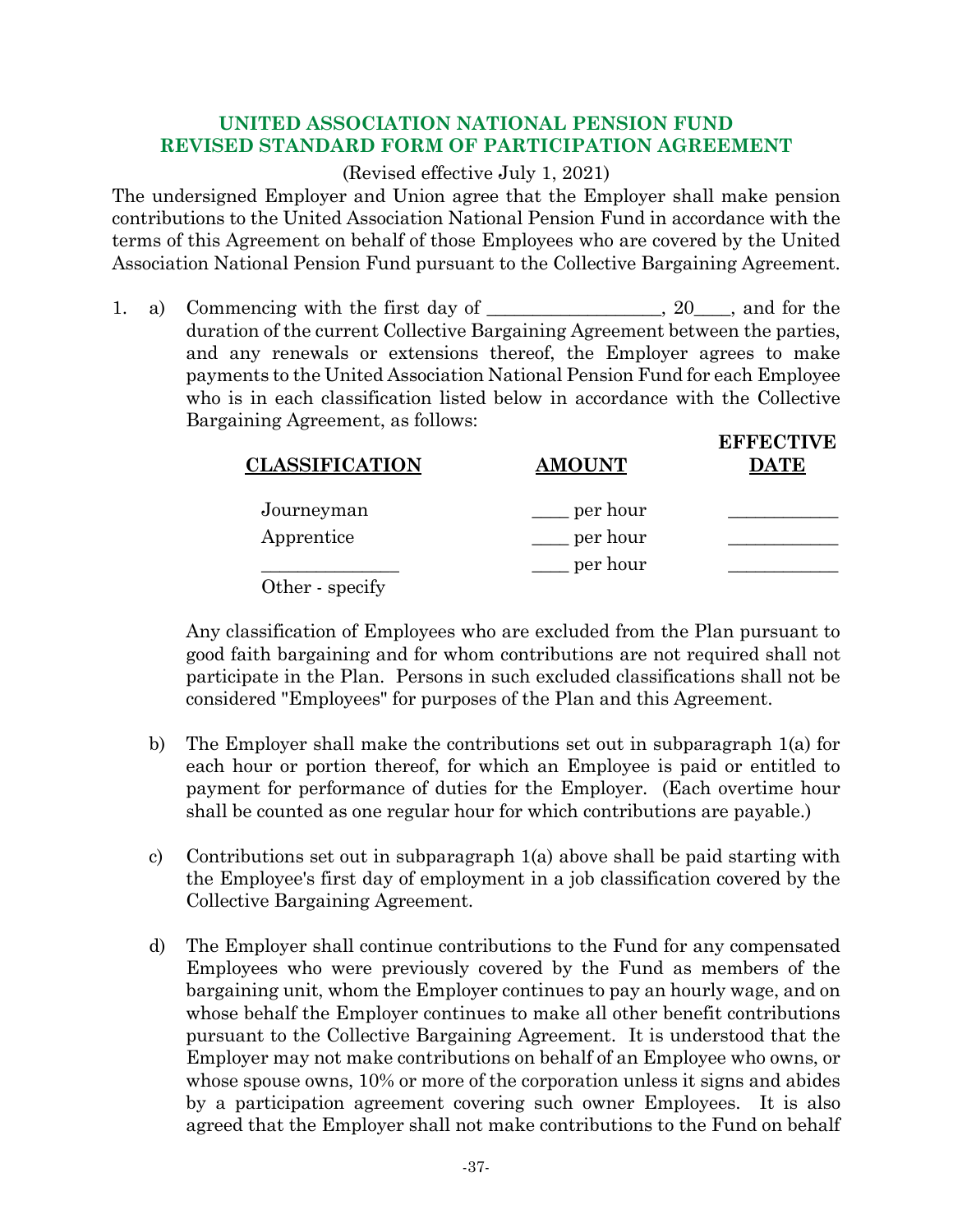of any Employees other than those specified herein or in a separate participation agreement.

- 2. The payments to the United Association National Pension Fund required above shall be made to the "United Association National Pension Fund," which was established under an Agreement and Declaration of Trust, dated July 23, 1968 and restated December 13, 1978. The Employer, by signing this Agreement, or by signing a Collective Bargaining Agreement providing for participation in the United Association National Pension Fund, agrees to be bound by all of the terms and conditions of the Restated Agreement and Declaration of Trust, as that document may hereafter be amended or restated by the Trustees, and by the Rules and Regulations of the United Association National Pension Plan as that document may hereafter be amended or restated by the Trustees. Any Employer so adopting the Restated Agreement and Declaration of Trust thereby ratifies, accepts and designates as its representatives the Employer Trustees then serving as such and authorizes said Employer Trustees to designate additional Employer Trustees and successor Employer Trustees in accordance with the terms and conditions thereof, and authorizes the Trustees to adopt amendments to the Restated Agreement and Declaration of Trust. The Employer hereby acknowledges receipt of a copy of the Restated Agreement and Declaration of Trust in effect when this Agreement is signed.
- 3. It is agreed that the Pension Plan adopted by the Trustees of the said United Association National Pension Fund shall at all times conform with the requirements of the Internal Revenue Code so as to enable the Employer at all times to treat contributions to the United Association National Pension Fund as a deduction for income tax purposes.
- 4. It is agreed that all contributions shall be made at such time and in such manner as the Trustees require, and the Trustees shall have the authority to retain an accountant or accounting firm to perform payroll audits of the Employer to determine whether the correct amount of contributions have been made or to determine whether contributions have been made on behalf of all Employees covered by the Plan.
- 5. If an Employer fails to make contributions to the United Association National Pension Fund within 20 days of the end of the month during which the work was performed, the Union and/or the United Association National Pension Fund shall have the right to take whatever steps are necessary to secure compliance, any provision of the Collective Bargaining Agreement to the contrary notwithstanding, and the Employer shall be liable for all costs and expenses for collecting the payments due, together with attorneys' fees, interest on the unpaid contributions of 12% per annum, and liquidated damages of 10% of the unpaid contributions. The Employer's liability for payment hereunder shall not be subject to the grievance or arbitration procedure or the "no-strike" clause provided under the Collective Bargaining Agreement.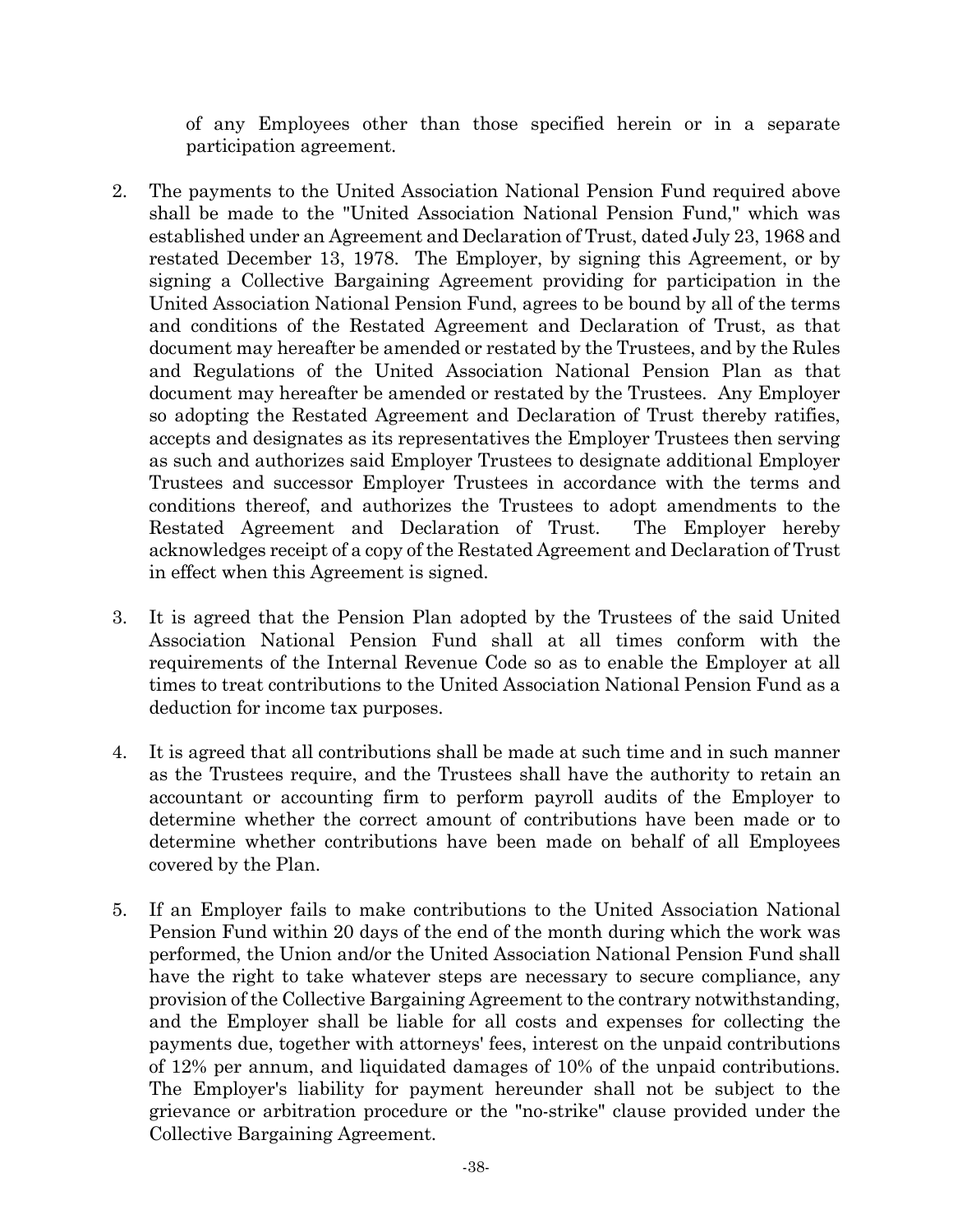- 6. The parties agree that this Agreement shall be considered a part of the Collective Bargaining Agreement between the undersigned parties.
- 7. The expiration date of the present Collective Bargaining Agreement between the undersigned parties is \_\_\_\_\_\_\_\_\_\_\_, 20\_\_\_. Copies of the Collective Bargaining Agreements and all renewal or extension agreements will be furnished promptly to the United Association National Pension Fund office and, if not consistent with this Agreement, can be used by the Trustees as the basis for termination of participation of the Employer.

#### **FOR LOCAL UNION NO. \_\_\_\_\_\_\_, UNITED ASSOCIATION**

| FOR THE EMPLOYER*       | (Authorized Union Officer)       |
|-------------------------|----------------------------------|
|                         | (Insert Name of Employer)        |
|                         |                                  |
| $\mathbf{B} \mathbf{y}$ | (Authorized Officer of Employer) |
| Date 20.                |                                  |
|                         |                                  |
|                         |                                  |
|                         |                                  |

\* If Employer Association, attach a list of the names and addresses of the Employers represented by Association.

**NOTE**: This form should be attached to the Collective Bargaining Agreement. It is not necessary to repeat the clause in the Collective Bargaining Agreement. You may refer to it in your Collective Bargaining Agreement by stating therein: "The Employer agrees to make contributions to the United Association National Pension Fund in accordance with the Standard Agreement for Employer Contributions attached to and made part of this Agreement." If you prefer, you may instead include the language of this form in the body of the Collective Bargaining Agreement, and the signature of the parties at the end of that agreement will then be sufficient.

*(Revised July 2021)*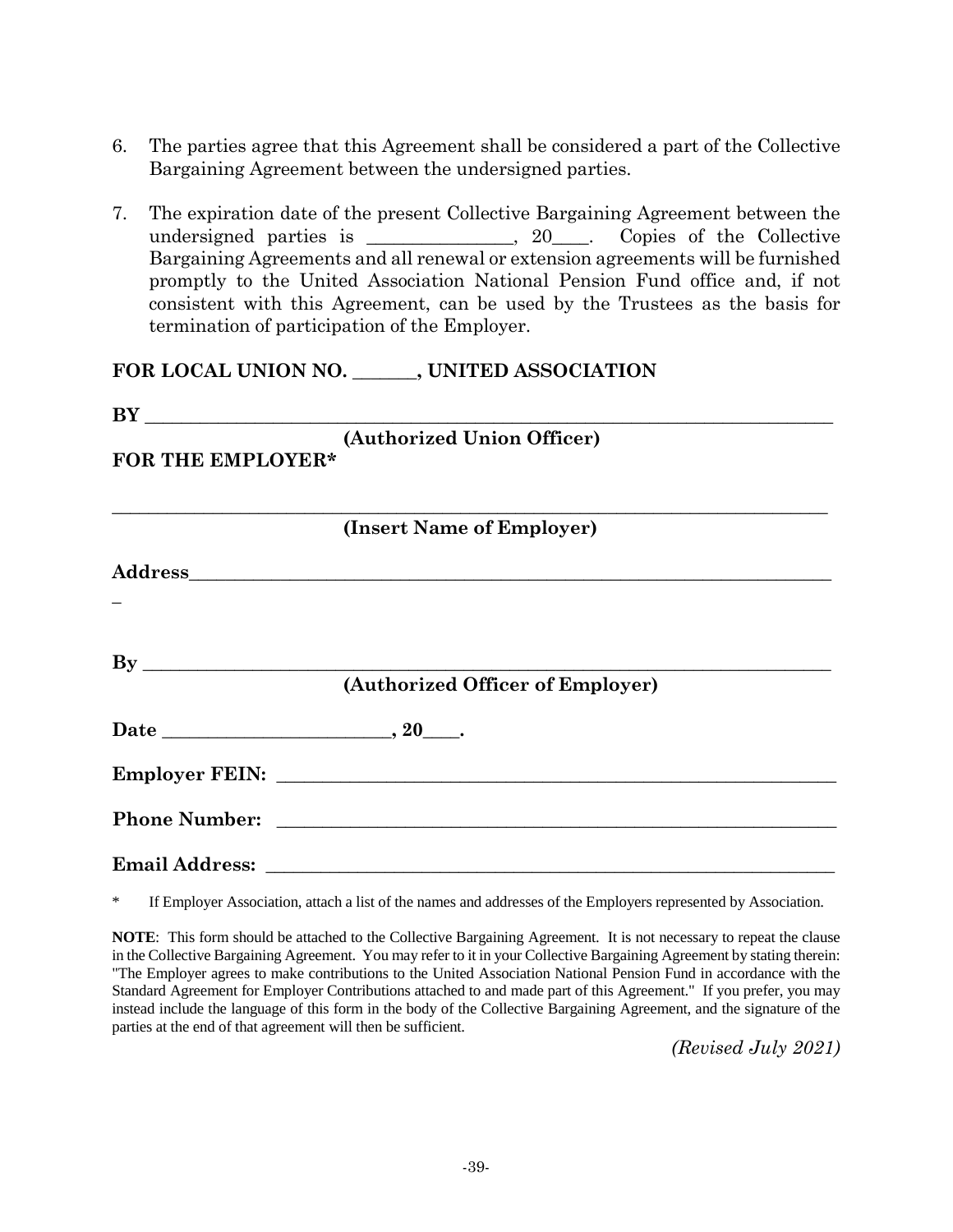# **UNITED ASSOCIATION NATIONAL PENSION FUND PARTICIPATION AGREEMENT FOR NON-BARGAINING UNIT EMPLOYEES**

(Revised effective July 1, 2021)

The undersigned Employer has agreed to make contributions to the United Association National Pension Fund ("Fund") on behalf of its Union-represented employees working under its Collective Bargaining Agreement (bargaining unit Employees). The Employer hereby also agrees to make contributions on behalf of certain of its Employees who are not in the bargaining unit ("Non-Bargaining Unit Employees") under the terms set out below.

1. The Employer agrees to make hourly contributions to the Fund on behalf of each of its Non-Bargaining Unit Employees in the category identified below (choose one):

\_\_\_\_\_\_ (a) All of the Bargaining Unit Alumni employed by the Employer (*see paragraph 2 below*),

\_\_\_\_\_\_ (b) All Non-Bargaining Unit Employees of the Employer (*see paragraph 3 below*), or

\_\_\_\_\_\_ (c) All Non-Bargaining Unit Employees who work or previously worked at the trade and who are not highly-compensated employees (*see paragraph 4 below*).

- 2. If the Employer elects option (a), contributions must be made on behalf of all of its Employees (generally a person whose income is reported on Form W-2) who were previously covered by the Fund as members of the bargaining unit under a collective bargaining agreement between a Local Union and Employers contributing to the Fund ("Bargaining Unit Alumni").
- 3. If the Employer elects option (b), the Employer must make contributions to the Fund on behalf of all of its Non-Bargaining Unit Employees.
- 4. If the Employer elects option (c), the Employer is required to contribute on behalf of all of its Non-Bargaining Unit Employees who work or worked at the trade (including but not necessarily limited to Bargaining Unit Alumni) but not on behalf of those Employees who are highly-compensated employees. A highly compensated employee is any employee with compensation in excess of \$130,000 (for 2020 or such higher amount for future years as adjusted by the IRS), anyone who is a 5% or greater owner of the Employer, or anyone else who is a highly-compensated employee as defined in Internal Revenue Code ("Code") Section  $414(q)$ .
- 5. Contributions are only required on behalf of those Employees who are expected to work at least 870 hours in the 12 consecutive months beginning on the Employee's date of hire (or in any calendar year). If an Employee who was not expected to work at least 870 hours did in fact work 870 or more hours, then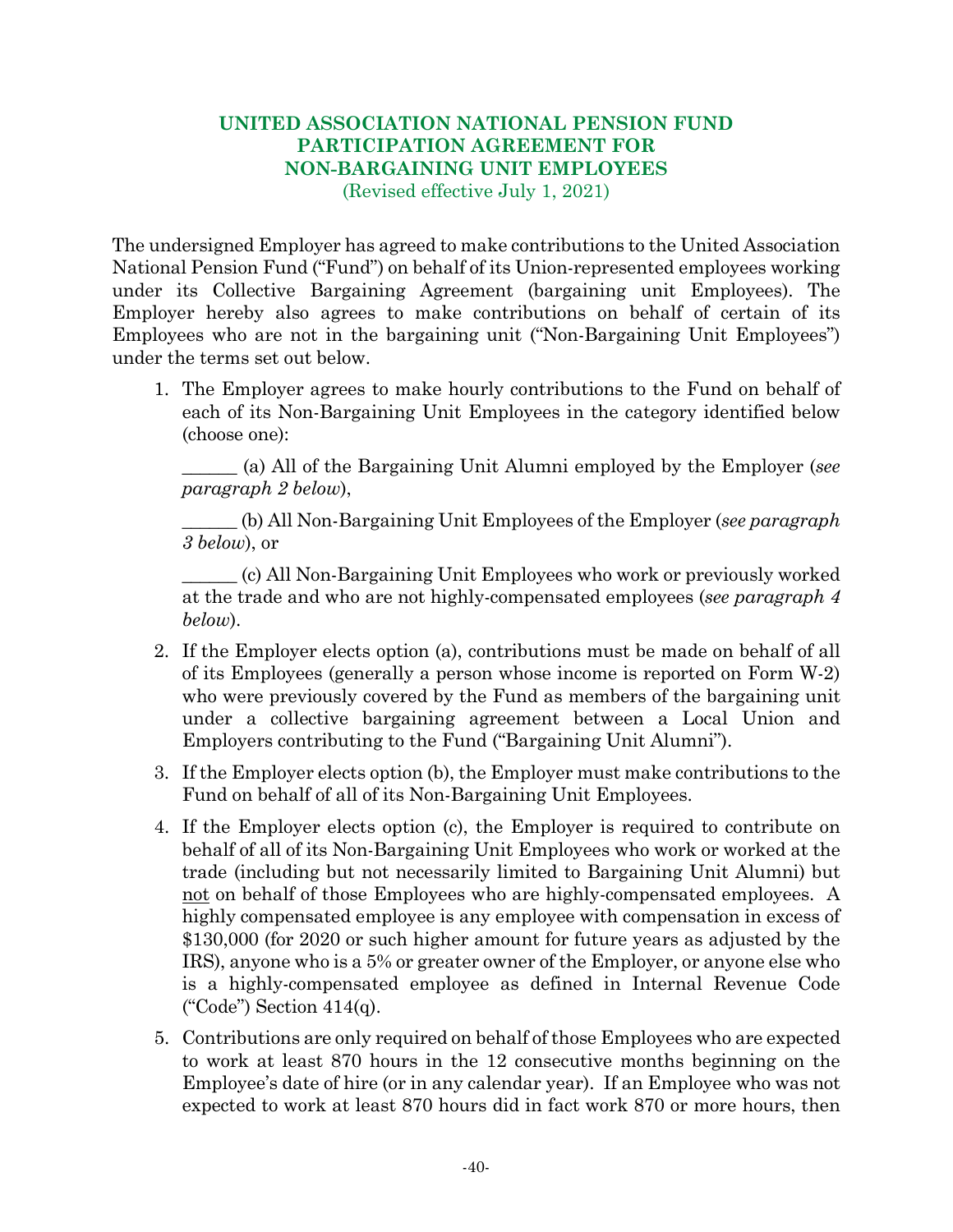the Employer will be required to make retroactive contributions on that Employee's behalf.

- 6. The Employer may not make contributions on behalf of owners unless the business is incorporated (or an LLC).
- 7. (a) The hourly contribution rate paid on behalf of these Employees will always be the same as the regular journeyman rate for bargaining unit employees under the applicable collective bargaining agreement to which the Employer is signatory.

(b) Notwithstanding paragraphs 2-4 above, Employees who are represented by a union other than the United Association may be excluded from coverage, and contributions will not be made on their behalf, if such exclusion is the result of good faith collective bargaining.

(c) For each hour or portion thereof, for which the covered Employees receive pay, the Employer shall make the contribution set out in subparagraph 6(a) above to the Fund. Each overtime hour shall be counted as one regular hour for which contributions are payable. All full-time salaried Employees shall have contributions made for the number of hours in a regular full-time work week as defined in the CBA.

(d) Contributions as set out in subparagraph  $7(a)$  above shall be paid starting with the Employee's first day of hire or reclassification as a covered Employee of the Employer.

(e) Contributions on behalf of full-time, salaried employees shall be made for not less than the number of hours in the regular full-time work week under the Collective Bargaining Agreement. For 10% or greater owner employees regularly working less than a full work week, contributions must be made on the number of hours actually worked performing duties for the Employer.

8. The payments to the United Association National Pension Fund required above shall be made to the " United Association National Pension Fund," which was established under an Agreement and Declaration of Trust, dated July 23, 1968 and restated December 13, 1978. The Employer, by signing this Agreement providing for participation in the United Association National Pension Fund, agrees to be bound by all of the terms and conditions of the Restated Agreement and Declaration of Trust, as that document may hereafter be amended or restated by the Trustees, and by the Rules and Regulations of the United Association National Pension Plan, as that document may hereafter be amended or restated by the Trustees. Any Employer so adopting the Restated Agreement and Declaration of Trust thereby ratifies, accepts and designates as its representatives the Employer Trustees then serving as such and authorizes said Employer Trustees to designate additional Employer Trustees and successor Employer Trustees in accordance with the terms and conditions thereof, and authorizes the Trustees to adopt amendments to the Restated Agreement and Declaration of Trust. The Employer hereby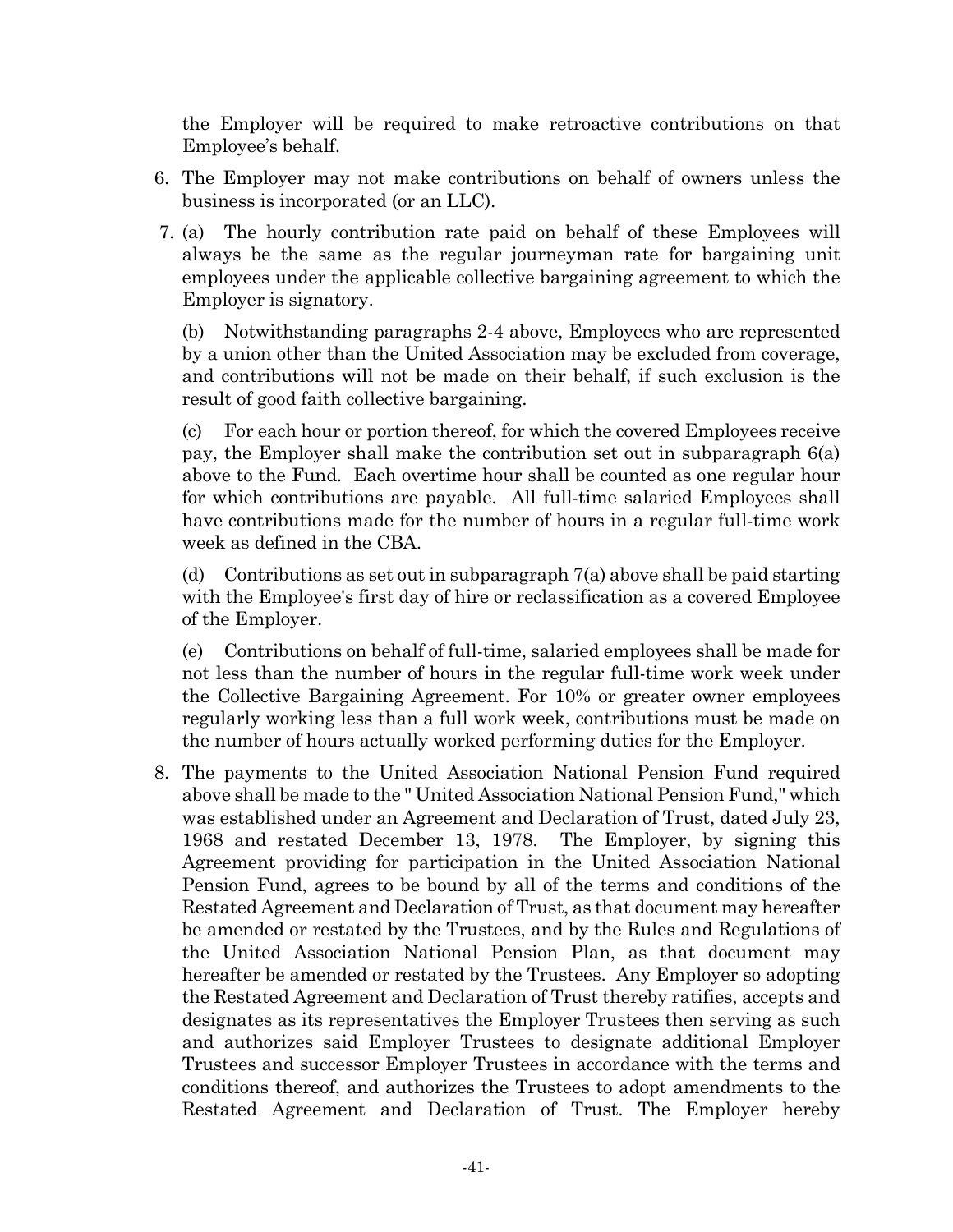acknowledges receipt of a copy of the Restated Agreement and Declaration of Trust in effect when this Agreement is signed.

- 9. It is agreed that the Pension Plan adopted by the Trustees of the said United Association National Pension Fund shall at all times conform with the requirements of the Internal Revenue Code so as to enable the Employer at all times to treat contributions to the United Association National Pension Fund as a deduction for income tax purposes.
- 10.The Employer agrees that the participation of its Employees is conditioned on its compliance with the minimum coverage and nondiscrimination requirements of Sections 410(b) and 401(a)(4) of the Internal Revenue Code. The Employer agrees to provide the information or certifications required by the Fund to show its compliance with these requirements. The Employer agrees that the participation of its Employees will terminate automatically as of the end of a plan year prior to a plan year for which it fails to comply with the minimum coverage and nondiscrimination requirements or for which it fails to provide the information or certifications requested by the Trustees.
- 11.The Employer acknowledges that the Trustees have full discretion and authority to adopt rules and regulations governing the participation of the Employer's Employees which may be included in the Plan, the Trust Agreement, or other Plan documents, and the Trustees have the authority to amend and interpret these rules and regulations. Such rules and documents may be amended by the Trustees without the consent of the Employer.
- 12. It is agreed that all contributions shall be made at such time and in such manner as the Trustees require, and the Trustees shall have the authority to retain an accountant or accounting firm to perform payroll audits of the Employer to determine whether the correct amount of contributions have been made or to determine whether contributions have been made on behalf of all Employees covered by the Plan.
- 13. If an Employer fails to make contributions to the United Association National Pension Fund within 20 days of the end of the month during which the work was performed, the Fund shall have the right to take whatever steps are necessary to secure compliance, and the Employer shall be liable for all costs and expenses for collecting the payments due, together with attorneys' fees, interest on the unpaid contributions of 12% per annum, and liquidated damages of 10% of the unpaid contributions.
- 14.The Employer agrees that the participation of its Employees may be terminated if the Employer violates any provisions of this Agreement, including provisions of documents incorporated by reference, upon the mailing by the Fund of written notice to the Employer, and the coverage of the Employer's Non-Bargaining Unit Employees shall cease prospectively. This Agreement shall automatically terminate if the Employer's obligation to contribute to the Fund under the Collective Bargaining Agreement ceases. Otherwise, this Agreement may be terminated, but only prospectively, by either party by 90 days written notice to the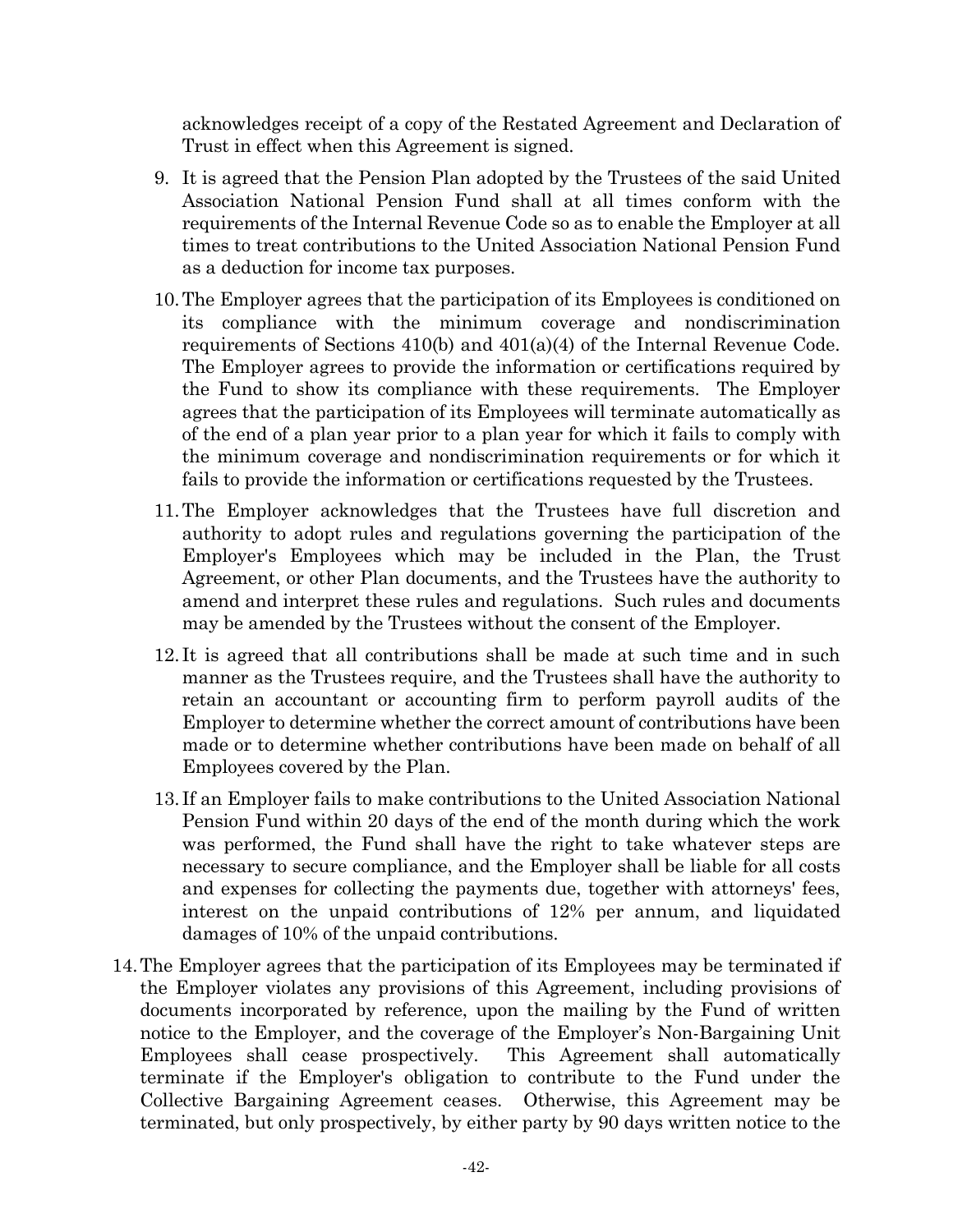other or after such shorter period as the Fund in its sole discretion may allow under the circumstances.

| This Agreement is effective _____________________.                      |               |
|-------------------------------------------------------------------------|---------------|
| Agreed to and Accepted by the Employer:                                 |               |
|                                                                         | $\frac{Date:$ |
|                                                                         |               |
|                                                                         |               |
|                                                                         |               |
|                                                                         |               |
|                                                                         |               |
|                                                                         |               |
| Indicate Employer Status as a Business Entity:                          |               |
| Corporation (State: 1997)                                               |               |
|                                                                         |               |
| Agreed to and Accepted by the United Association National Pension Fund: |               |
|                                                                         | Date: $\_\_$  |
|                                                                         |               |
|                                                                         |               |

*(Revised July 2021)*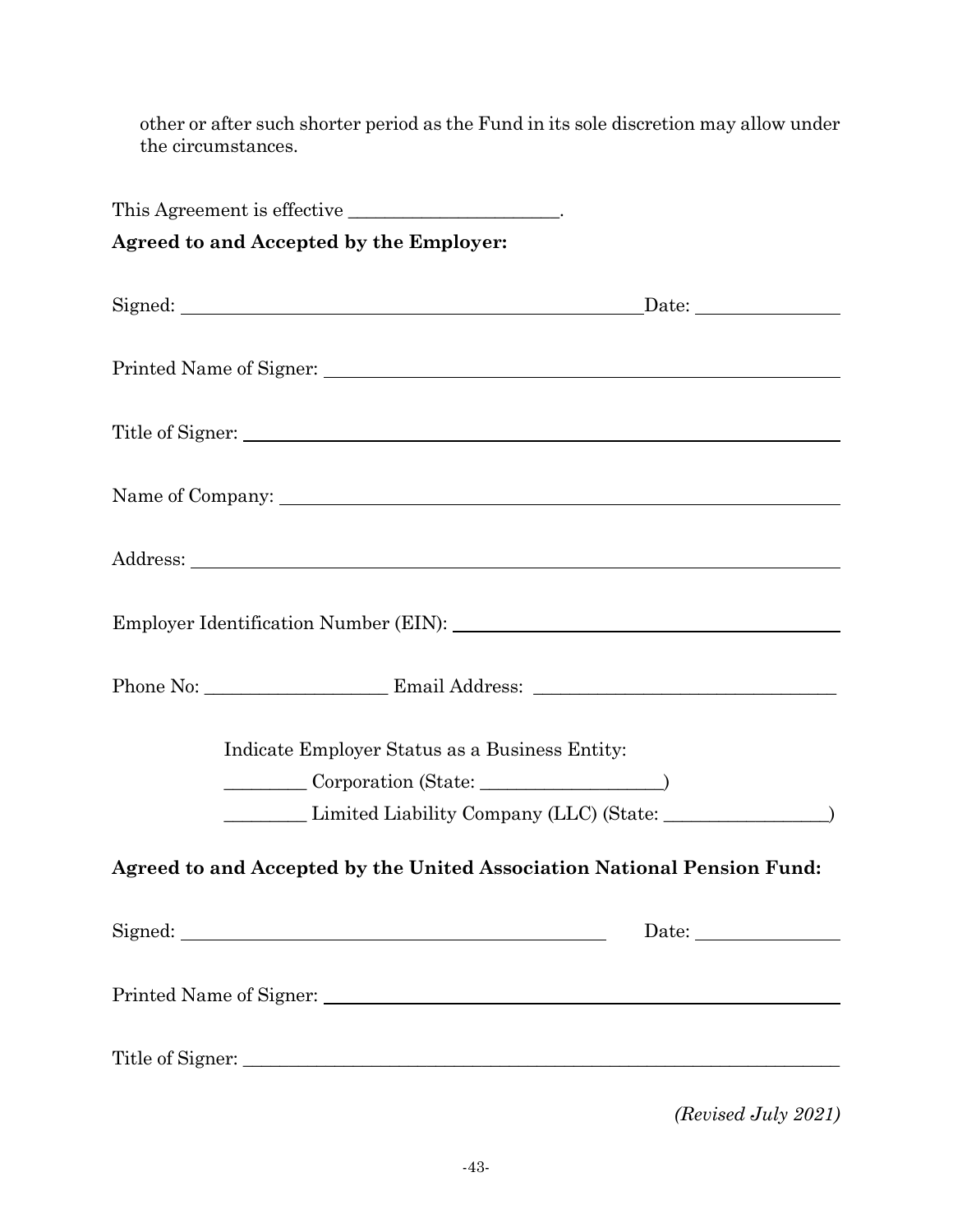### **LATEST IRS LETTER OF DETERMINATION**

Internal Revenue Service P.O. Box 2508 Cincinnati, OH 45201

Department of the Treasury

Date: May 11, 2015

Board of Trustees of the Plumbers and Pipefitters National Pension Fund c/o O'Donoghue & O'Donoghue LLP Dinah S. Leventhal 4748 Wisconsin Ave., NW Washington, DC 20016

Employer Identification Number: 52-6152779 DLN: 17007342051014 Person to Contact: Jennifer M. Thimmadasiah ID# 31316 Contact Telephone Number: (513) 263-4613 Plan Name: Plumbers and Pipefitters National Pension Plan Plan Number: 001

Dear Applicant:

We have made a favorable determination on the plan identified above based on the information you have supplied. Please keep this letter, the application forms submitted to request this letter and all correspondence with the Internal Revenue Service regarding your application for a determination letter in your permanent records. You must retain this information to preserve your reliance on this letter.

Continued qualification of the plan under its present form will depend on its effect in operation. See section 1.401-1(b) (3) of the Income Tax Regulations. We will review the status of the plan in operation periodically.

The enclosed Publication 794 explains the significance and the scope of this favorable determination letter based on the determination requests selected on your application forms. Publication 794 describes the information that must be retained to have reliance on this favorable determination letter. The publication also provides examples of the effect of a plan's operation on its qualified status and discusses the reporting requirements for qualified plans. Please read Publication 794.